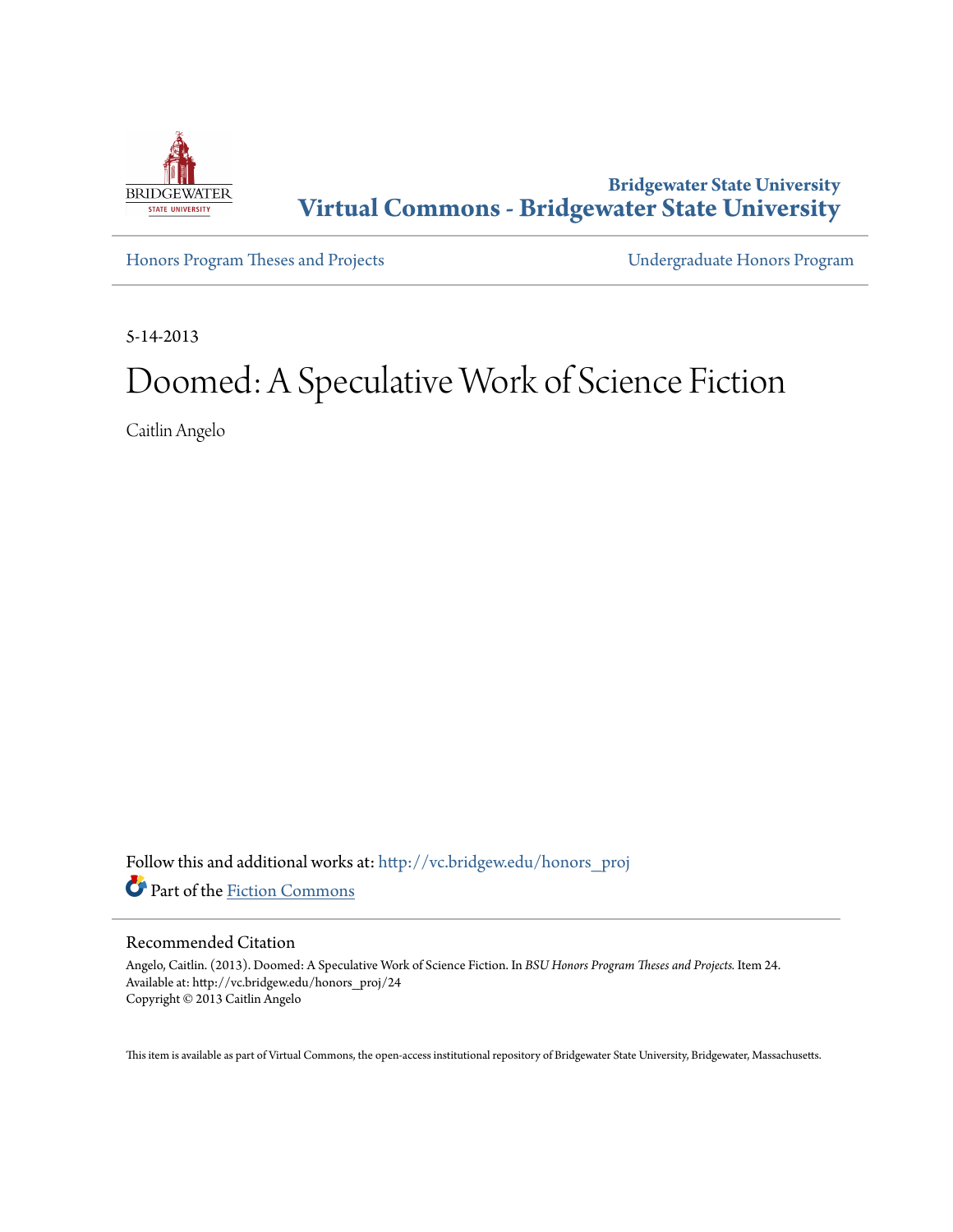Doomed: A Speculative Work of Science Fiction

Caitlin Angelo

Submitted in Partial Completion of the Requirements for Commonwealth Honors in English

Bridgewater State University

May 14, 2013

Dr. Lee Torda, Thesis Director Dr. Kim Davis, Committee Member Dr. Stuart Allen, Committee Member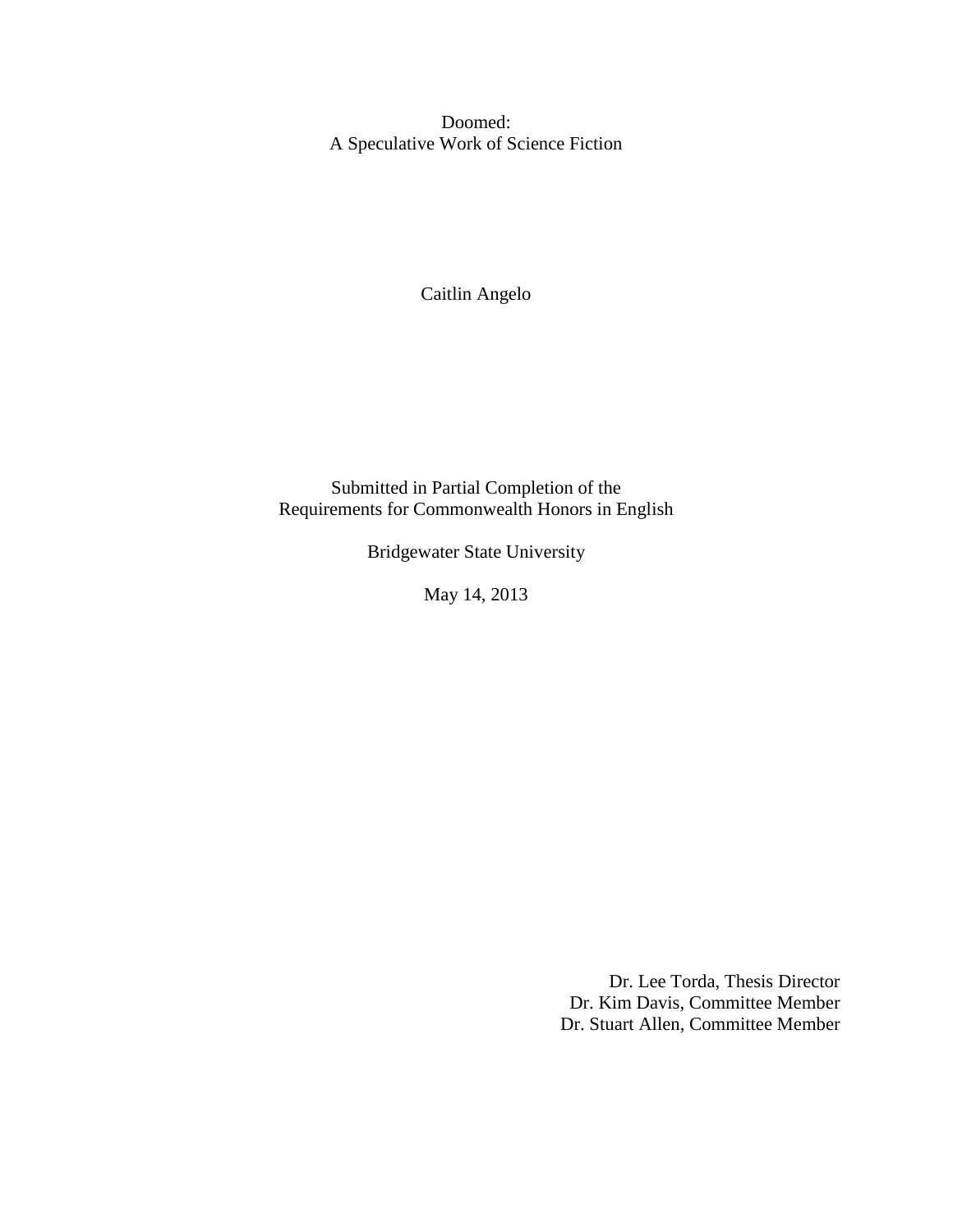When Tammy was younger she let Pamela bully her into playing all sorts of stupid games. Worst of all was the flower game. Pamela would pluck flowers from her mother's garden and ask them questions, plucking petals as she did. A petal for yes, a petal for no. You were supposed to trust the flower's answers, but Pamela never did.

"Will Anthony ask me to Prom?" Pamela would ask. If she tore out all the petals before getting the answer she wanted, she would continue to pull up daisies until the answers satisfied her. Sprawled across the torn flowers, Pamela would glare at Tammy until she finally agreed to play. Tammy invented questions of course, each one more outlandish than the last. She wanted to make it clear she didn't take these games seriously, that she was above such childishness.

"Will I win an Oscar?"

"Will I have triplets?"

Pamela would roll her eyes and throw a tuft of leaves at her, her face contorting into a smirk.

"Tag, you're it!"

Pamela would run off, laughing, as Tammy dutifully wiped the grass off her shirt and chased after her. Tag was a game you could win.

Sometimes Tammy did ask questions of the daisies, in the safe confines of her mind.

"Will I live to go to Prom?"

"Will I live to graduation?"

"Will I live to get married?"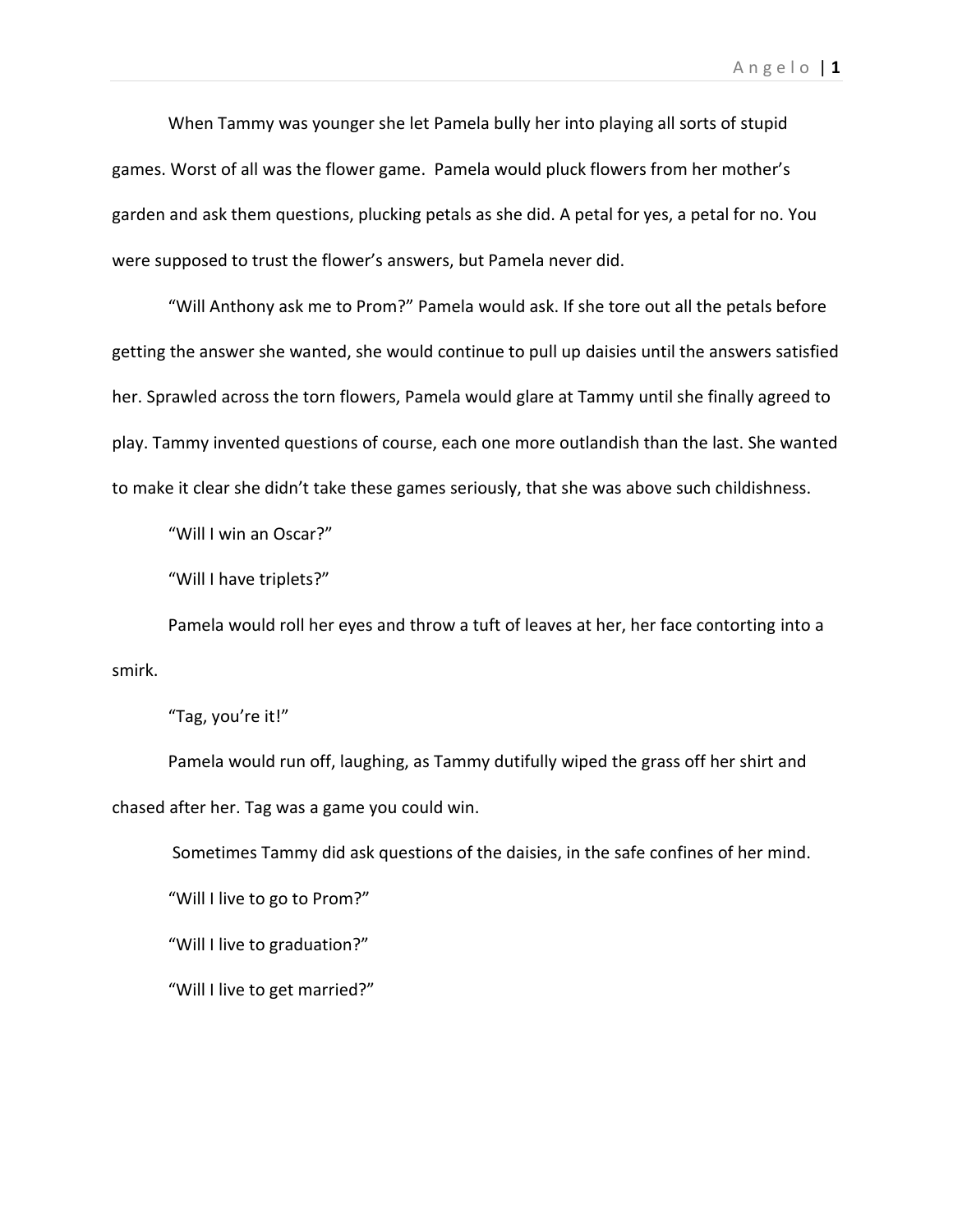It didn't matter what the flower petals told her. The answer would always be no, which is why she never told Pamela. Tammy would just grin and roll her eyes at the questions and answers, throwing her flower down finally with the rest of the daisy remains.

\* \* \*

When Tammy was born, there had been a few happy seconds before the algorithm was computed where her parents thought she was a normal child. She was seven pounds, eight ounces, responded to light and sound, and had all her fingers and toes. The doctor put her information into the computer shortly after slapping her to see if she felt pain. Even with two healthy parents and a long history of Old Agers in her family, the doctor told them something was wrong. Something lay dormant in Tammy's brain, an infection that would kill her at age 16. It wouldn't be painful when it happened, they told her parents. She would be asleep.

They sent Tammy home a few days later with a thick file and a rigorous schedule of doctor's appointments. This was a courtesy, because all the doctor appointments in the world couldn't change a death status. She didn't remember any of this of course, being an infant, but she had dug up her file from her mother's papers a few years ago. She was raised with a general idea about her death status, but her parents had always tried to keep the specifics from her. She didn't know why. The doctors said it would be painless.

That was her first thought, waking up on the last day. She sat up in bed, facing the mirror on her wall. Did she look different today? Was there death written in the lines of her face today, more so than yesterday or the day before? She swung her legs over the edges of her bed and her feet pressed into the cold floorboards. Her last morning routine.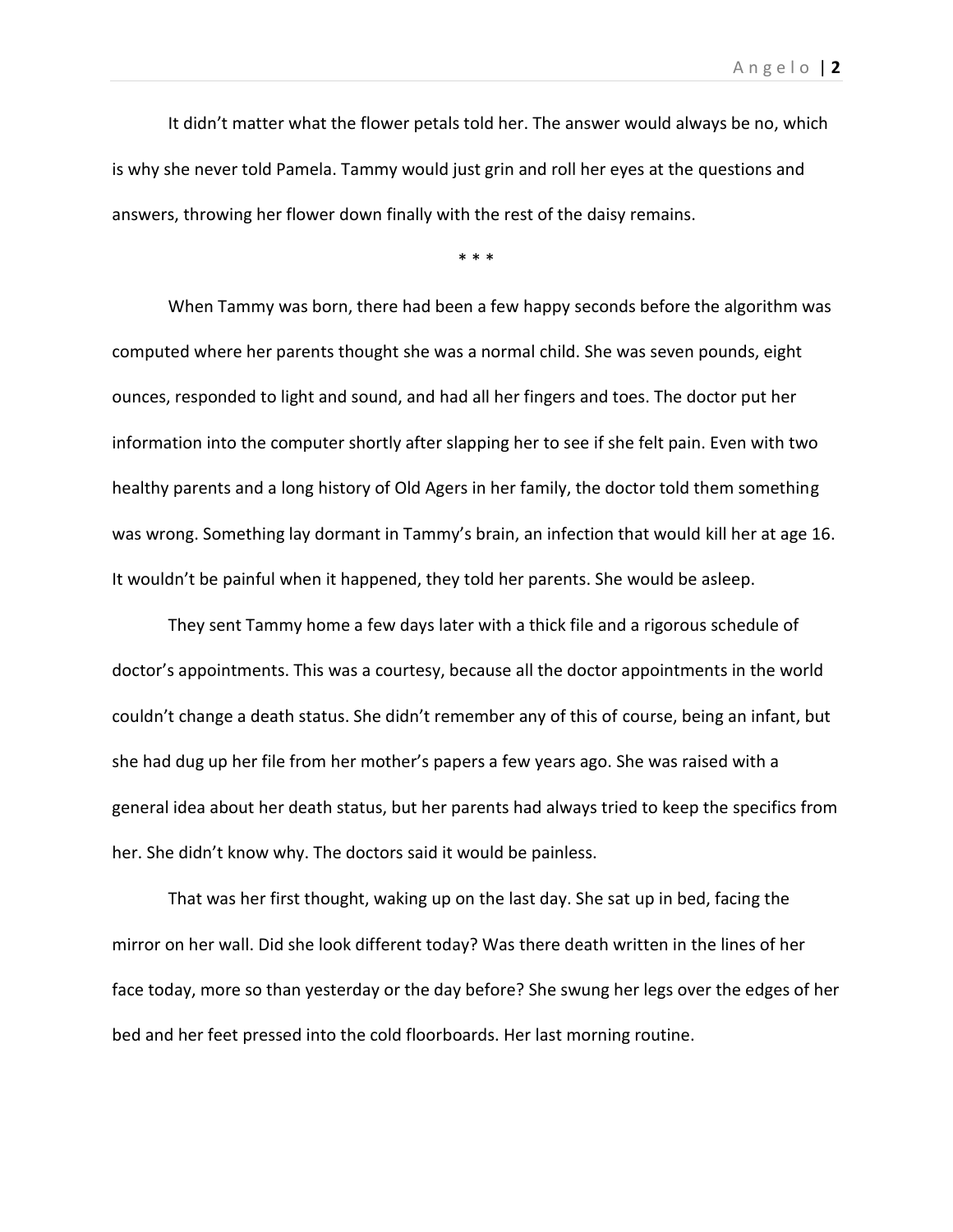If ever there was a foolproof excuse for getting out of school, it should be impending

death. Pamela had offered to skip school with her, but Tammy's parents insisted on her going for her last day. The night before, Tammy had lain in bed listening to her parents engage in a whisper-battle the next room over. Tammy's father wanted to spend her last day as a family, perhaps driving out to the lake house and playing ancient board games like Clue or Monopoly and listening to dusty records like they did every summer. Her mother was insistent: she should be with her friends; she should be in class; she should cling to whatever bits remained of a normal life. In the end Tammy decided to go to school, because even sitting through lectures and getting stared at was preferable to listening to her mother cry.

Tammy could have pleaded her way out of going if she wanted to. She had missed school for doctor's appointments, mild headaches, and days where she didn't feel like getting out of bed. Her father took a laissez-faire approach to her life. He figured she had earned the right to do what she wanted: miss school for increasingly ridiculous reasons, paint her walls fuchsia, eat an extra helping of dessert, the list went on. Her mother refused to acknowledge her death, aside from going to biweekly therapy sessions and the quiet moments she found to cry. Like now, as she was making Tammy's lunch for the first time since sixth grade. Something about a pastrami sandwich and chocolate pudding for dessert, Tammy's old favorites, caused her mother to sob quietly over the brown paper bag. She was making a valiant attempt to muffle the sounds for the family's benefit.

Tammy's dad had already taken off for work or perhaps to the shooting range as he often did when matters of emotional turmoil arose. Tammy's little sister, Abigail, was seven and

A n g e l o | **3**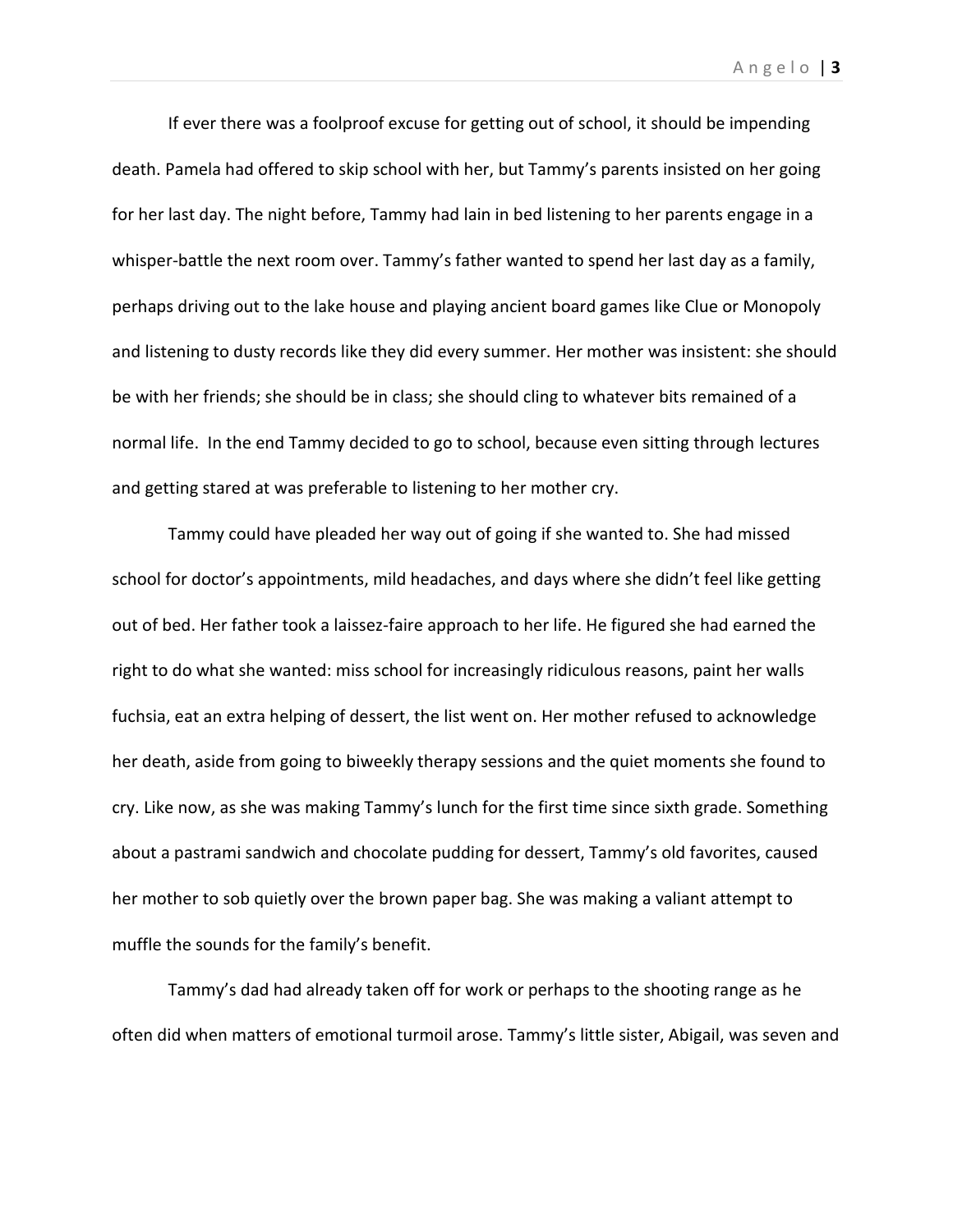couldn't quite differentiate the reality of her sister dying vs. television shows with unicorns. Both realities felt equally plausible to her.

Tammy put on the radio as she stood in front of the mirror, puzzling over the nest that was her hair. When she had fallen asleep last night, she had hoped she would wake up and her hair would be different, finally deciding to listen to her. But no, she would have to flat iron it into submission.

"It smells like burning," Abigail had told her once, peeking into her bathroom as Tammy pulled the iron through her hair and watched it admit defeat, "You're killing it."

But every girl in the junior class had perfectly straight hair, aside from those select few who were above such social restrictions. Curly hair was almost as much of a death sentence socially as being a Disease was. Car Crashes were considered fairly cool and Old Agers were considered worthy investments, but Diseases brought to mind images of hospitals and baldness. They were bottom tier, though rated considerably higher than Suicides, who nobody talked to.

That was another reason she found herself getting ready to go to school, agonizing over her hair. She wanted to see what people would say to her. She and the other Die Youngs were rare creatures, transcending popularity based on looks, money, or charisma. There were moments when her popularity peeked, like when Pamela had organized an early Prom for juniors so Tammy would be able to go. Or on career day, when teachers treated her like some sort of martyr, giving her an emotional talking to and letting her skip out early. For the most part though, Tammy and her death remained under the radar. She had a feeling today would be different.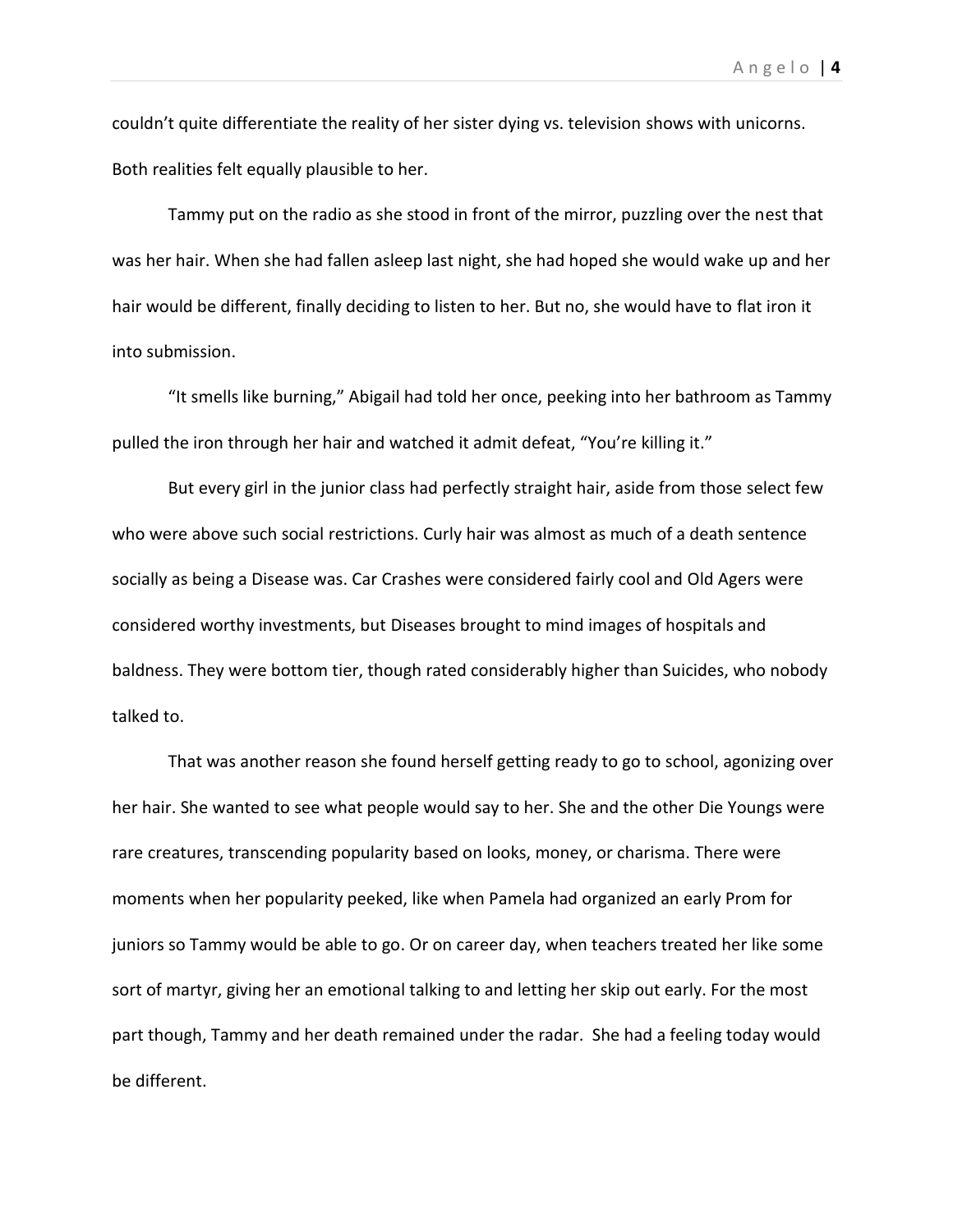Pamela had helped her pick out a couple of different "last day" outfits: one for school and one for her funeral. For school, she was wearing a skirt that failed the "falling past the fingers" test, and a tank top with spaghetti straps. Tammy had never worn anything so revealing before. But she and Pamela were in agreement. No teachers would ask her to change, not today. So it would break their equal opportunity policy. From this point on, any girl who was asked to change could reply "But you let Tammy Popplewell wear spaghetti straps!" It was actually a really heroic idea.

Once her hair's curls had been sufficiently straightened, she pulled out her makeup bag and began scrutinizing her face for flaws. The universe hadn't lent her perfect hair on her last day, and of course she wasn't given perfect skin either. She refused to be known as the girl with the pimples who died. She slathered on cover up and began applying eyeliner, determined to look nothing like herself. She didn't use waterproof mascara, figuring it would be a little added incentive not to cry, though she hadn't cried in months. Every time she lay in bed, staring at the ceiling and telling herself it was acceptable to cry when no one was watching, she couldn't bring herself to do it. She had spent three months in middle school crying every single day because of her death and other reasons. She had reached maximum capacity for tears.

She heard Pamela honking her horn from the driveway. Pamela had been driving her to school every day since she got her license. Tammy's mother had told her she should start taking Driver's Ed classes, but Tammy had point blank refused. She wasn't going to be driving anywhere, so it was better not to waste the money and sit through hours and hours of home videos of preaching Old Agers who had been paralyzed in car accidents.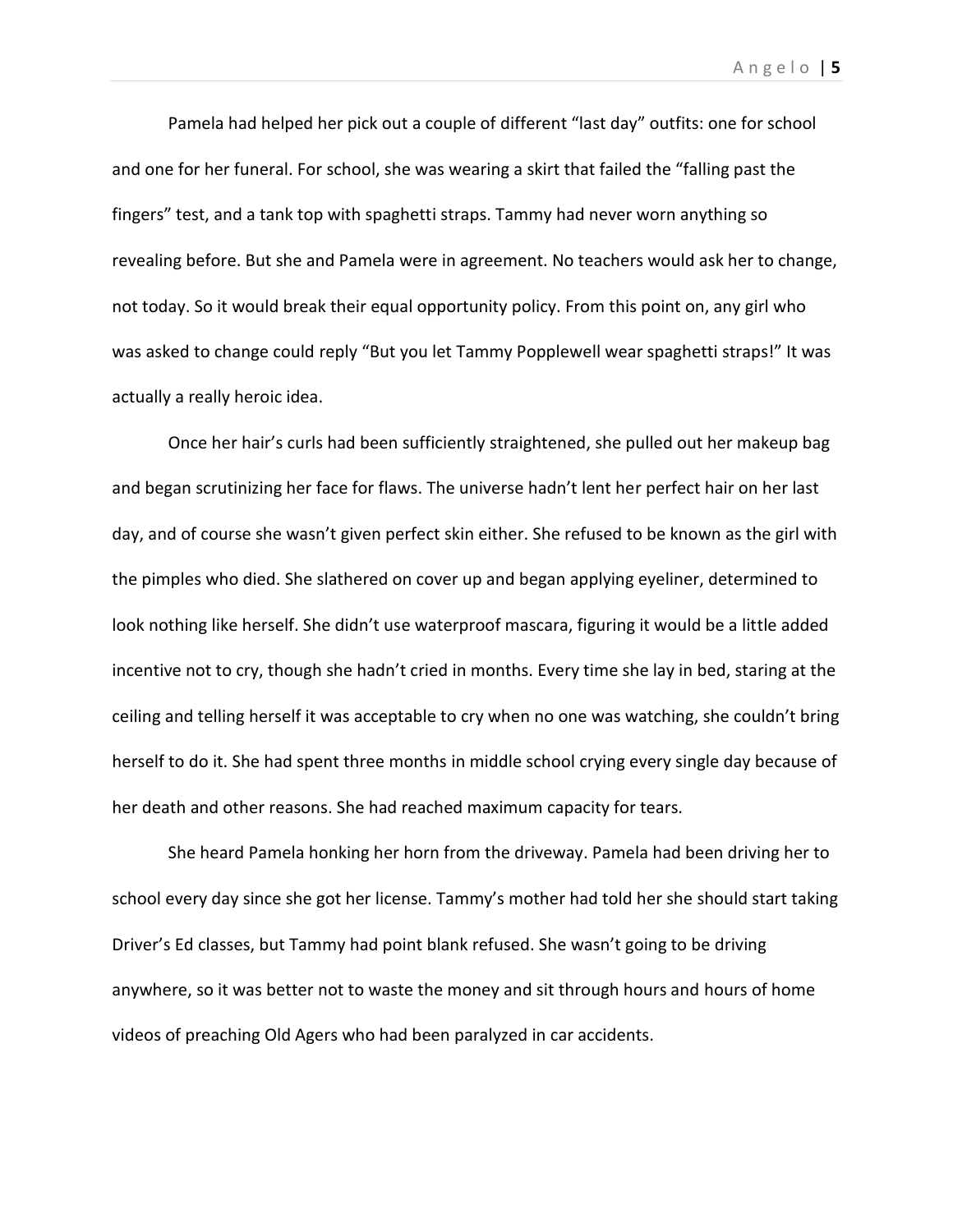Tammy hurried down the hall into the kitchen, snatching up her lunch bag trying to escape the house unseen. Her mother, who was standing with the refrigerator door open, shut it with a snap and turned to glare at her with red rimmed eyes.

"Put a sweater on."

Tammy tucked her lunch into her bag, avoiding her mother's eyes.

"No."

"You're going to freeze to death."

"No, actually, I'm going to die in my sleep."

Her mother pulled her hand up to cover the sharp intake of breath, squeezing her eyes shut and snapping them open, as if hoping to see someone else when she did. A pang shot through Tammy's stomach but she ignored it. Her mother leaned back against the counter, as if she had been struck. Tears were filling her eyes again. Tammy left, slamming the door behind her. It wasn't like this would be the last time she would see her mother. She had insisted on picking Tammy up from school to help her get ready for the funeral. Maybe by that time her mother would have cried out all the necessary tears and be able to help her. It's not like Tammy's death was new information. Why wasn't everyone as used to it as she was?

Pamela's red Toyota was waiting for her in the driveway. Tammy threw her bag into the open window before getting in herself.

"Seatbelt," Pamela said, refusing to get out of park until Tammy strapped herself in. Tammy didn't know why Pamela, an Old Ager, bothered to have seat belts in her car, but it was her car, her rules. A few weeks ago Tammy had pointed out seat belts weren't going to save her life. Pamela had kicked her out of the car and she had to walk the three miles to school.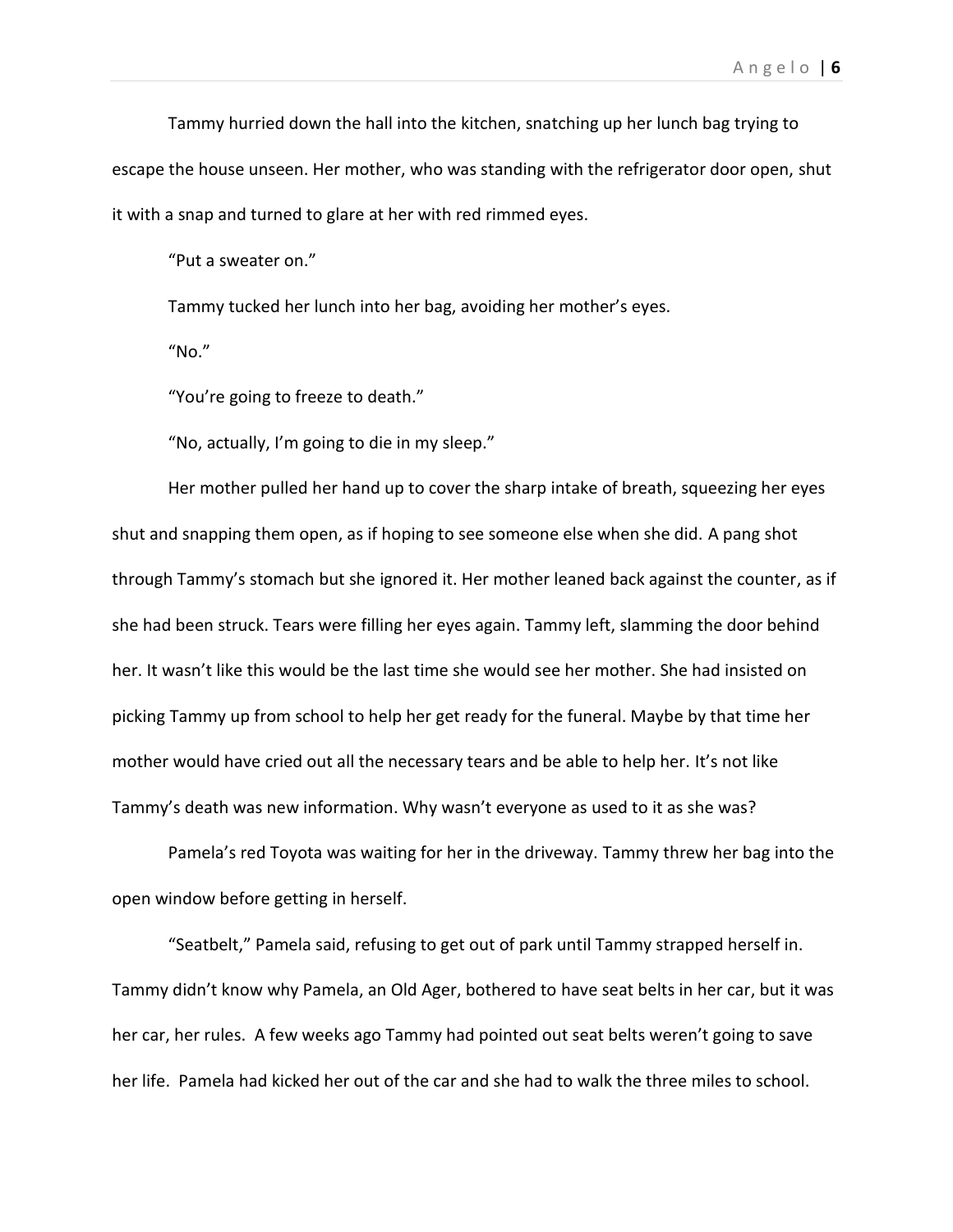Tammy cast a glance at her best friend, who put the car in reverse and turned around to assess her blind spots as she backed up. Pamela's face too lay hidden behind a layer of makeup, but she had failed to completely conceal the bags under her eyes.

"So who died?" Tammy asked.

Pamela slammed on the breaks halfway out of Tammy's driveway. Tammy laughed, the sound escaping through tight lips.

"I'm going to ignore that question," Pamela replied, regaining her control and pulling out into the street. Tammy looked up from her lap to take in her street, the same one she had lived on since she was Abigail's age. Sure enough, Bobby was in his driveway, standing with the trunk of his beat up truck open and examining the engine.

A memory engulfed her mind despite her attempts to shut it out. They had been seven when Bobby found out about her death status. She was curled up, tugging her legs closer to her so she could fit into one of her dad's shipping boxes.

"Your fort's too small," he said as his face disappeared behind the closing cardboard flaps. Too small for them both, is what he meant.

"It's not a fort," she told him, smiling because she knew something he didn't.

"That what is it?"

She closed her eyes and lay perfectly still.

"A coffin, stupid."

"We should give him a ride," Pamela said, breaking Tammy's concentration and putting her hand on the lever to put the car into reverse.

"No," Tammy replied, so quickly that Pamela's hand jerked back.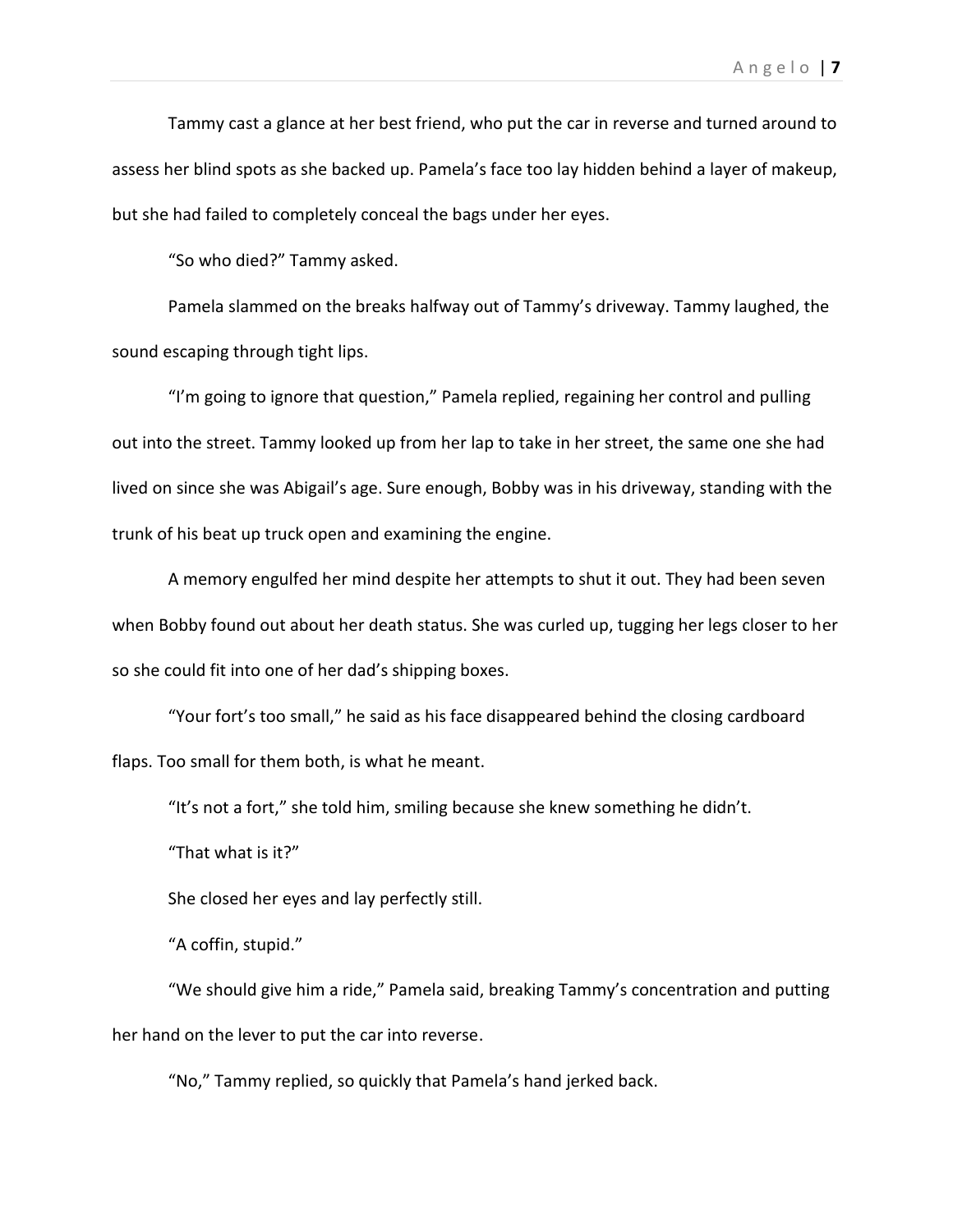"Suit yourself."

Tammy looked down at her lap resolutely as if she had never seen him at all. In her rearview mirror, she could see him turn away from his truck, stand and watch them drive away. Pamela turned off the street, and he was out of sight.

When they got to school, Tammy scrutinized the brick building, the massive lump that was the gymnasium, the jagged artsy block that was the auditorium, and the glass paneled cafeteria. The sign, "Lachrymere High: Go Wildcats!" stared at her as they pulled into the upperclassman lot. Pamela slammed on the gas to compete with a black sedan in the daily game of Chicken for a parking spot. The driver was Pete Wilkinson, a burly football player whose face was covered with acne from all the Steroids. When he saw who it was in the passenger seat, Tammy was close enough to see his face. His face seemed to be twisted in an inner battle: outweighing the karma of cutting off a soon to be dead girl vs. losing an excellent parking spot. In the end Pamela took advantage of his hesitation and pulled into the spot.

Pamela flounced out of the car, tossing a perfectly coiled red curl behind her ear. Pamela's hair was naturally pin-straight, and the curls would likely wilt into limp waves by the end of the day, but Pamela took a political approach to her hair. She didn't want to be like the army of straight-haired clones. That was beneath her.

Most of the other students hurrying over to make the first bell paid Pamela and Tammy no mind. They were all too busy chattering on cell phones, staring at the ground in a desperate plea to go unseen, listening to headphones, or talking to a real human next to them. Tammy was not all that broken-hearted about this being the last time she would walk beneath the archways of Lachrymere High. Her parents had insisted she engage in all the regular activities of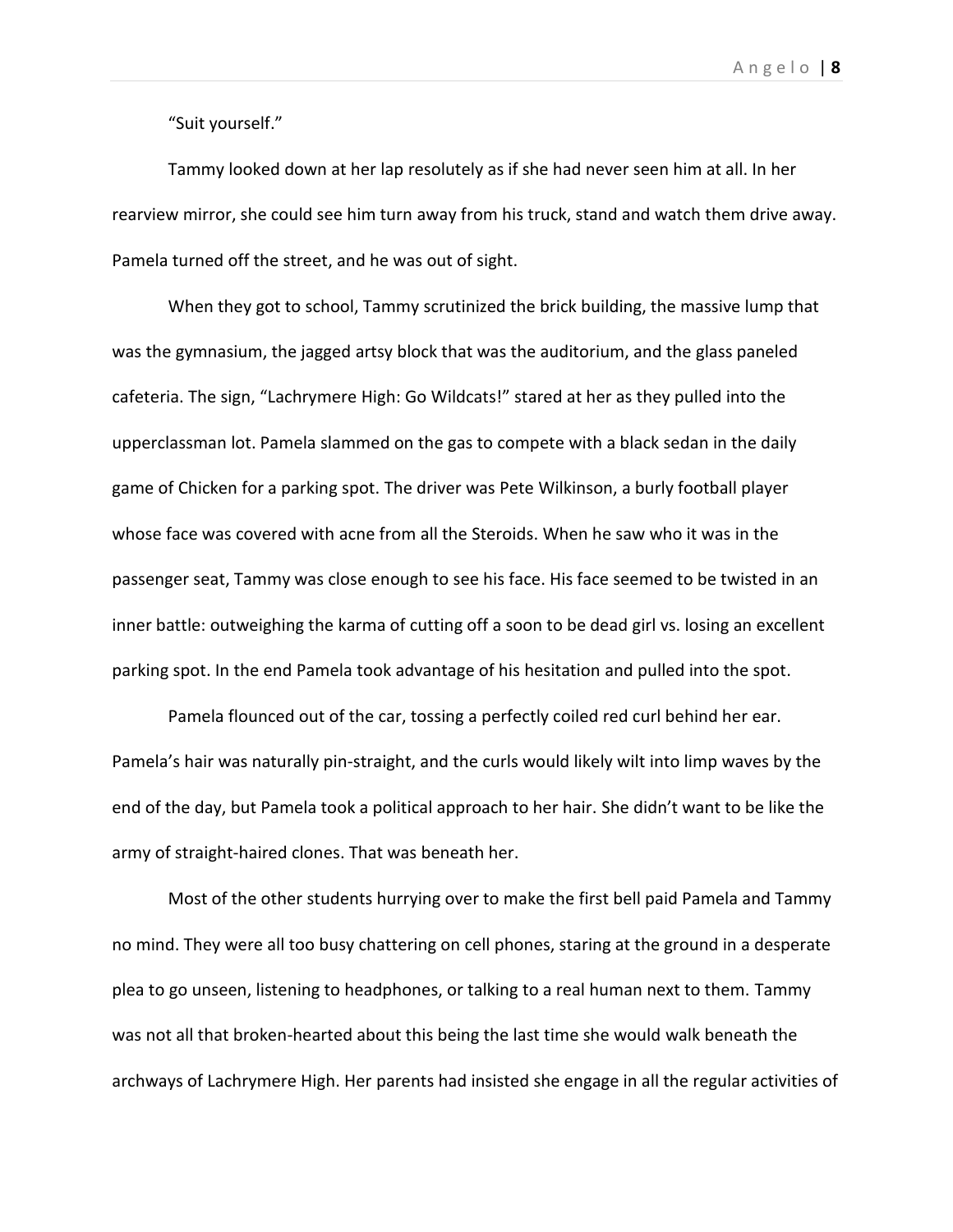people her own age, including going through the motions of the Lachrymere school system. Tammy had overheard Pamela's mother on the phone one day, talking about how it was a waste of tax payer dollars to put "these people" through school. These people meant the early Murders, Accidents, and Whatever the Hell Tammy is Going to Die Of. What was the point of educating someone when they were going to die before they actually contributed anything to the world? When Tammy heard this the first time, she had cried hidden in her room. After hearing it about a hundred times since then, it affected her much like everything else did. As if it was happening in another room to another girl in another house.

Tammy did agree with one of Mrs. Tracy's points. School was a waste.

She was pulling her books out of her bag to put in her locker when she heard Pamela mutter "Seriously?" under her breath. Tammy looked up, wondering which of Pamela's exboyfriends was making out with another girl.

There was a table pushed up against the wall, with four girls wearing purple t-shirts appearing to be selling buttons and ribbons. Tammy squinted to see her own picture, from last year's yearbook, plastered over their t-shirts with the words "Never Forget" written across her forehead. Tammy would have been content to hurry past them with her head down, but Pamela grabbed her by the arm to drag her over there.

"What's this?" Pamela asked, and the girls looked up from their buttons to begin simpering at the girl from their t-shirts live and in color staring back at them. Tammy recognized one of the girls from her geometry class, and another who had a locker a few paces down from hers.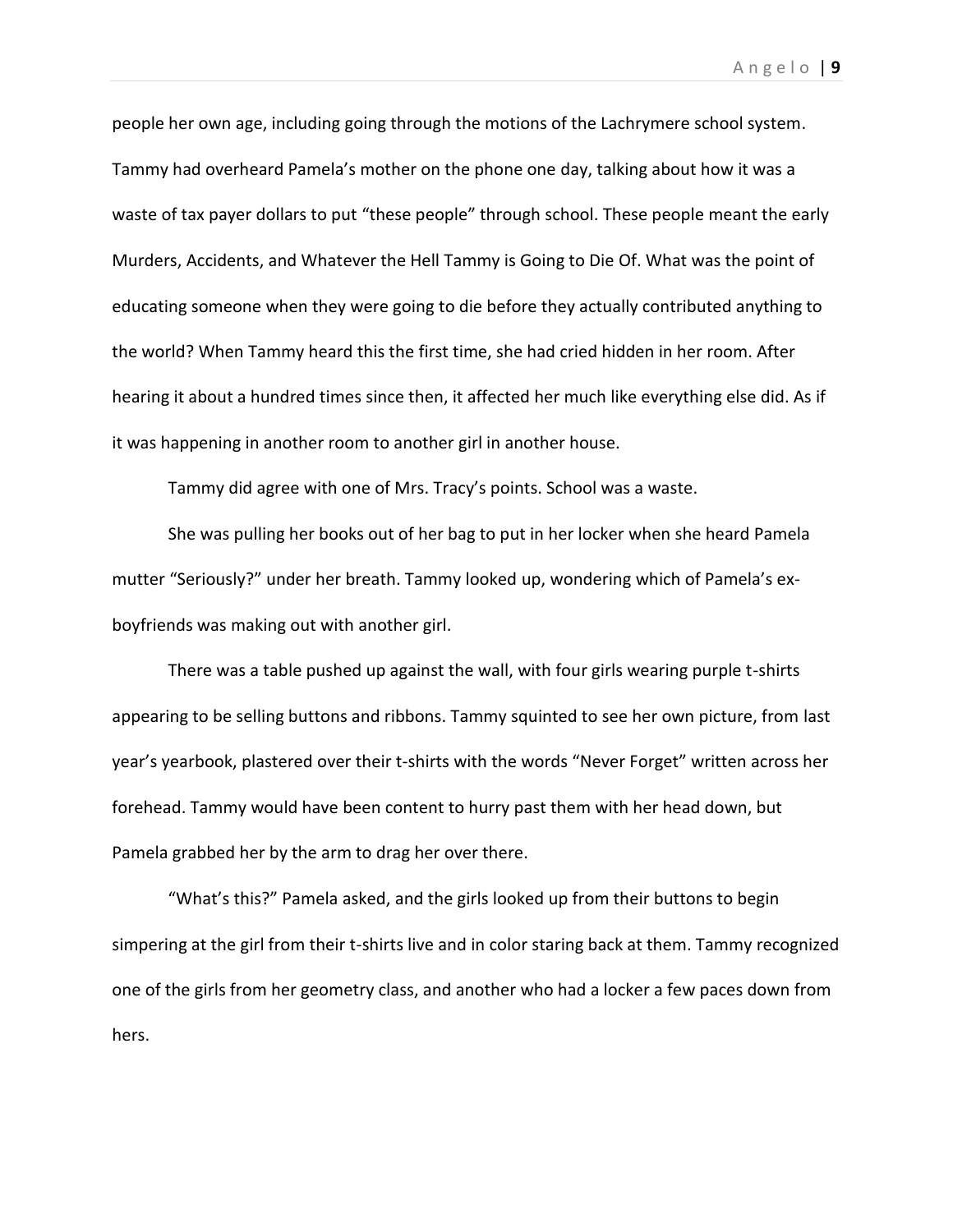"Tammy, oh my God," one of them said. Tammy thought her name was Elizabeth. She gazed at Tammy with big Bambi eyes. "We just wanted to show our support."

Tammy looked desperately around, checking how many people were actually buying these buttons. To her relief, the girls in purple didn't seem to be having much luck selling them.

"Your support?" Pamela asked, and Tammy groaned inwardly, recognizing the look in her eye. Pamela's brother Alex used to have a snake that looked like that when a new mouse was put into his tank.

"We wanted to collect some donations, so we could send them to your parent's house today," said another girl, Shannon.

Tammy had a vision of her mother, in a bathrobe with bloodshot eyes and a bottle of Scotch under one arm, answering the doorbell to find a box with Tammy's face on it. She had the sudden urge to grab one of the buttons and smack Shannon with it, but feeling Pamela lean forward next to her, she figured Pamela's emotional abuse would be enough.

"Have you ever actually talked to Tammy?" Pamela asked, the corners of her lips twitching.

"I sat two seats behind you in French class," a girl named Rachel said. Tammy remembered that class. She had taken it for the sole reason that at the end of the semester there was a French food party with croissants and French bread and chocolates. Taking a second language class had never been a priority to her, considering she would never actually meet someone that spoke French.

"Yeah? And what do you actually know about her?"

The girls exchanged glances, realizing that they had stepped into a mousetrap.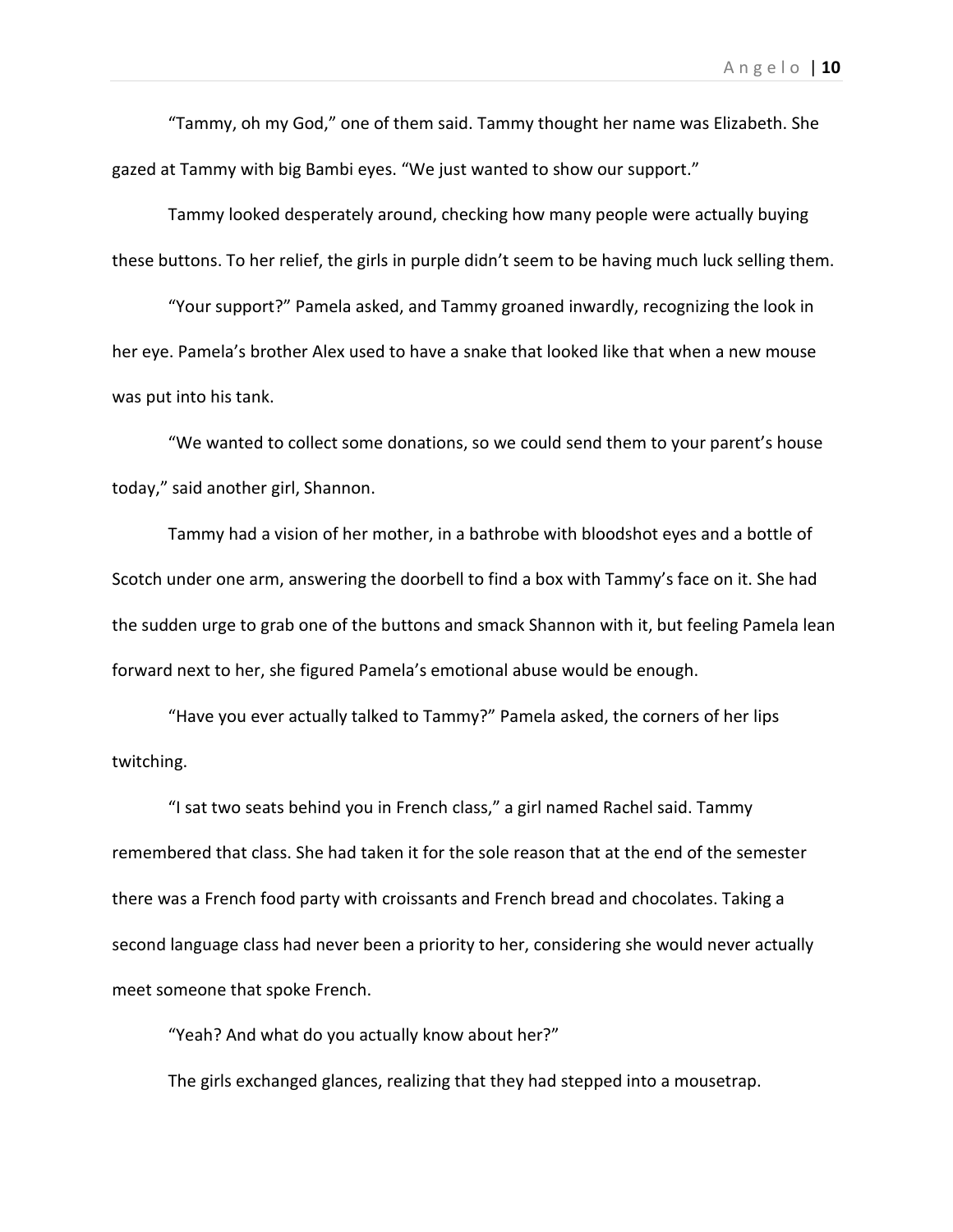"Well, everyone's here for her," Shannon said, indignation creeping into her voice as she folded her arms over Tammy's face.

"Right. And where were you the last few years, when we could have used your support?" Pamela asked, poised for the kill. Tammy shifted from one foot to the other, hugging her books closer to her chest. "Oh right. Two seats behind in French class."

She sneered at the table one last time before hooking her arm in Tammy's.

"Get a job."

Pamela strong-armed her over to Blue Hall, which was where their next class was. The crowd seemed to part ways for them, though it was unclear whether from Tammy's death status or from Pamela's poisonous look.

The first part of the day went relatively smoothly, aside from the occasional sidelong glance or awkward pause in conversation. Steffan Albringhoff crashed into her in the hallway on his way to meet up with his beefy friends without apologizing. One beefy friend, Chase Vasquez, shoved Steffan and said, scowling, "Dude. She's gonna die."

"Oh. Uh, sorry," Steffan said, barely looking at her, before he was herded over to the cafeteria by his friends. Tammy watched them leave before turning around to pick up her books. She found herself face-to-face with Bobby, who was picking up her books for her.

"Hey," he said, standing up to return them to her. The lizard on the front of her biology book stared bleakly up at her.

"Keep them," she said, turning away to escape the conversation and his outstretched hands. "That class is over for me."

"Tam—"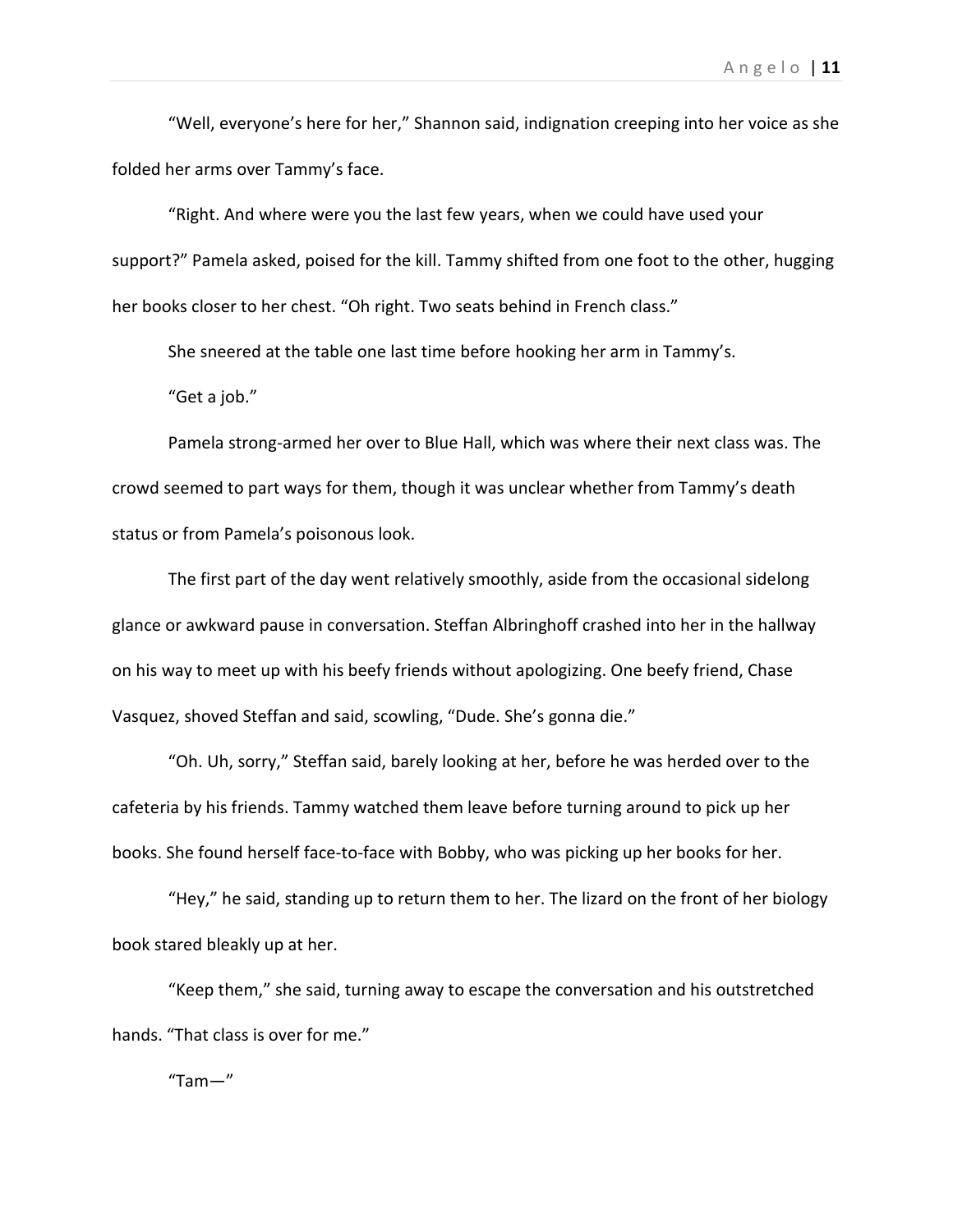But she was already walking in the other direction. It was her last ever brown bag lunch in the bustling hell that was the school cafeteria. Maybe she would get to see a fight break out.

She didn't sit with Pamela at lunch. People generally sat with the people they were going to die with. This meant Pamela would cozy up to the Old Agers and get to talk about things that she couldn't talk to Tammy about because of the awkwardness. Bobby sat on the other end of the table talking to a pretty girl named Kathryn who was set to die in about 70 years. An image popped into her mind of Bobby and Kathryn, in their 80's, rocking on their front porch with grandchildren playing in their backyard in front of them. She slammed herself down at her table, pounding her lunch bag down.

"Something the matter?"

Tammy hadn't even realized Karen had already sat down. Karen herself was a Car Crash, and could presumably sit over on the other side with the rest of her Death Statuses. But Karen would die at nineteen, unlike the other 30 and 40 year olds at the Car Crash tables. She had earned her seat at the Die Young table. Plus she was not exactly welcome with the other Car Crashes, who found her constant crusades tiring. What did they care about global warming? It wasn't going to kill them, obviously.

Karen wore clothes of her own making, toted around books and notebooks made from all recycled material, and carried around a bag that was littered with buttons advocating various causes. She came to the cafeteria every day with a vegan lunch in one hand and some sort of petition in the other. These usually revolved around improving political, social, and economic rights for other Die Youngs, though she occasionally also advocated for animal rights and environmental causes.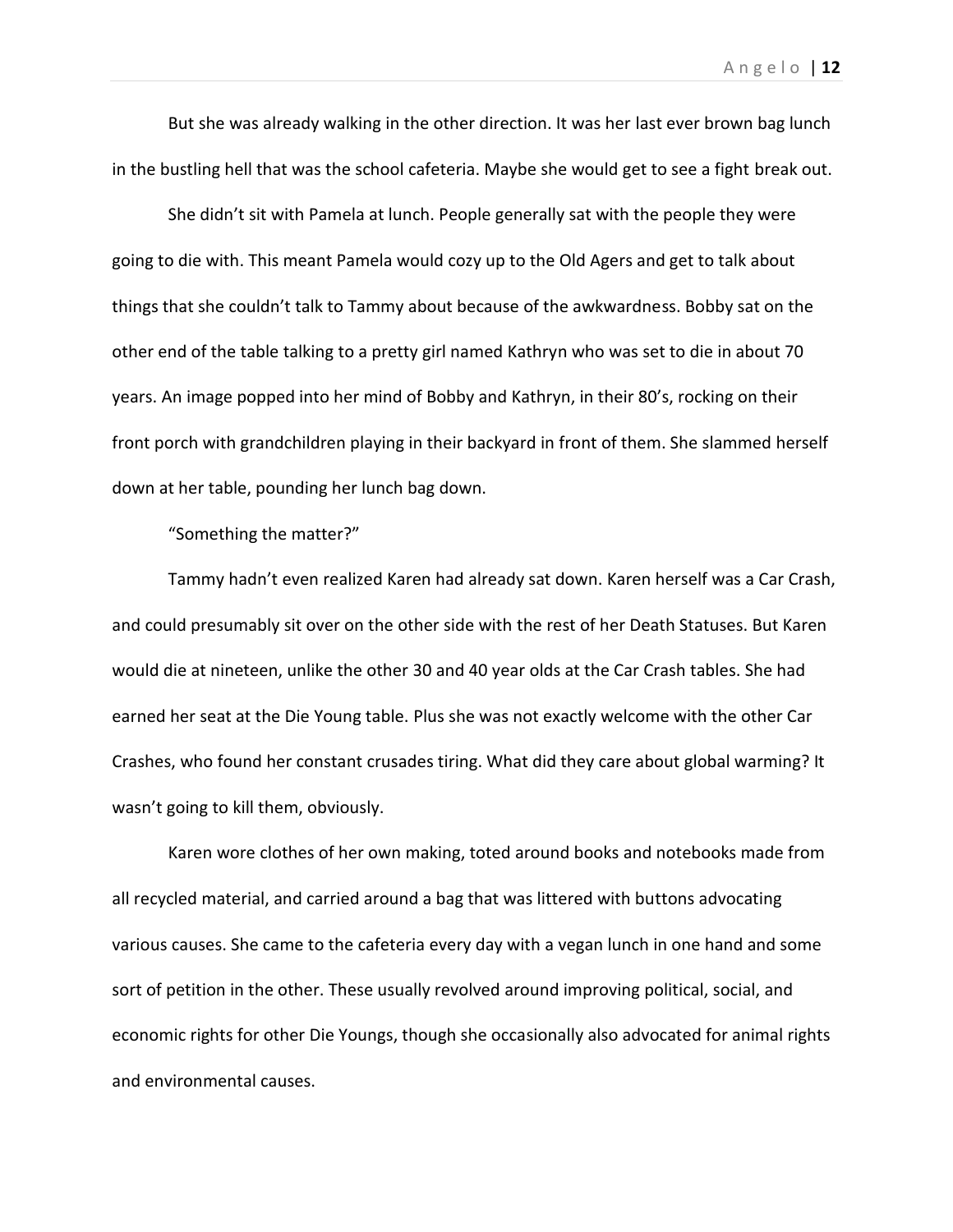Tammy was surprised she didn't see a purple button with her face on it stuck to Karen's bag. When she pointed this out, Karen pursed her lips. "I don't get a button. Why should you?"

Tammy laughed, watching Karen stir up her avocado-almond-black bean salad.

"Happy Death Eve."

Jason, slamming his water bottle down on the table with a grin sat down next to Karen. Without looking up from her petitions, Karen handed him her apple to eat. Jason was the other student they sat with. He was going to die of impalement when he was twenty, the only Freak Accident in the school and thus immediately interesting and popular.

It hadn't always been that way. Before high school, he had been the weird kid constantly carving violent images into bathroom stalls and throwing himself into dangerous situations involving weapons, cars, high buildings, and bodies of water. Now that his voice had changed and he began channeling his energy into weightlifting, the things that had made him scary and unapproachable before suddenly had girls flocking to him.

Jason leaned back in the lunch bench, eating Karen's apple in his left hand today because his right hand was in a cast from his latest misadventure. The day before, during lunch period alone four girls had come over to sign it with loopy, heart-filled signatures. None of the girls sat with them, of course, because even Jason's good looks and dangerous appeal weren't enough for the general population to be around Die Youngs for long.

"Why are you at school?" Jason asked, leaning over Karen's stack of petitions, making her scowl and swat his arm away. "If it were me, I'd be robbing a bank or something."

"You can't spend money when you're dead."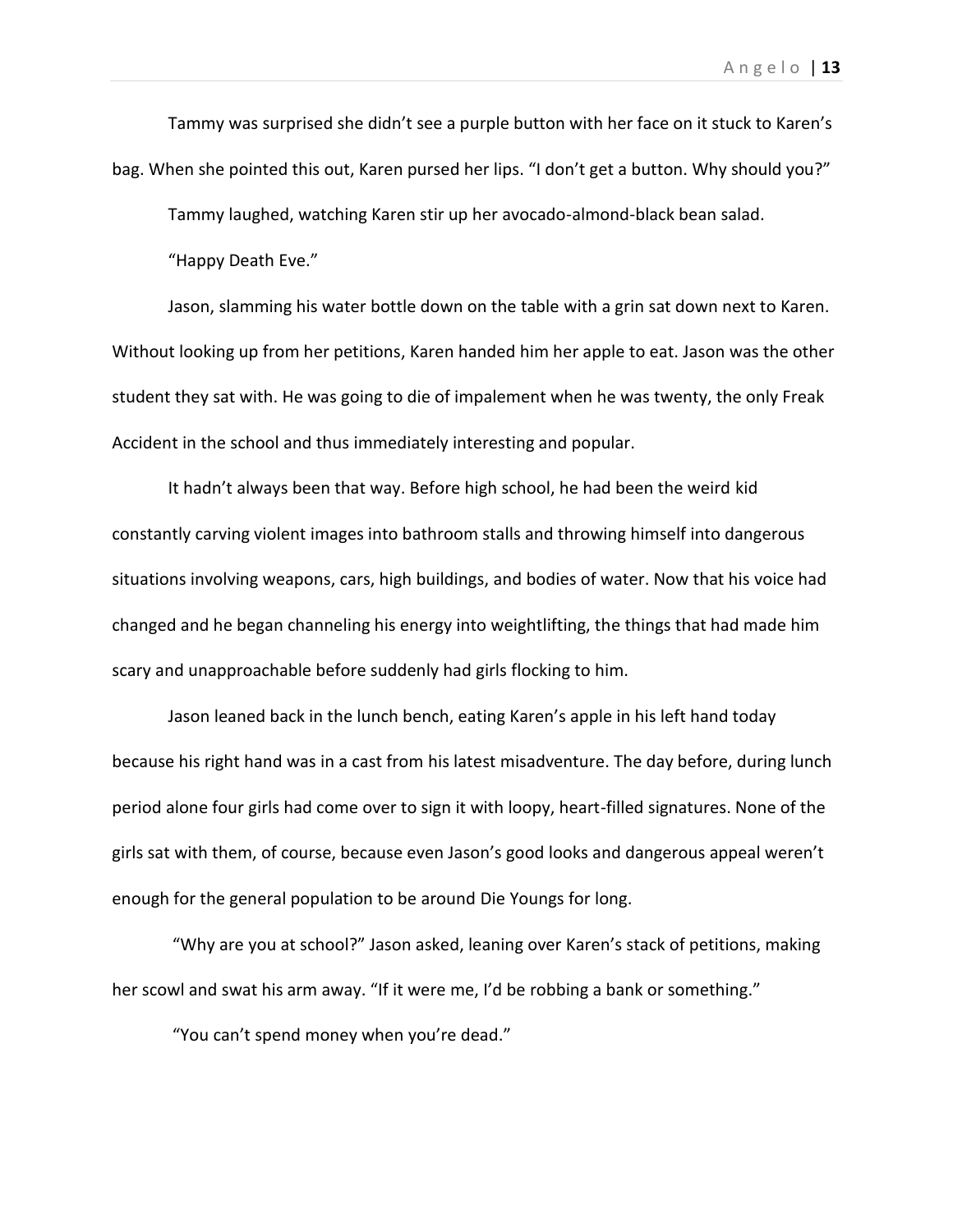Jason sighed, throwing the apple core behind him, where instead of landing in the trash, it landed on the table of a few Freshmen Old Agers.

"It's not about money, young Popplewell. You can do anything. You could punch the principal, and literally no one would care."

"Or you could, I don't know, donate a few organs," said Karen, glaring at him. "Give all your stuff to a homeless shelter. Something worthwhile."

Tammy stared down at her pastrami, twirling it around with her plastic fork.

"You know most of the organ donations go to people who are going to die anyway,

right?" he said, stealing one of her petitions and drawing a stick figure with knives sticking out of him, "No thanks, I like my liver the way it is."

"Really," Karen said, glaring pointedly at his water bottle, which as far as Tammy knew, had not actually held water since the seventh grade.

After a pause, Jason said, "So how does it feel?"

At first, Tammy, still looking down at her uneaten lunch, thought he was talking to Karen. When she didn't respond, Tammy looked up to see both of them staring at her. Well, Jason was staring, and Karen was pretending to write on her own petition.

"Same as any other day, I guess," Tammy said, shifting in her seat. Jason slumped in his chair a little.

"What? How do you think it should feel?"

"I don't know. Exciting," he said, smirking.

"Maybe for you," she replied. "I just want to get it over with."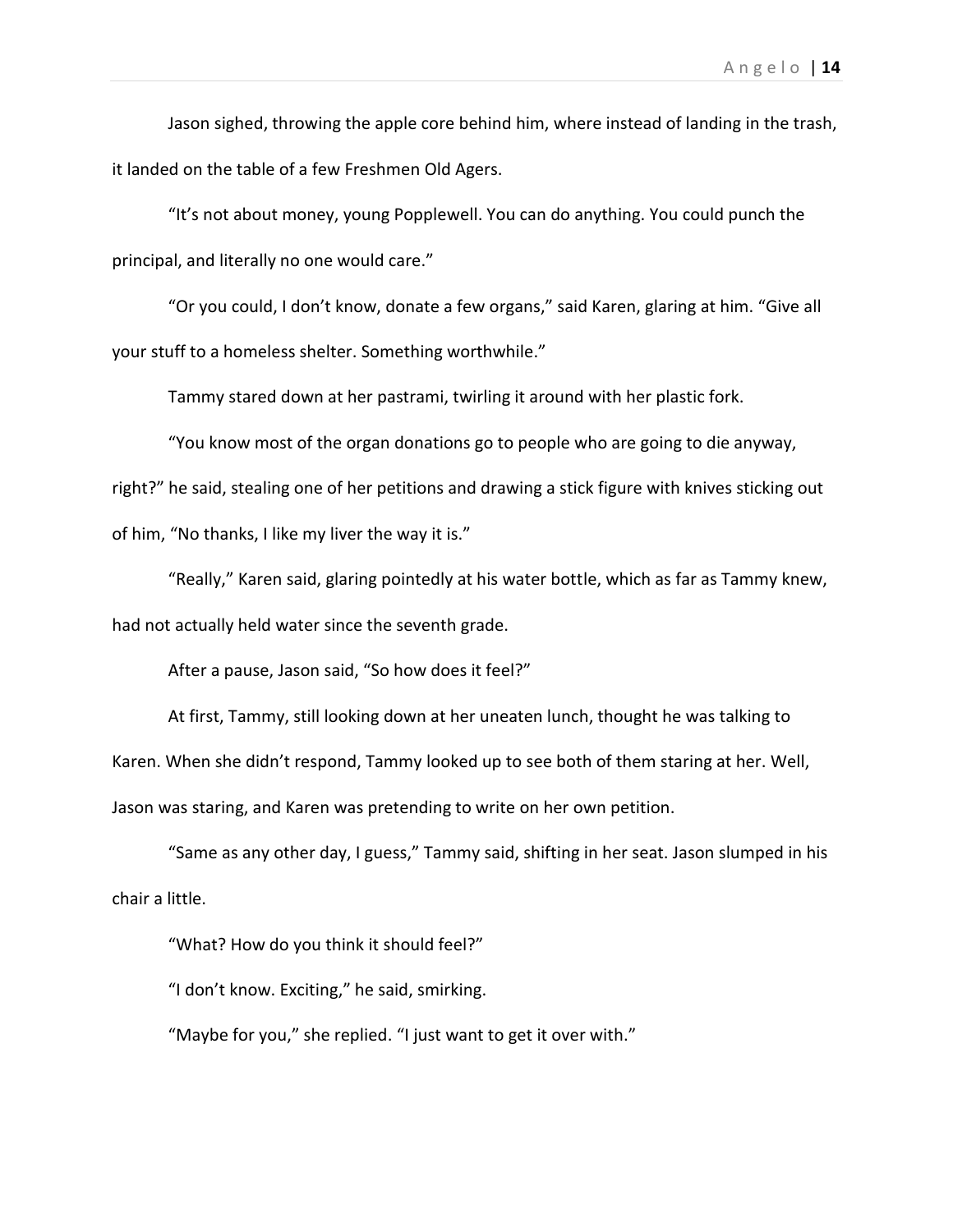She stopped talking, wondering why she had even admitted that much. She stabbed at her Pastrami, the white plastic prongs snapping off. For a moment, it felt like the pace of the entire cafeteria had slowed to a halt. Boys in Letterman jackets leaned back in their chairs and girls walked from table to table grinning. Teachers shook their heads in bemusement. Her gaze ran from one sight to another. She wondered if anything would be different when she didn't come to school next week. Would the scoreboard at the next football game maybe flash her name, the stadium going into a moment of silence? Would the same girls whose quick, stabbing laughs pierced through the cafeteria be sitting at their tables, crying, come Monday? Would the teachers ask their students to make cards out to the Popplewell family in class? Probably not.

The algorithm was wrong: she wouldn't die in her sleep. She would die being crushed by the walls around her, suffocating and drowning her, beating whatever was left of a normal life out of her. Every person in the room was a life bearing down at her, every face held a death that was too far away to grasp. Even Karen, who had decided to waste her money going to college for a year, would at least get to move away from Lachrymere.

Something worthwhile.

She stared down at her plate, seeing everything she had ever done or never done. What did she have to show for her life, besides surrounding herself with people who didn't care and pushing away the ones who did?

"Anybody in there?"

Karen and Jason were staring at her, and she came back to reality. Or maybe back out of it.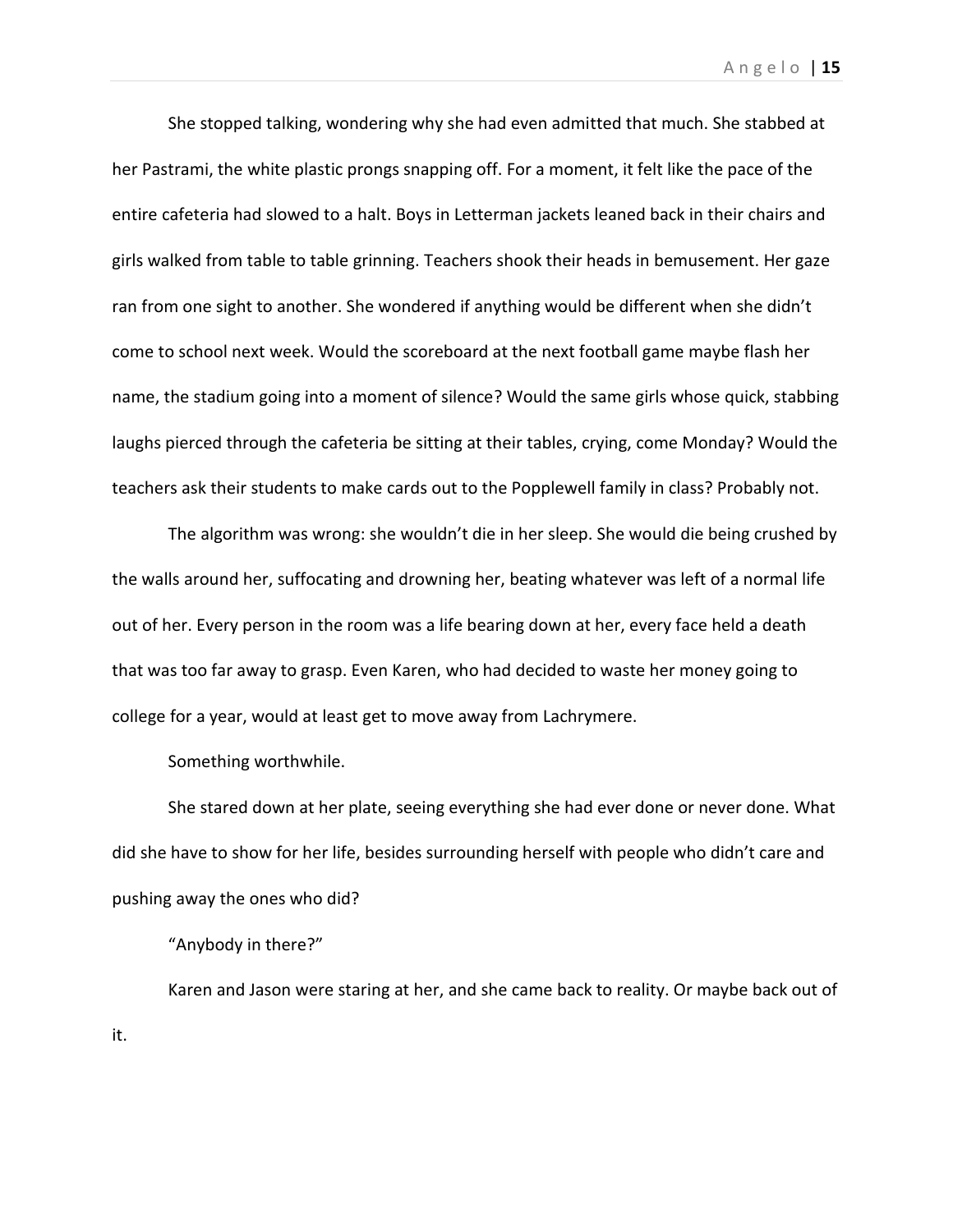"We shouldn't be talking about this," she told them, her voice stern like Karen's whenever she was lecturing them about priorities.

"It's not like we're complaining about dying in a hospital sixty years from now," Karen said, snapping her Tupperware shut and putting it back in her bag. She always neatened up her space even when they pointed out that the janitor, a Disease, always mopped it up.

Jason grinned and leaned forward, excited as always about approaching the forbidden. Complaining about your death wasn't illegal by any means, but it was considered weak and unseemly, like old people complaining about their organs or bodily fluids.

"Have you scheduled an Autopsy?"

Jason, of course. Karen elbowed him in the ribs, being careful not to touch his cast. "Why? Do you want to watch?"

He laughed, crushing his empty water bottle and tossing it on the ground. Karen scowled again, either because of his littering or Tammy's joke.

"We all want to know how it's going to happen," Jason told her, and she wondered if he had talked about her to other people, people who weren't dying young. A cold feeling crept into her stomach, imagining him being his typical gruesome self with Old Agers, who would offer polite laughter in the face of her death.

"I've been looking into it," Karen said, gesturing to one of the many heavy books piled next to her. "Likely it'll be an aneurysm or a stroke. You probably won't even feel it."

"Well, she'll be asleep. Boring."

"We can't all have exciting deaths."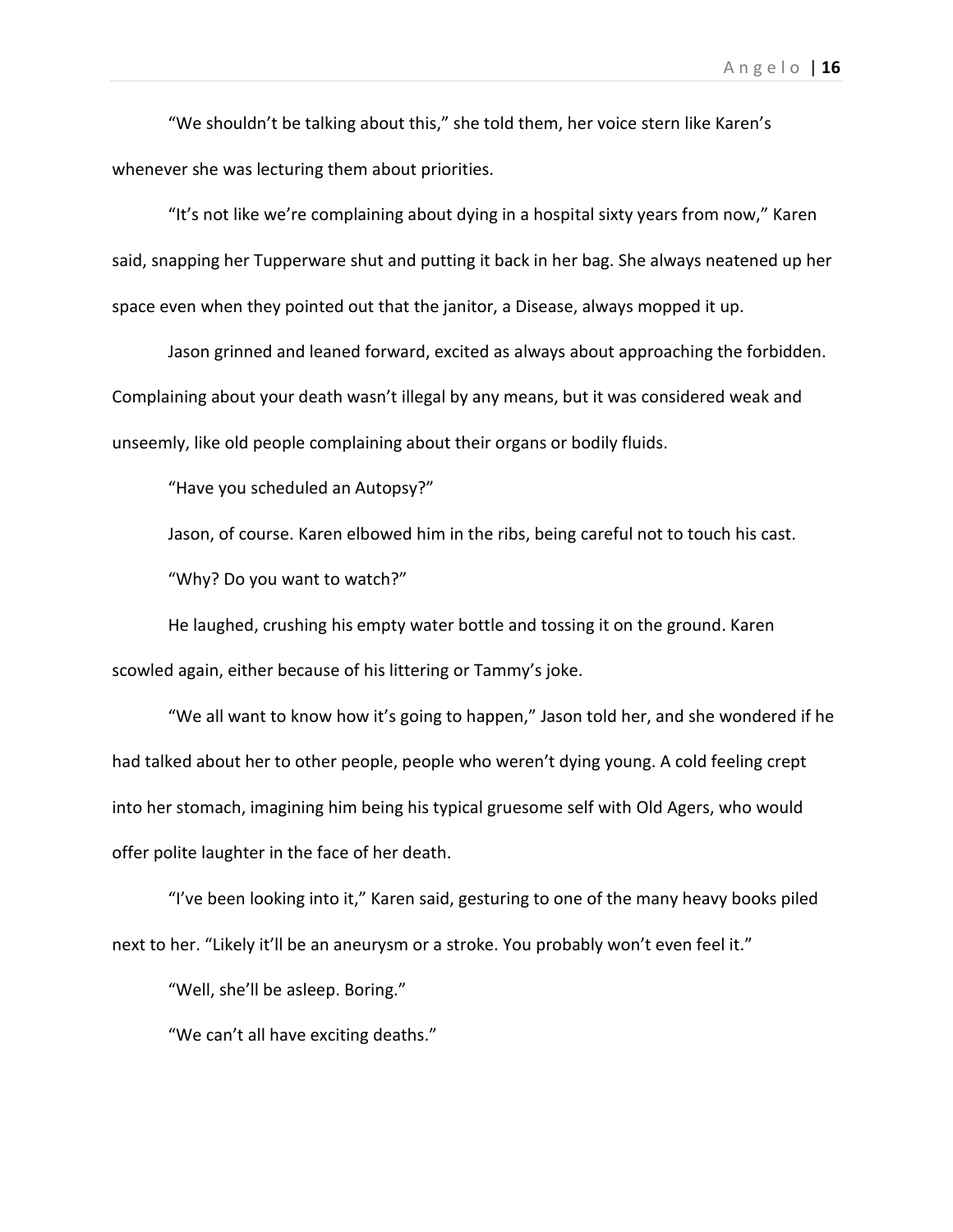"You don't know how your car crash will go. You could fall off a cliff or be decapitated by something smashing through your windshield or—"

Tammy tuned out their bickering. This was how they always talked about death, like it was a game or a silly joke. They couldn't have a serious, emotional talk about death. No one could.

There was a death counselor on campus, who offered counseling to people about their deaths. Tammy had been asked to attend a few sessions after the essay incident. Freshman year they had been assigned a 700 word essay about where they saw themselves in the future. Tammy, in a fight with Pamela at the time, had written "dead" 700 times. After that the school thought therapy was in order.

The death counselor, a woman named April, had tried to make her as comfortable as possible, letting her dictate what they talked about. The walls of April's office were plastered with inspirational posters of smiling children. Her saying was "feel what you feel," and she tried to tell Tammy that whatever she felt about her death was fine. The following semester April was replaced by Charlotte, whose saying was "negativity leads nowhere." Tammy never made a second visit with Charlotte.

Finally the bell rang, meaning lunch was over and it was time for students to get to their classes. As the students flocked to the doors, someone looped an arm through Tammy's. Going rigid at the sudden contact, Tammy saw it was Pamela, grinning like they had some sort of secret. Tammy watched Jason and Karen drift out of sight, bickering the entire way, and she wondered if they would come to her funeral. She wondered what offensive t-shirt Jason would wear, what new cause Karen would pressure mourners into joining.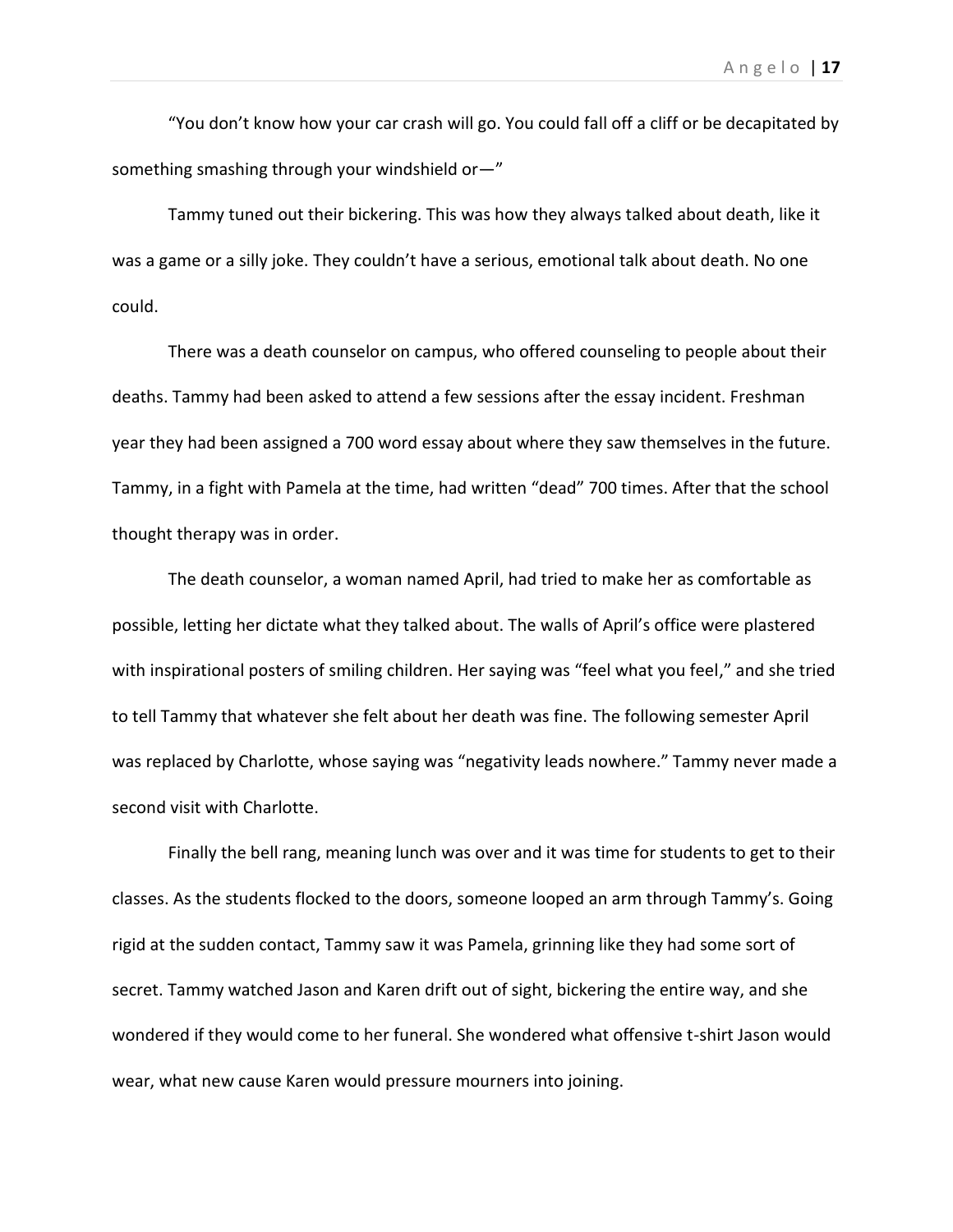"So your mom's picking you up for the funeral, right?" Pamela asked, pulling Tammy through the crowds of faceless students.

"Yeah. I'm getting dismissed before last period."

"Are you wearing what we decided—"

Pamela stopped, her mouth snapping shut as they stood across from two Diseases walking towards them, almost bumping into them. Pamela jerked herself back, dragging Tammy along with her, as if the girls were on fire. The two girls muttered, "sorry," looking down at their feet and scurrying away.

"You know you're not going to catch what they have right?" Tammy asked, rolling her eyes.

"I'm not going to *die* from it. Doesn't mean I won't catch it."

Tammy remembered another game she had played with Pamela when they were children. They would gather around the play table in Tammy's basement and draw pictures of their deaths with crayons. Pamela drew herself with grey hair, brown skin splotches, and a hospital Johnny and oxygen tank. They swapped pictures, Pamela holding Tammy's up to scrutinize while Tammy peeled the wrapping off a purple crayon. Tammy had drawn a stick figure lying on top of a rectangle meant to be her bed. Pamela had scowled, snatching the red crayon and scribbling over her own picture.

"I'm keeping yours," she said, snatching Tammy's drawing. It had been fine; Tammy hadn't wanted it anyway.

"Want to skip sixth period?" Pamela was asking her now.

"And miss discussing *Frankenstein* with Miss White?" Tammy said, grinning.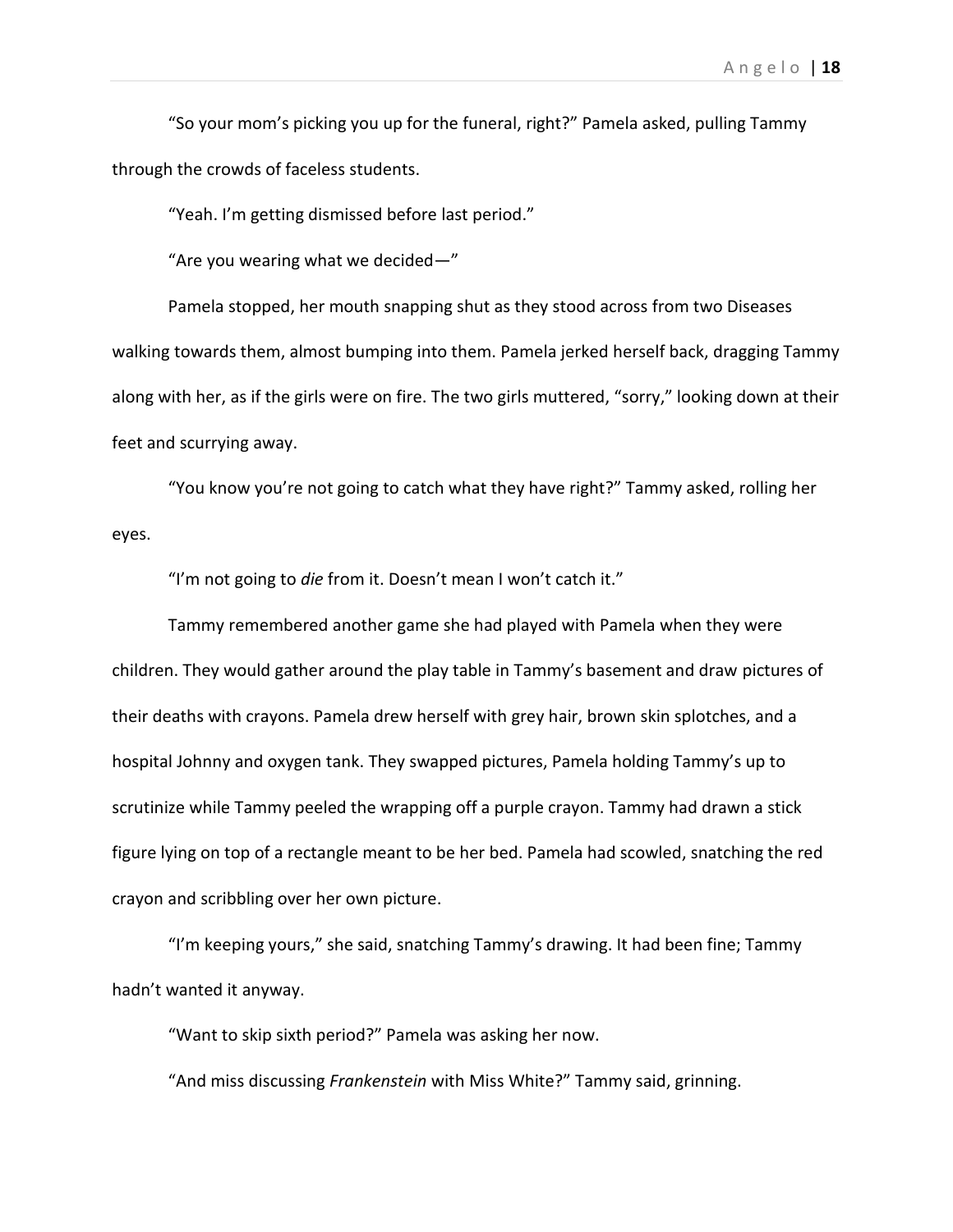"Why did she assign that to you now, of all times? I mean, isn't Frankenstein stitched together from dead people parts?"

"Well in the movie the doctor paid them before they died. Maybe that's what I'll do. Donate my body to science."

"And have them cut you open?!"

Pamela made a noise of disgust. Tammy slowly put her arms out in front of her, her mouth agape in an undead cry for help. Pamela giggled, clapping her hand over her mouth as if wondering if it was allowed. Her offer of skipping sixth period forgotten, she walked away, shaking her head. Tammy took a detour to her next class, walking by the hall leading towards the gymnasium. One entire wall was covered in a glass display case holding dozens of trophies from jocks of years past. She strolled along them, her fingers grazing across the glass, leaving an annoying streak that the Disease janitor would have to clean. The first trophy was from about thirty years ago, though the school itself was about a hundred years old. She wondered what the expiration date on these trophies was, when the janitors chucked them out to make room for shiny new ones.

Most of the trophies had a ball or disc on top, but some had little golden people: cheerleaders contorted into poses, runners gasping for breath, and football players gazing in the distance, another concussion on the horizon. Tammy was laughing at the dancer's pigtails when she saw a name she recognized.

Bobby Buckwood.

It was a baseball award, not for MVP or state championship, but "Team Player". She didn't even know he played baseball for a team. She remembered him throwing a baseball back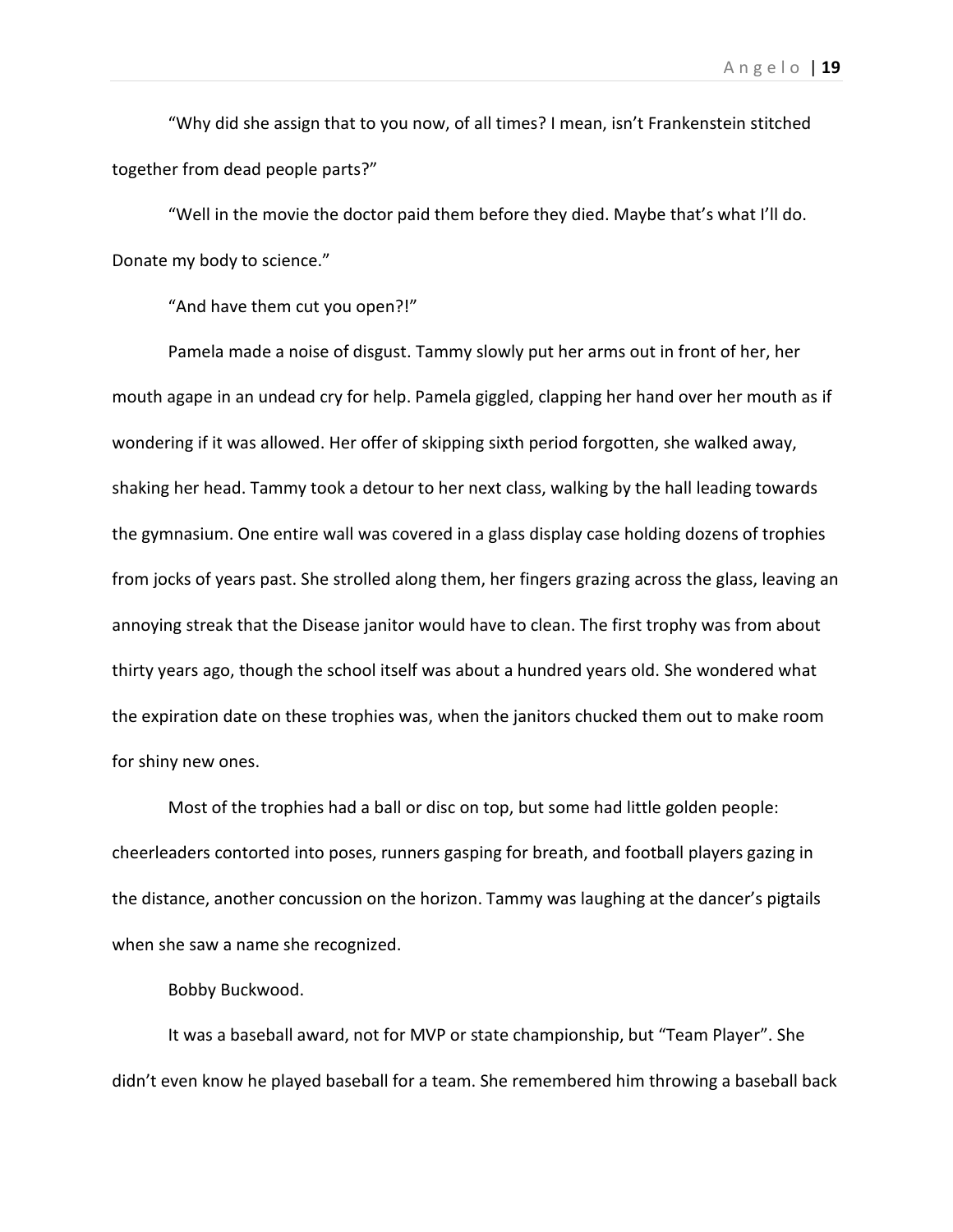and forth with his father in the front lawn, but she and Pamela had played hula-hoop and hopscotch in the front lawn too. It's not like they were joining any teams or winning any awards for that.

Bobby had a normal life, with a girlfriend and trophies and a sports team. She wondered if they went out for malted milkshakes at Benny's after games, if that girl at lunch was allowed to go to their after parties. Benny named milkshakes after people that died dramatically in town, like The Pratchett, named after Ricky Pratchett who, terrified of his death by falling, had gotten mind-numbingly drunk and wandered off a cliff. Or The Delaney, after Penny Delaney, a Murder who had been cooped up her entire life by her father, who refused to accept that her death was unavoidable. Her father had ended up being the one to smother her with a pillow while she slept because he apparently "couldn't stand to see someone else do it."

Tammy wondered if one day Benny would name a milkshake after her. The Popplewell, so named for the girl who died in her sleep for no apparent reason.

"It's really the best way to go," people would say, cheering to each other, holding The Popplewell, a concoction of Diet Coke, cherries, and chocolate ice cream.

"Wouldn't even feel a thing," their friends would reply, before turning back to the local sports team on the television. Maybe Bobby would one day take his friends or kids there, buying a round of Popplewells for everyone and telling them it was named for a girl he used to know.

She tore her eyes away from Bobby's trophy, hearing Karen's voice echo in her ears. Something worthwhile.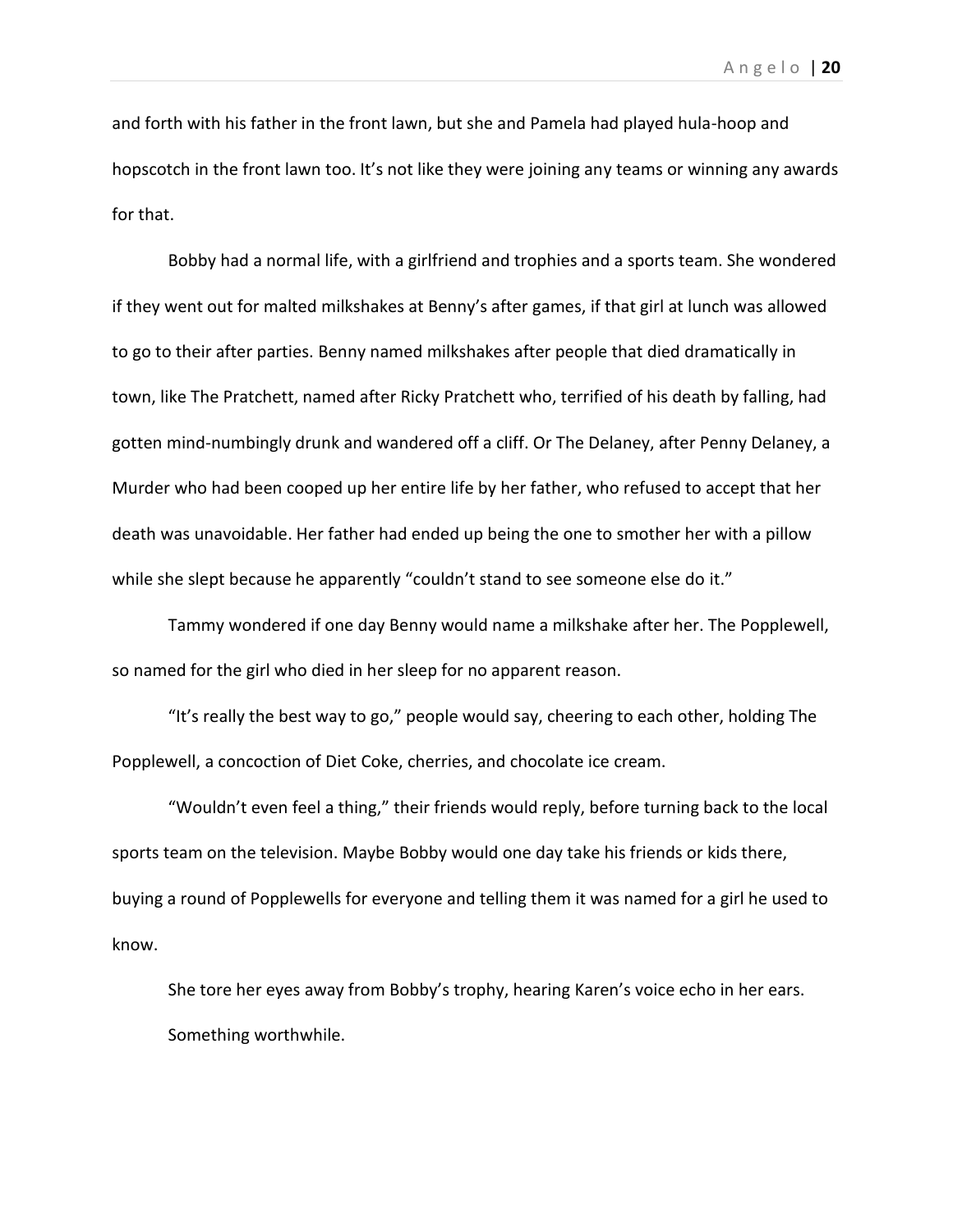A n g e l o | **21**

She and Bobby had gotten married in the second grade. They walked across the playground woodchips, Pamela walking behind them and tossing down dandelions, the closest thing to flowers in the school playground. Their class had snuck over to watch, though the teachers had forbidden marriages. Later they would understand why—encouraging children to form bonds with people of different death statuses was asking for misery later on in life. Since the algorithm was invented, divorce rates plummeted. Marriages of different death statuses did happen, whenever people got so caught up in their relationships they forgot about death. Typically though the most a Die Young could hope for would be to find someone else that would die the same year they did. Anything else was just irresponsible.

Of course, as children, most of this was beyond them. When they got married, Bobby had given her a plastic pink ring from the junk drawer in their art class. Tammy had loved art class. Generally her art teachers let her be a morbid little kid, drawing ghostly white faces and coffins and fresh mounds on graves. She didn't always draw her death; sometimes she drew Bobby or Pamela or her family, though she could never get herself quite right. Usually she just left an open space where she would be, her parents standing several feet apart or Bobby standing off center by himself.

"Will Tammy Popplewell please report to the principal's office?"

The voice of the school secretary, Miss Fancy, came over the loudspeaker and broke through her day dream. She made her way slowly through the hallways, past the classrooms with open doors, students at their lockers, and the student artwork and paraphernalia that lined the walls. She wondered what Principal Hamish wanted, whether maybe he wanted to take her out of class for a "talk". She had only ever seen the man once; there had been a special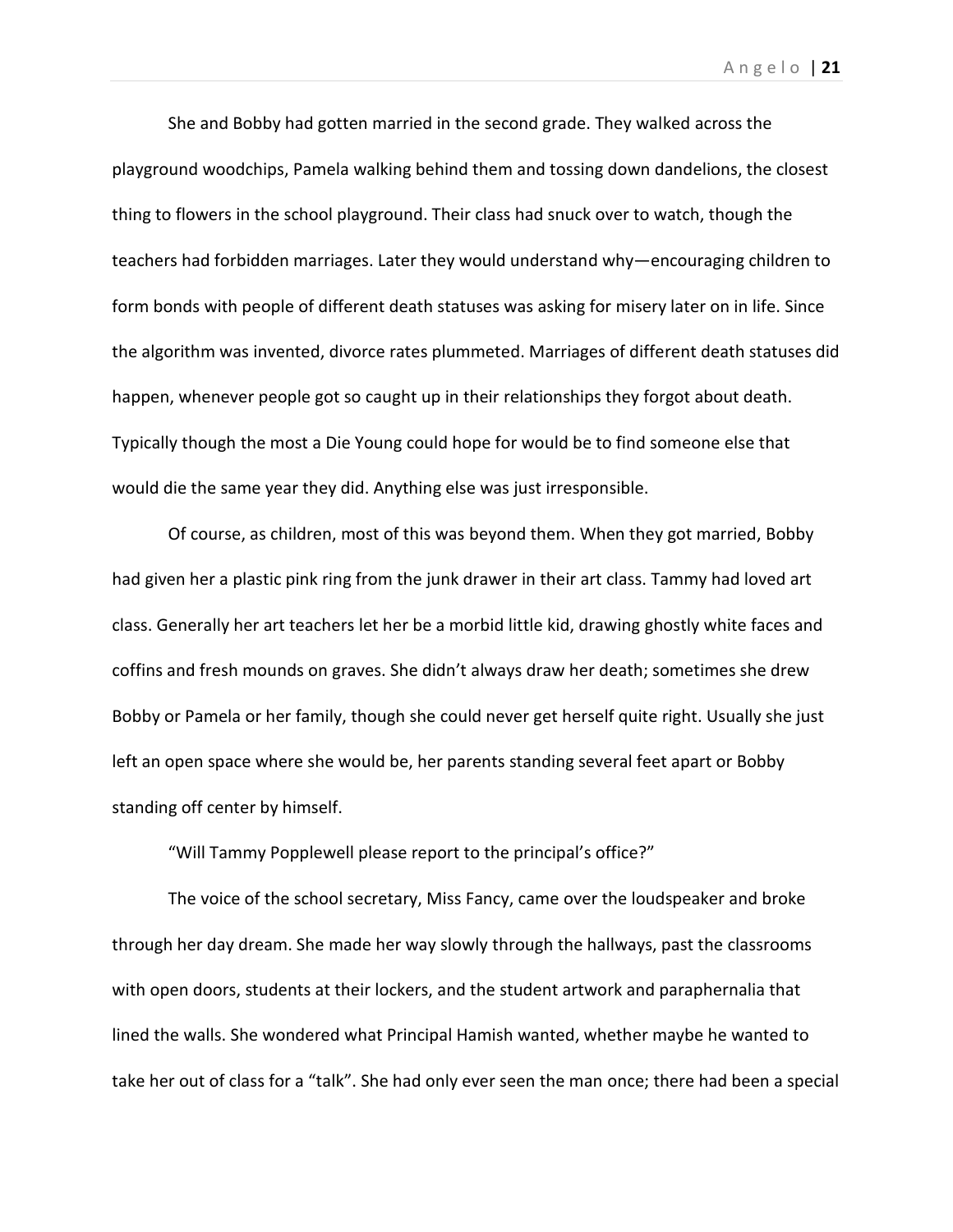memorial service for Penny Delaney after she had been murdered. Tammy had only been in elementary school at the time, but Penny herself had probably been about 16.

Penny had been homeschooled for years, as part of her father's desperate attempts to protect her. Why exactly the principal of what would have been her high school was called in to speak was not clear. Penny herself had been something of a shut-in, so she hadn't come to her own memorial service in the first place. Maybe it was better that way, not knowing what people were saying about you, letting them remember you the way they wanted.

Penny hadn't just been a Murder, Tammy realized, walking past the display of artwork from students in years past. She had died in her sleep as well. Had Penny never known exactly how she was going to be murdered? Less was known about Murders. They were rarer than Car Crashes or Diseases. Had Penny lived in fear of guns, knives, poisons, and everything else that could potentially kill her? Her father certainly did. Jason knew he would be impaled, but he was an Accidental Death. Reading intent was apparently the most difficult part of computing the algorithm. If Penny lived in constant terror, afraid to leave her own home, wasn't it more of a Mercy Kill? Maybe it was better to be smothered peacefully in your sleep by someone you loved rather than stabbed and mutilated by a stranger.

Just as Tammy was arriving at Hamish's office, the man was hurrying out the door balancing a coffee and briefcase. She was surprised he was at the school at all, usually he was away at "meetings" but maybe he had been called in to speak to her.

"You wanted to see me?"

He looked up from his papers and over the rim of his coffee, which was sloshing over the edges of the cup. He stared at her for a moment, forcing an adult little smile.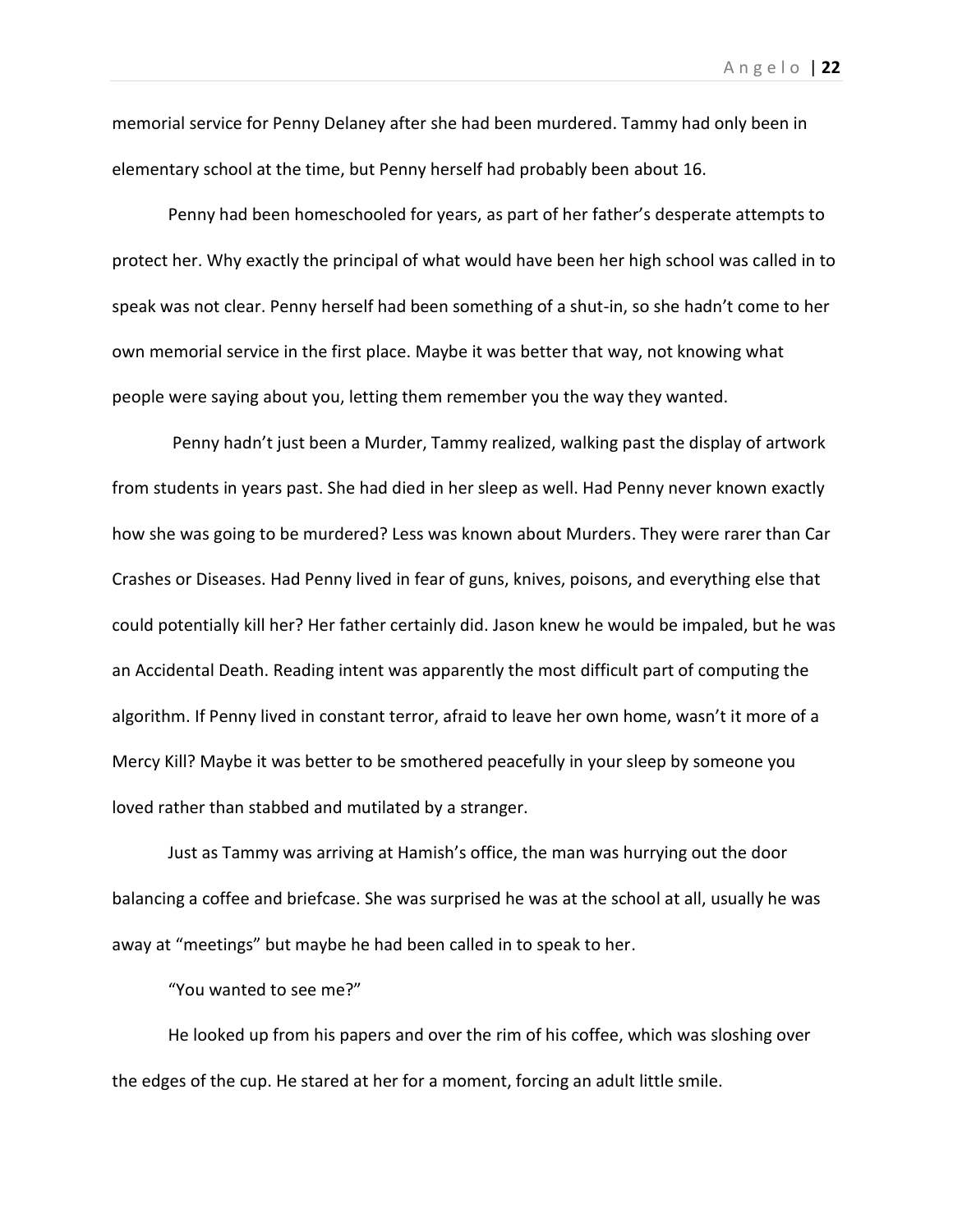"Yes," he said, dragging the word slowly from his throat, "Miss…"

She stared at him. He had no idea who she was.

"Popplewell," she told him, with venom reminiscent of Pamela's. "I'm dying tonight. Did you want to see me?"

"I'm very sorry," he told her, shifting the weight of his briefcase and sipping his drink to give him a moment to think, "I don't normally handle those types of affairs. Perhaps the death counselor called you in? Charlotte?"

He gave a smile mixed with a grimace and hurried off in the direction of his next meeting. Hamish was something of a legend because he would live to 112. He had told the newscast that interviewed him that his long life was due to a combination of "exercise, diet, and optimism". She had a vision of him, 112 years old, covered in brown splotches and wheezing in a nursing home alone. She grinned, hoping the extra few decades of life he had been given were filled with agony and suffering at the end.

He lived in the city, rarely coming in to Lachrymere to meet with the students he was in charge of. Why would he know who she was, when he lived in a city where no one knew she existed? Far more people would wake up tomorrow morning unaware of the lack of Tammy Popplewell's existence than not. She had a sudden urge to go into the city, with all its Overdoses and Manslaughters, just to see what it was like. She had seen pictures, even drawing her own fictional accounts of what it would be. No parents from town allowed their children into the city, though Tammy knew Jason had been there many times. A death status didn't mean you were safe; you could still be paralyzed or kidnapped or tortured or robbed. There were a lot of things people could do to you that didn't involve death. Still Tammy wanted to see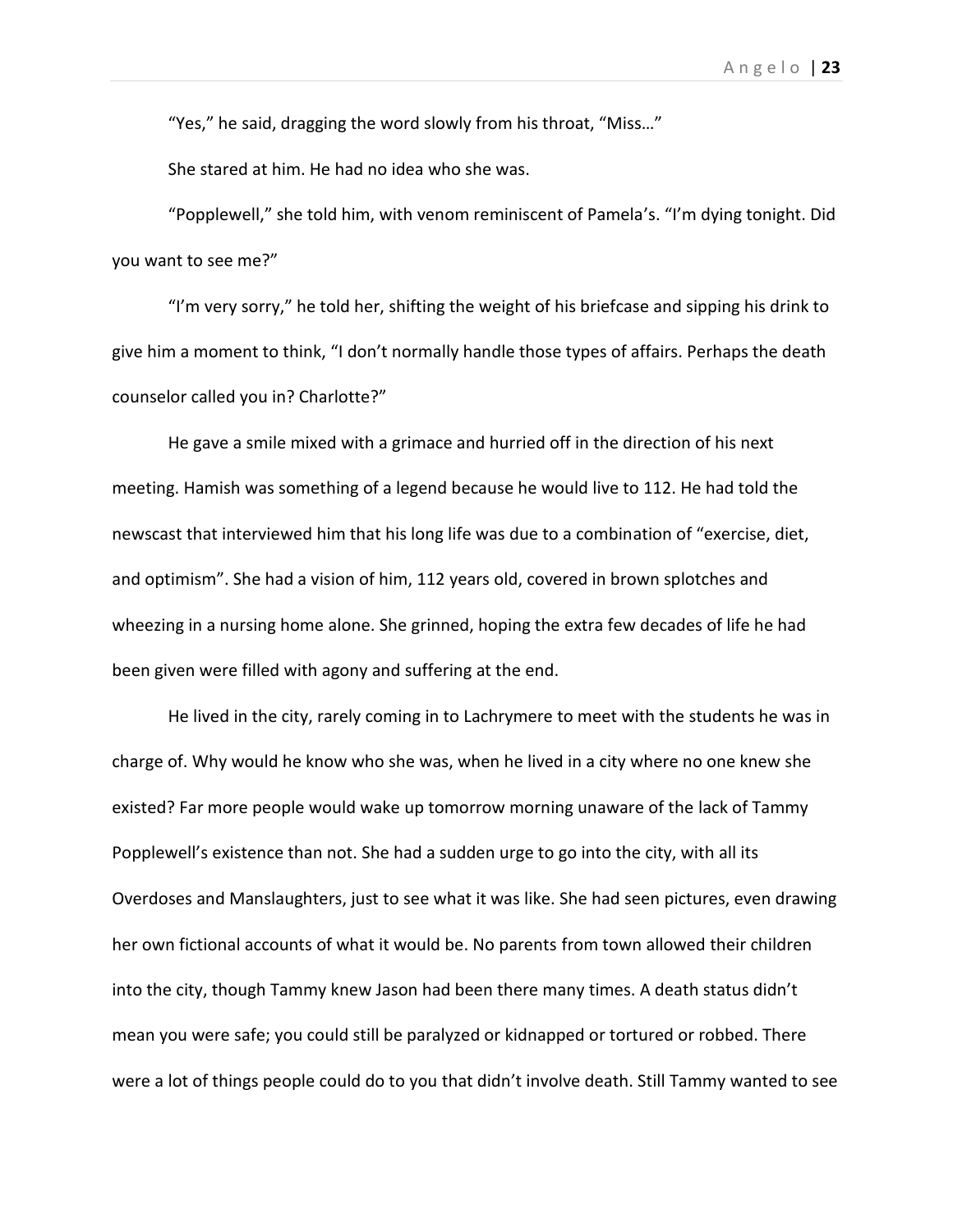it, just once, to know that somewhere aside from tiny Lachrymere knew she had existed, knew she had walked through town and past faces and crowds.

"Tammy."

Her father was stepping out of the office. For a few seconds they just stood there examining each other. In the span of those seconds, Tammy's entire life was displayed before her eyes: every birthday party, every deathday party, every art fair and dance recital and game of softball in the back yard. Every car ride with Abigail in the backseat, her dolls spread around her like tiny bodyguards, her mother looking out the window, her father leaning back, one hand on the wheel, rolling his eyes at Tammy through the mirror at her mother's latest wistful comment. Her dad had built Abigail a dollhouse, but for Tammy he had built an easel for a massive pad of paper, with hooks and shelves for markers, paints, and brushes. He had let her paint in the shed, spattering paint all over the cement floor. Her mother had never stepped foot in the shed; her area of expertise was in the office with her paperwork. Abigail didn't like the smell of the oil and lawn mower. It had been Tammy and her father's little domain. She wondered if, after she was dead, he would remodel the shed, hiding her paint splatters, or if he would keep them there as some sort of memorial to her.

If he was thinking any similar thoughts, he didn't speak on them. He instead cleared his throat.

"I took the rest of the day off," he said, gesturing for her to follow him out the front door. She glanced at the office to see whether she should sign out or not and caught eyes with Miss Fancy. She was standing in front of her desk watching them, and Tammy knew she'd never again see this woman, who had winked at her when she came in late, who had rescued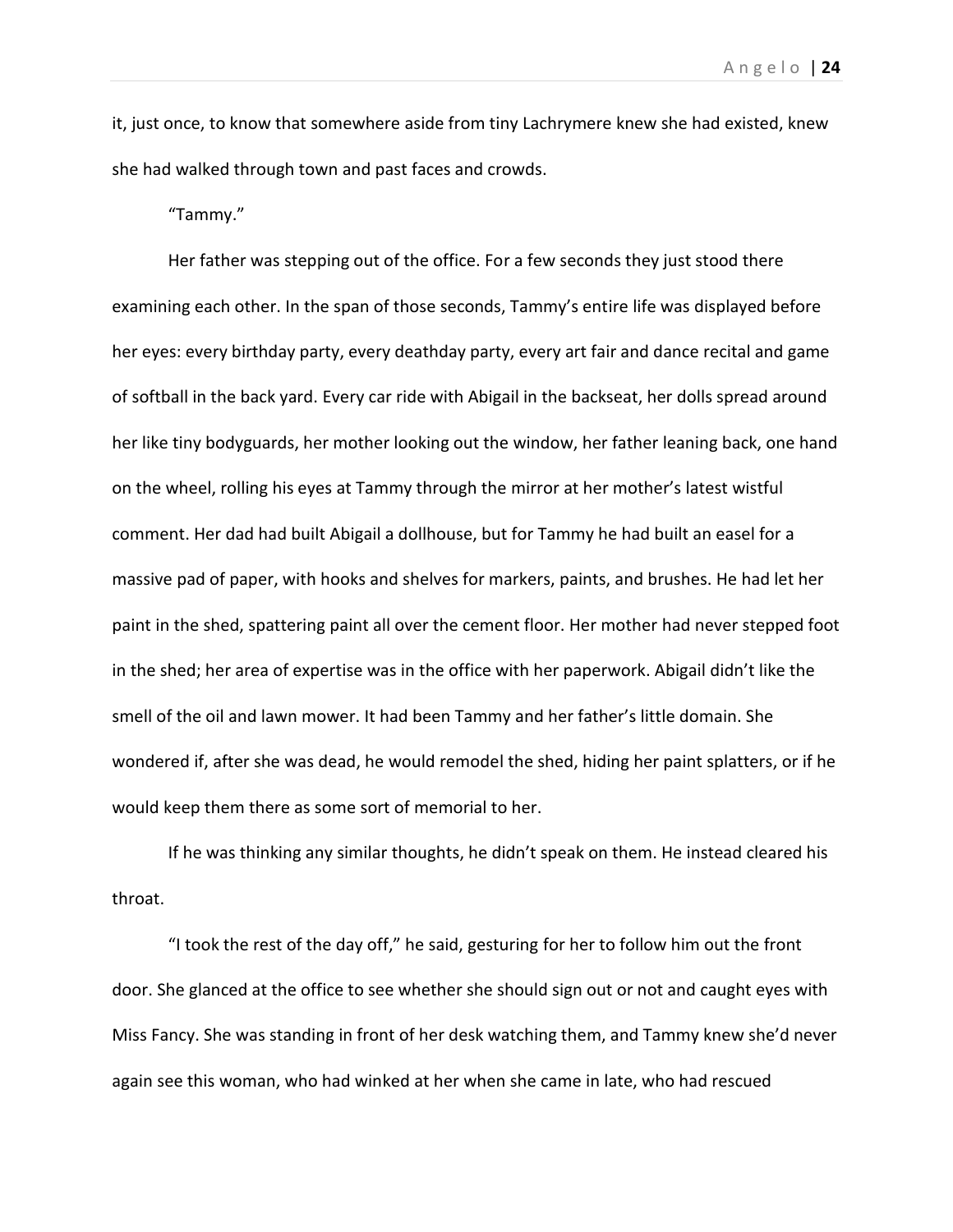countless students from office detentions and let many others wait out uncomfortable or boring periods in her office under the guise of giving them copies to run off. Miss Fancy nodded once, slowly, before turning around and getting back behind her desk.

Her dad steered her out of the office and out to his car. "So what do you want to do?" he said, as they both got in the car. She buckled her seat belt out of habit, even though Pamela wasn't there to glare at her until she did.

What do you want to do?

She hadn't realized until that moment that that's what she'd been waiting for. Someone to ask her what she wanted and help her get it. She hadn't wanted anything, hadn't let herself want anything, for so long that when he asked there was nothing to say. She thought briefly of the things she wanted that she had pushed out of her mind so many times: to go into the city, to graduate with Pamela, to spend one last day with Bobby like they were children playing at being adults. He had been the only one of their class who hadn't played death games. His own father had died when he was in middle school. His parents had married despite the inevitability of his mother becoming a single mother, a fact Pamela's mother had seen as very low class. The idea that Tammy's parents would encourage Tammy to want things was also irresponsible to Pamela's mother. Maybe she was right.

Her father was asking her what she wanted to do, something he could actually take her to see, and she could think of absolutely nothing to say.

She gave him a sidelong glance, his knuckles white over the steering wheel, his forehead creased. His voice had taken on that false light-hearted quality it did whenever he had to cover up his own problems to make room for other people's.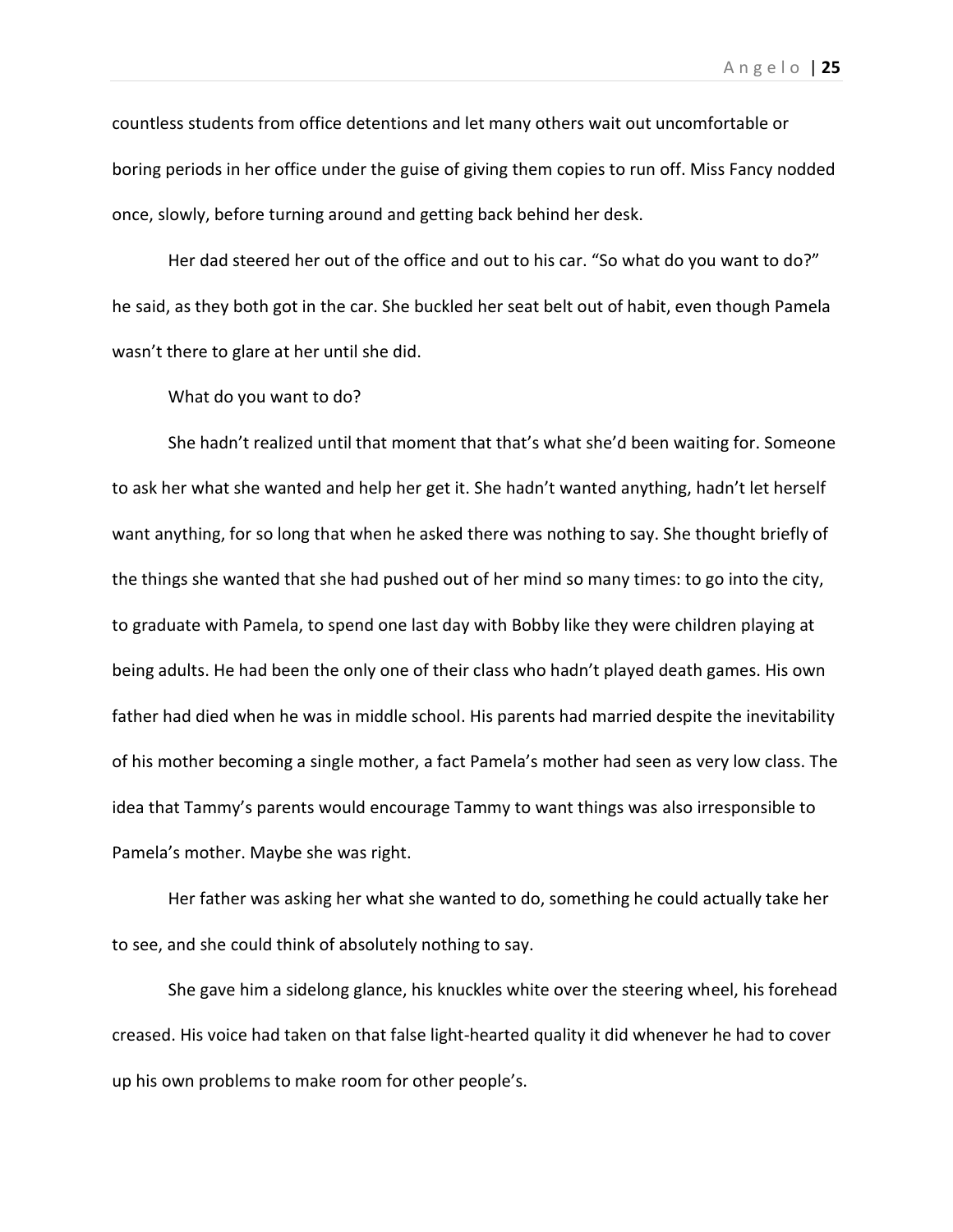"Do you," she asked, trying to gather the words, "Do you want to play a board game?" His face spread into a grin, and he took the turn that led into their street.

"Your mother doesn't know I came to pick you up," he said, and they fell easily into the old routines of him secretly picking her up from school in the middle of the day for "an appointment", their code word for pizza, ice cream sundaes, and checkers. In case her mother was home for lunch, they would do a drive-by of the house, Tammy ducking her head between her knees while Dad scoped the house for activity.

"All clear."

Tammy straightened up, laughing, and they got out of the car. She pulled every board game they owned out of the basement while her dad ordered a pizza. Guess Who was always a good choice for two people, Monopoly was boring but her dad loved it, and checkers was the old classic. The only game she left on the shelf was Life. It was one of the old editions of the games, the one that still had a deck for different deaths that people could choose. They picked their death card along with the cards for marriages, children, and jobs. The board of death statuses had agreed that it was cruel to give children false hope and had mandated the death status cards be done away with altogether. She brought Clue upstairs too, even though it was no fun with two people.

They spent the next few hours like any other appointment day. There were moments like watching her dad pick the anchovies off his slices, ordered that way because she liked them, or watching his glee when he landed on the tallest ladder in Chutes and Ladders—when she almost forgot about her death. She had so much practice finding little threads in every conversation that somehow led her mind back to her death. Of course her dad felt the same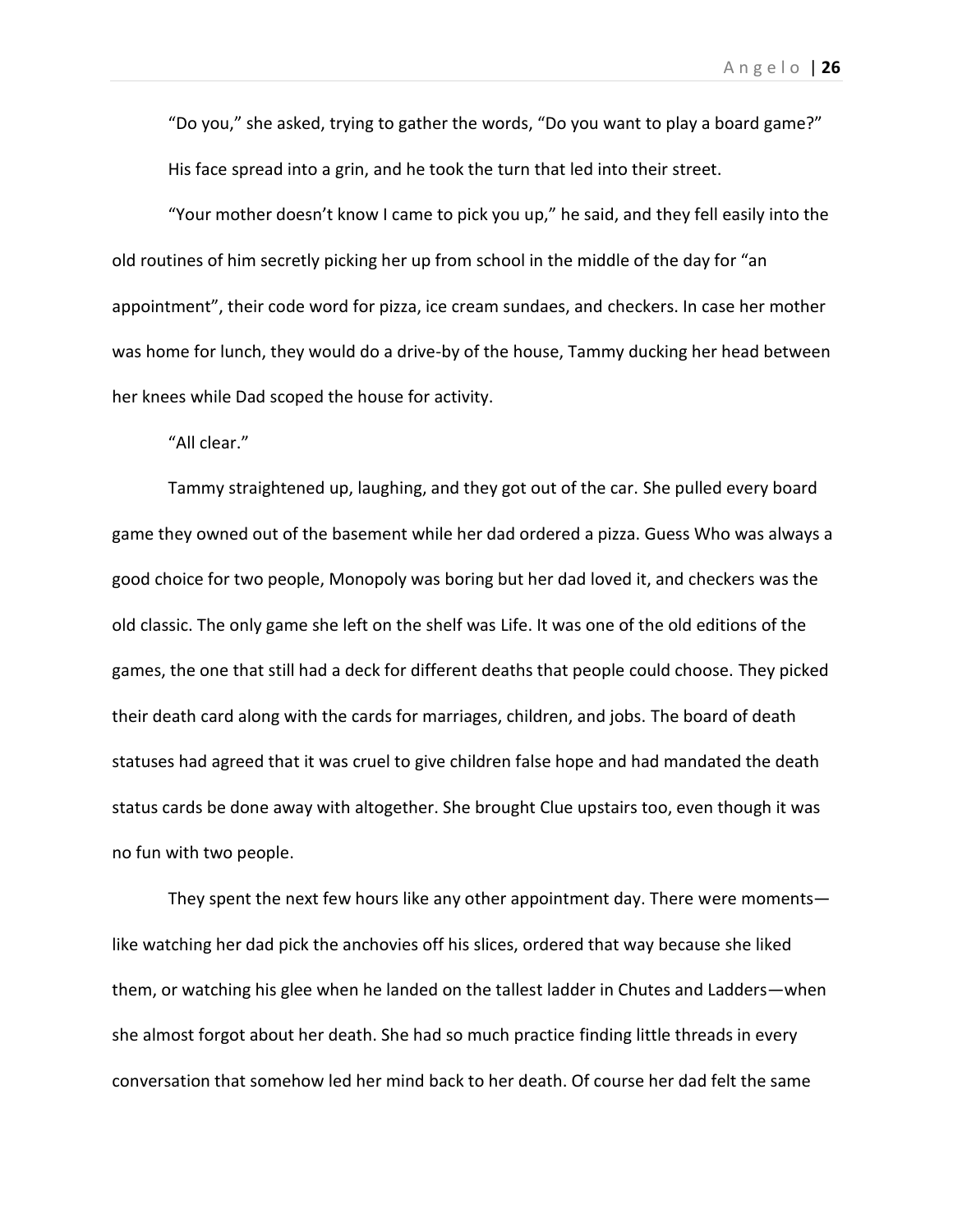way. She hoped he played games with Abigail when she was old enough, and she hoped he laughed like this with her.

The time of the funeral crept closer and Tammy's father called her mother to spin some story about picking Tammy up, saving Tammy's mother the trouble. Tammy went upstairs to change into her funeral outfit, a cream colored dress with a blue shawl.

Yesterday after school Pamela had called her over to preview the dress she was wearing to the wake and funeral. To Pamela, this event was akin to Prom. Her outfit of choice was going to be a floor length black gown with a veil draped over half her face. She had been saving up for it for months, putting aside money from her crappy coffee shop job so she could order it.

"What do you think?" Pamela had asked Tammy, who had been sitting on the stool to Pamela's vanity. It seemed to Tammy that Pamela had been directing the question more at her own reflection than to Tammy herself, but she answered it anyway.

"Eye catching," she said, because it was the closest she could come to giving a compliment.

"Oh," she said, clapping her hand over her mouth, her eyes widening, "I'm so sorry! It's *your* funeral!"

In all their years of friendship, Pamela had yet to grasp that not everyone craved attention in the same manic way she did. Pamela's ability to draw attention off Tammy herself was the bedrock on which their friendship had been founded. Who could feel sorry for poor little doomed Tammy when Pamela was flouncing around in glittery jackets and purple eye shadow?

"I'll live."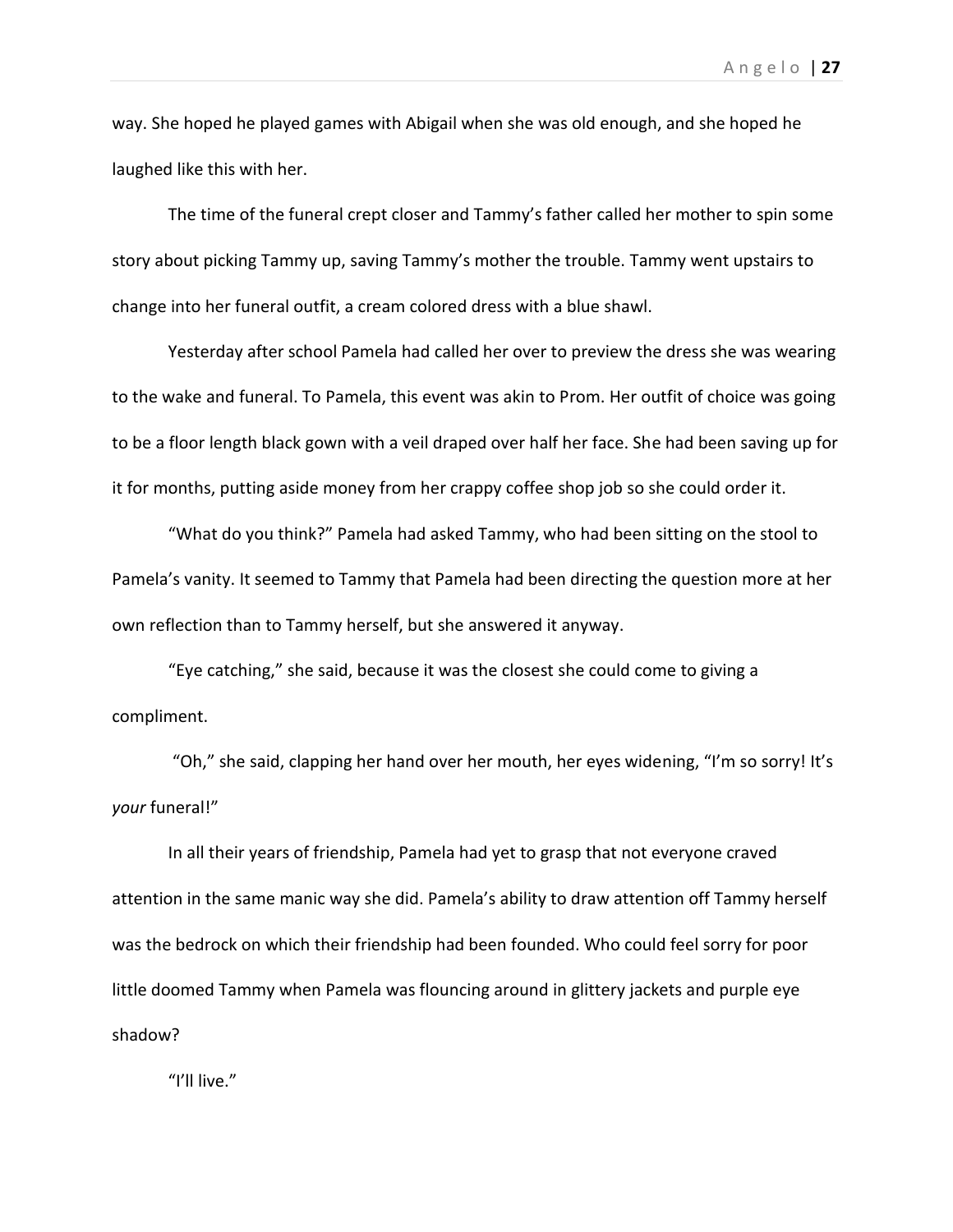Tammy followed this with a grin to tell Pamela it was a joke.

Pamela frowned, her forehead wrinkling underneath all the makeup.

"This is hard enough," she told her, pulling out her ponytail to compare hairstyles with the dress, "Without you making awful jokes."

Yes, Tammy had thought in the ugly voice that sometimes clawed its way to the forefront of her mind. I can see how hard this must be, for you.

Tammy was jerked out of her thoughts by the sound of her mother coming home downstairs, Abigail whining behind her. She gave one last look at herself in the mirror. This is the outfit you're going to die in, she told herself. Some people, especially the elderly, interviewed people at the funeral home to decide who would change their clothes after they died. The thought of some funeral attendant dressing her dead body had been more than she could bear, so her family had made special arrangements to bury her in the outfit she died in.

"Tammy," her mother was calling her from downstairs. She walked down the hall, past the professional portraits of the entire family hanging on the wall. She imagined her parents and Abigail, all of them Old Agers, getting new portraits every year, as was their tradition, their pictures getting older and older while Tammy's remained sixteen.

They all piled into her father's car silently. What could be said? She watched her mother in the side mirror, her head in her hands. Her father was silent aside from the occasional grunt at another driver's rudeness. Abigail played with her dolls. The walls of the car were closing in, and all Tammy could do was breathe and close her eyes. She knew how long it took to drive from her house past Bobby's and even with her eyes shut, she could feel the presence of his house. His mother had made homemade play-do once, and they'd rolled it into balls and flung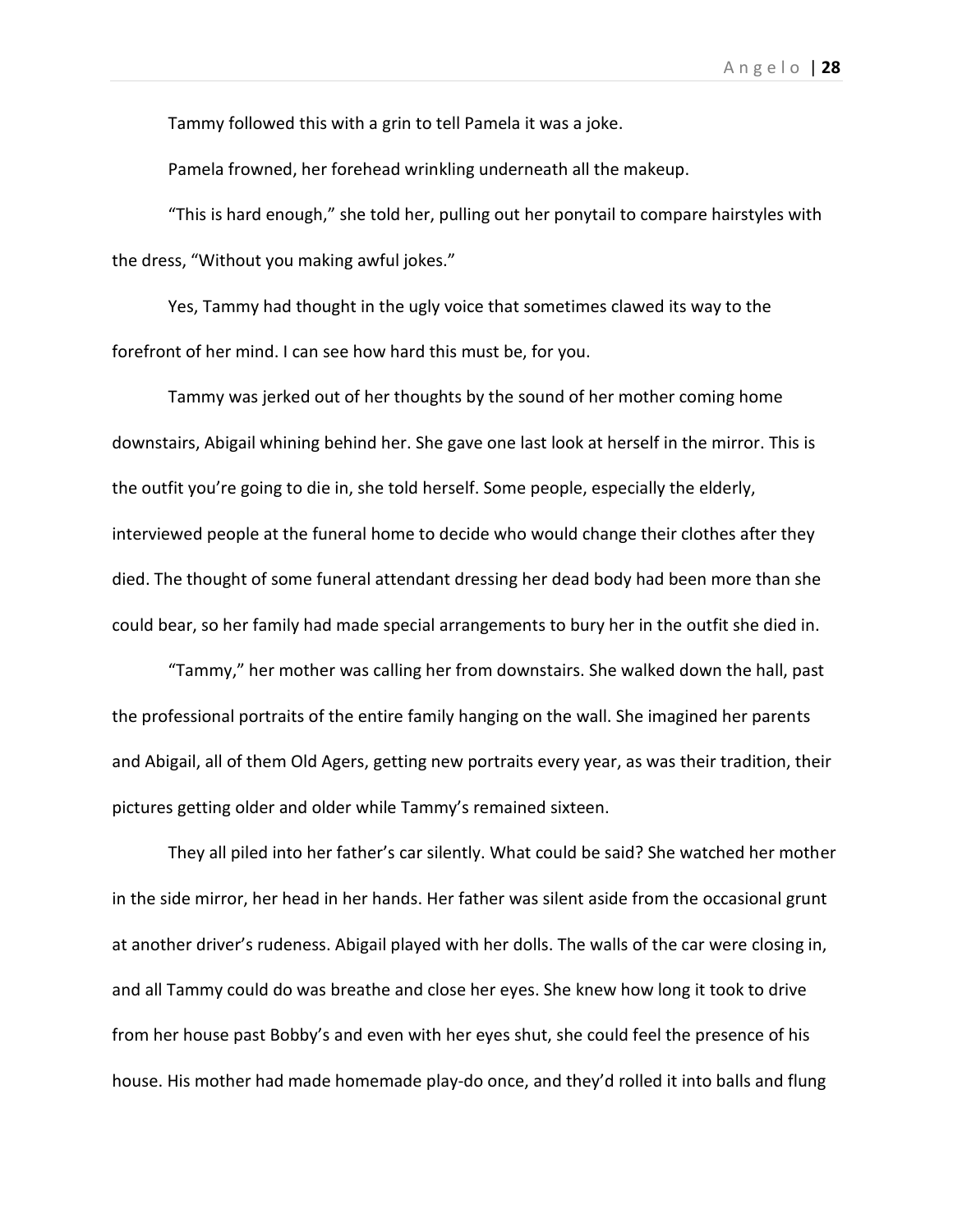them at each other. They'd spent one afternoon timing to see how long they could stand on their hands, another burying treasure in the backyard, and another watching Disney films in slow motion to see if they really contained hidden swears.

They stopped talking after Bobby's father's funeral, or rather, Tammy had stopped talking to him. His father had opted for a more private funeral at their house, though he was old enough for his death not to make such a massive spectacle. Tammy and her parents had gone, but Bobby wasn't there. She knew where to find him, and she climbed up to his tree house, the one his father had built. He was sitting with his back pressed up against the blank chalkboard his father had designed when Tammy and Bobby played school together. He held a worn baseball mitt in his hands, running his fingers over every tear and wrinkle in the fabric. He looked up at her when she stood on the threshold, knocking on a plank of wood to announce her arrival.

"Hi," she said, sitting down across from him. One of her old sketchpads was on the floor and she picked it up, flipping through it and examining the drawings in case he didn't want her staring at him.

"Hey."

After a moment of silence, she pressed her lips together, debating whether it was ok to ask him a question. Finally it spilled out of her.

"Why aren't you with him?"

He shrugged, putting the glove down and picking up one of the books from the tall pile next to him. He didn't read it though, just stared at the front cover.

"There are a lot of people down there," she continued. "That's good."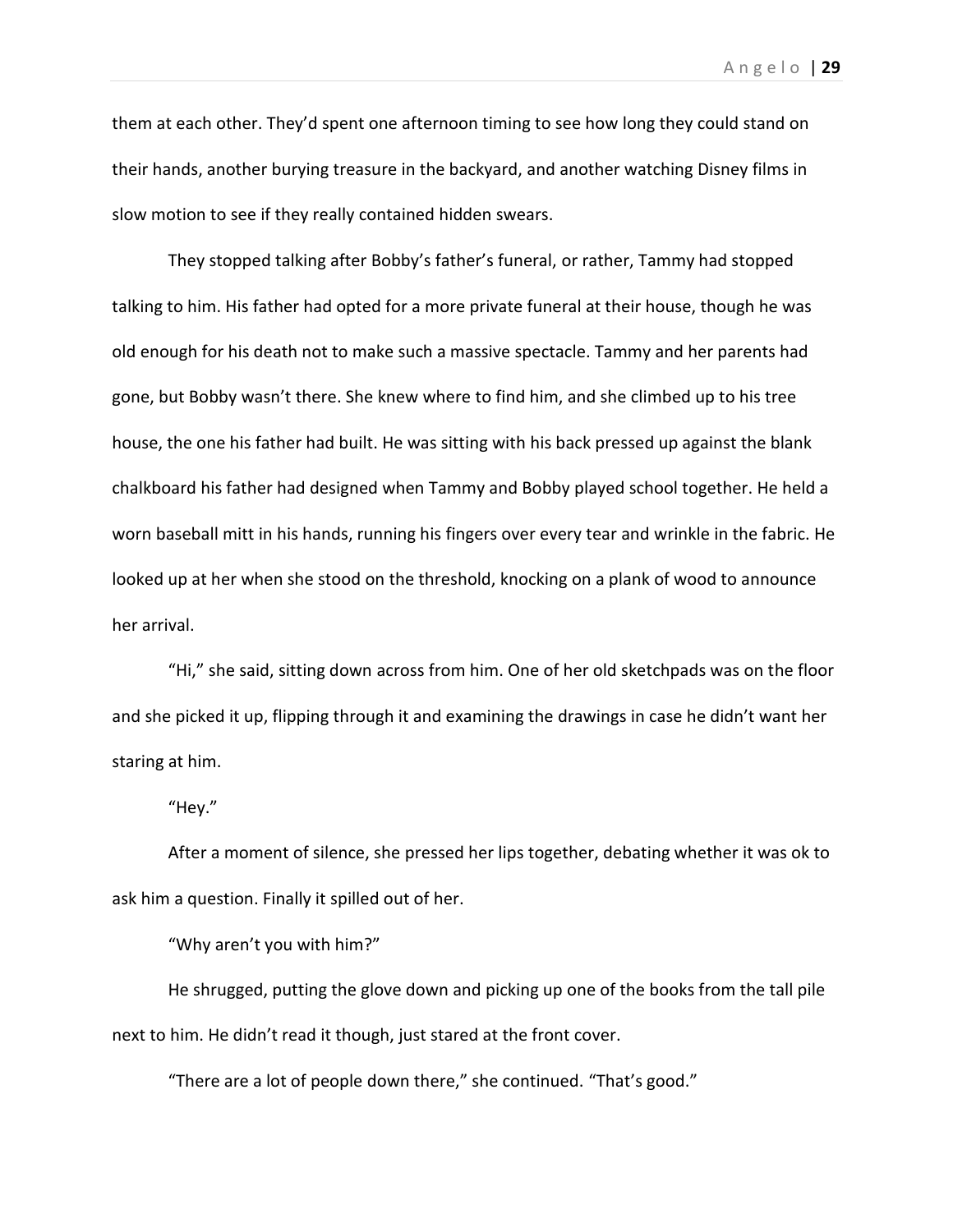"Why is that good?"

She hadn't expected him to start talking. She paused, and he stared at her, not looking angry, just wanting to know.

"Imagine if no one came. Isn't it better? To have a lot of people at your funeral?"

"It would be better not to have a funeral at all."

"What? And just die?"

He closed his eyes and threw the book down next to him. Her heart was racing. Should she not have said anything? Her teachers had recently sent a note home for her parents. She opened it and read it of course, and it said they were worried about her, about her feelings towards her death. She was withdrawn and insensitive when she talked about it, blurting things out without filtering them for the other kids' ears. The note didn't mention what other people were saying: this was the problem with mixing kids with different statuses. Why should she spoil it for the normal kids, just because she was going to die earlier?

"Why do people have to die at all?"

It was her turn to stare at him, at the impossibility of this statement. She would never have entertained the thought in a hundred years. Of course people had to die. Some died sooner than others. Some died in more painful ways. That was the way it was.

"What if the algorithm's wrong this time? I read in this book—"

"It's never wrong. He's going to die."

Guilt immediately coursed through her, but her mouth was quicker than her conscience. "There's nothing you can do. Nothing anyone can do."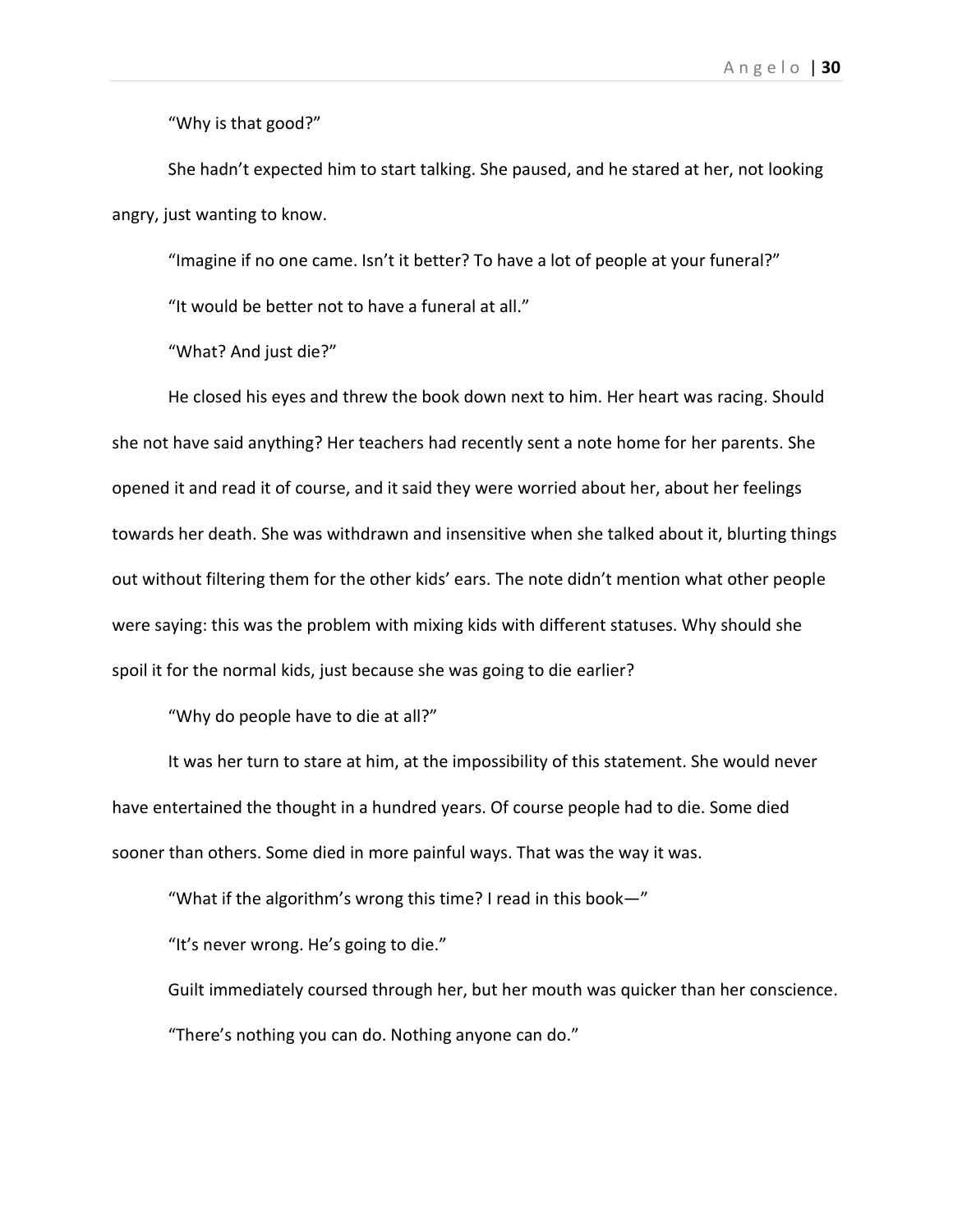His breathing grew ragged, his brow scrunched up. "Why are you telling me this? What's wrong with you?"

"What am I supposed to say?" She stood up, having to duck her head to avoid hitting the rafters. Her hands balled into fists before she forced herself to uncurl them. "That I'm sorry? That it's ok? That it'll get better?"

He sat there, curled up in himself, his mouth hanging open. She fled, tears blurring her eyes as she struggled to crawl down the ladder out of the tree house. She ran from the yard into the street, down the sidewalk, and past her own house. What was wrong with her? What was wrong with *him*? Mr. Buckwood had lived for over forty years; he had a wife, a house, a kid, a job. He had *everything* he could want. He had lived long enough. He *had* his time.

She stopped, collapsing onto a park bench, putting her head through her hands to slow her breathing and the tears. How could he think, even for a second, that the algorithm was wrong? It was impossible. Hopeless. The thought alone made her want to scream.

A few weeks after Bobby's father died, a few weeks of avoiding each other desperately, Bobby tried to approach her. Whether he wanted to apologize or yell at her for being such an insensitive horrible person she never knew. She never let him say more than two words to her again. She ducked her head when she drove by his house and he was outside. Whenever he approached her in the halls at school, she turned to Pamela and talked loudly over his words. Pamela became her new best friend. Whenever Bobby came to her house to try to talk to her, she had her father tell him she wasn't home. She told herself it was better this way. He had already seen one person he loved die; he didn't need to be around for her funeral. She told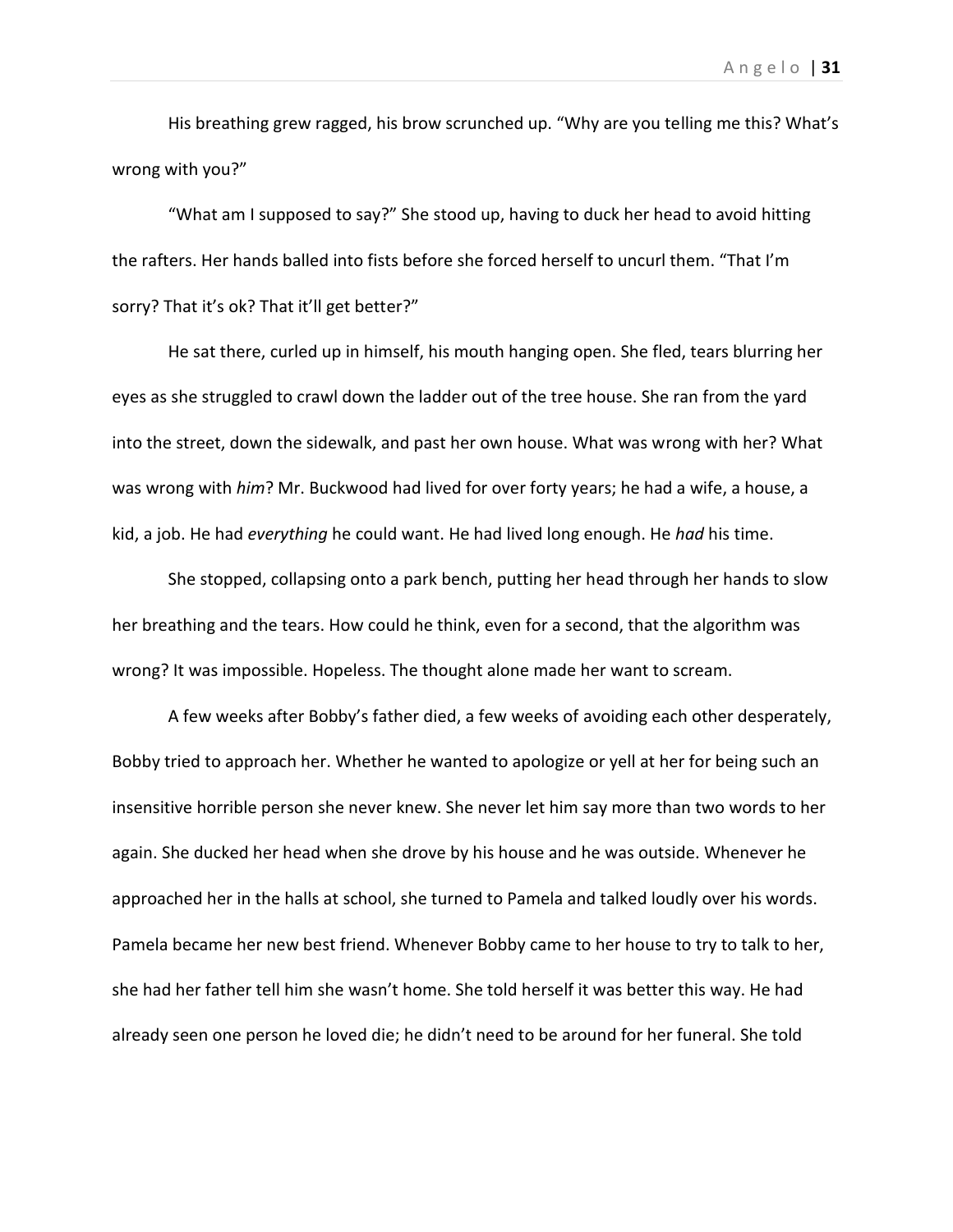herself it was because she was doing the right thing, that she was protecting him. Looking back at it now, it was painfully obvious how untrue that was.

There were many things she had to cut off from her life if dying was going to be easier, and he was one of them. The presence of him in her memories caused her stomach to twist and she closed her eyes for a moment, willing herself into another memory, another friendship.

Tammy's relationships with Pamela and Bobby had begun in preschool, before the reality of death had seeped its way into every facet of her life. Once the death concept sunk in, few people wanted to begin friendships with her, at least until the weeks before she died when it was cool to talk to her again. Her friendship with Pamela had had its ups and downs, but it had lasted this long. At least Pamela was consistent.

The funeral home came into sight and the car pulled to a stop. Tammy's father put the car in park and walked around to the other side to let Tammy's mother out. Mrs. Popplewell was looking a lot more splotchy and red-eyed than she had been when they left. She hugged her purse to her chest and turned her head from Tammy as Mr. Popplewell opened the door for her. Mrs. Popplewell attempted to put on a brave face for the funeral director, who had popped out of the back door with a tight smile.

"Mr. and Mrs. Popplewell," he said, nodding his head at them. Tammy's dad managed to shake his hand at least, but all Mrs. Popplewell could afford was a brief nod.

"You must be Abigail," the director said, and Tammy jumped. She had forgotten her little sister was in the car. The car had three rows of seats, in case Tammy wanted to be alone and "think" without a seven year old to chatter to her. Abigail was the farthest thing from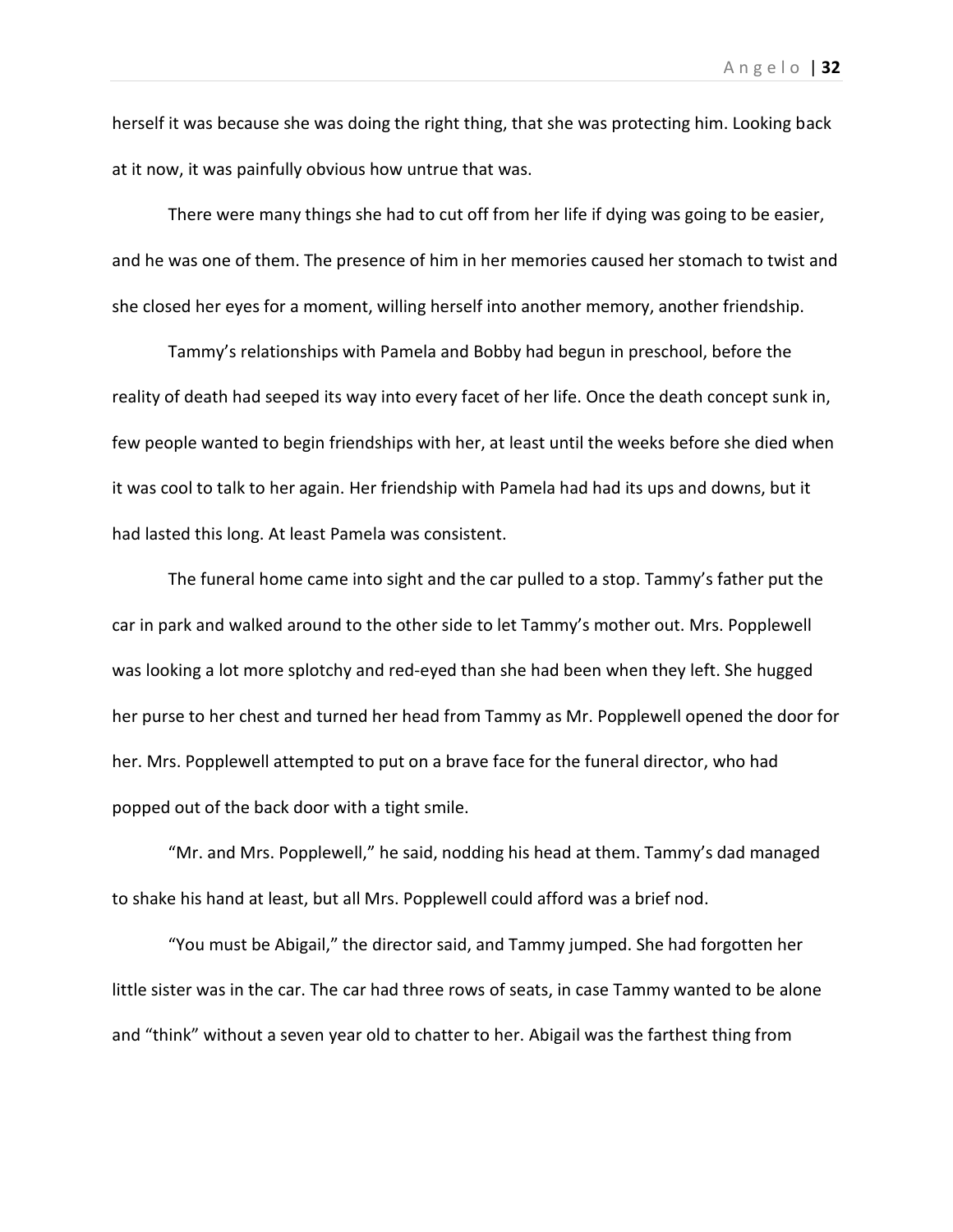chatty. She looked up at the funeral director long enough to acknowledge his existence before quickly returning to her handheld computer game, one involving shopping and cake-baking.

"Tammy," the director said, with an expression so solemn it was like she had already died.

"Hello," she said. Being a funeral director, he had probably encountered tons of people reluctant to die. He was probably used to tears by now, but he wouldn't be seeing any from her.

A few hundred people showed up to her funeral, typical for a Die Young. From the time the funeral home opened to around 5 o'clock when the service ended, a constant stream of people came to talk first to her and then to her family. She knew roughly half the people, through school or her family, but the rest were strangers from neighboring towns, typically families with kids about Abigail's age. It was a rite of passage to go to a Die Young funeral, like a bar mitzvah or getting your driver's license. Tammy herself hadn't needed to find another town to go to hers; Penny had died at around the right time for her to go. There were other independent groups there too, like different religious groups and people like Karen who were campaigning for more rights for Die Youngs. Funerals were the closest thing Lachrymere had to town wide social gatherings.

Her mother and father stood next to the casket the entire time, her father wearing the pinched expression used to resist crying, her mother red-eyed but talkative, reaching out to hug the mourners who were particularly emotional. No one hugged Tammy, thankfully, aside from her great aunt who smelled of cabbage and who Tammy hadn't seen since she was six. Most of the mourners tried talking to her, either through watery expressions or the false high-pitched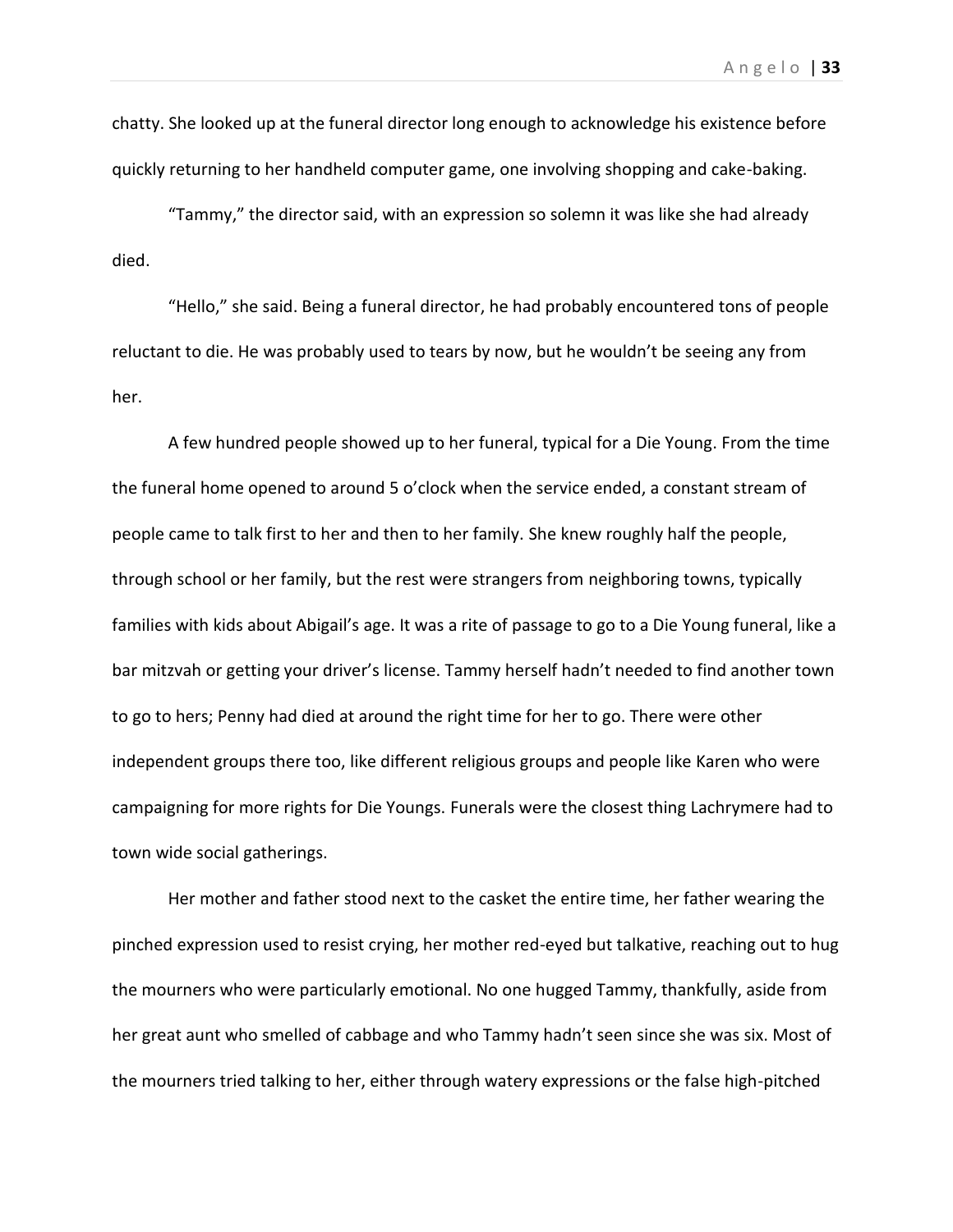chatter of denial. A few didn't say a word, kneeling before her to pray, which made Tammy cringe.

"You were always nice to me," a boy with glasses from one of her chemistry classes told her. This was a lie; she had never actually spoken to him, unless copying his homework which he strategically placed on the corner of his desk counted.

Her seventh grade boyfriend gave her back the plastic Crackerjack key chain she had given him for Valentine's Day.

"I thought you could have it with you," he said, patting her on the arm. Whether he meant she would have it with her in the coffin or in the afterlife was unclear.

Her three cousins who lived in Arkansas also flew up for the festivities. They had thick accents and wide passive aggressive smiles. As they walked by, each shook her hand firmly. Each shake was like the sound of a hammer nailing in her casket. Old age, age 87. Heart attack, age 80. Old age, age 91.

Even Booker, at the spry age of 67, would die having lived four of her lifetimes.

The funeral home gave her the option of lying in the casket itself, in case her feet got tired from standing up all day. Lots of people did end up spending their funerals in caskets, but those were mostly the elderly. One twenty year old smartass from a few years back, a neighbor of Tammy's, insisted on sleeping through his funeral before overdosing the next day.

She kept looking up to see if maybe Bobby would come. She wondered how she could avoid him, whether maybe Pamela could distract him while she went to hide by the guestbook or the "weeping room" where family members could go to mourn in peace. This was an absurd thought. You couldn't escape your own funeral.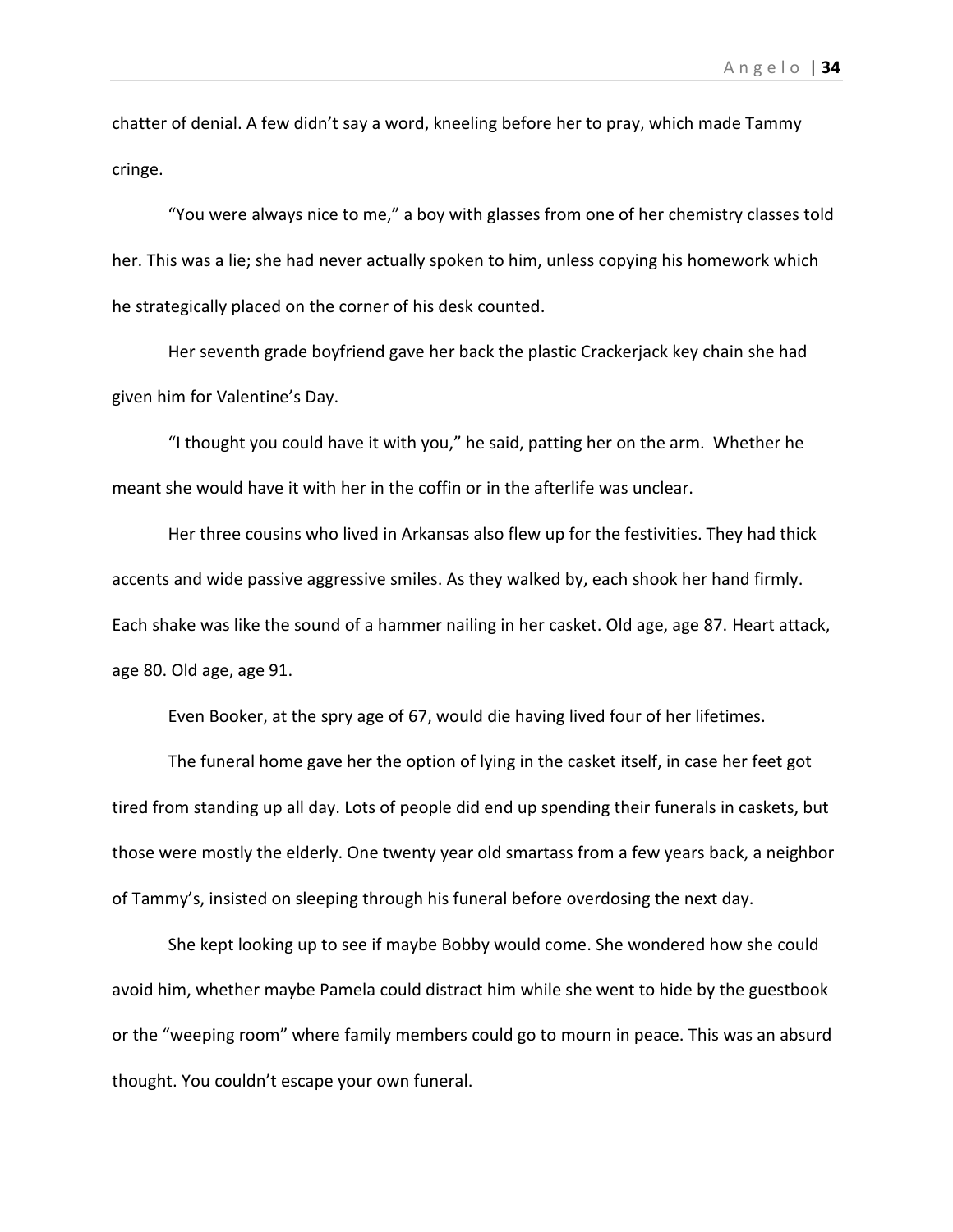A religious group came shortly before dinner, the leader of which wore a long black robe and more hair in his mustache than on his head.

"Would you make peace with your God before your departure?"

She could scream. Why did these people insist that dying was some peaceful venture to go spend time with a holy being who had never died in the first place? Why did they imagine that, after death, it was some party surrounded by your grandparents who were young again, your old dog that died, and your best memories and dreams of who you could've been? There was nothing there. She would die and everything would end.

They seemed to correctly read her silence as refusal, and made strange gestures with their hands before walking away. She didn't know whether they were sending her a blessing for the afterlife or trying to ward her evil spirits away from themselves.

"This is a funeral, for God's sake!"

Tammy turned from the line of visitors, recognizing that voice anywhere. Pamela was standing, hands on her hips, towering over an unimpressed Karen, who was holding her ever present stack of petitions. Tammy scooted off her casket and strode over to them, leaving the next person in line, a woman in her mother's book club, staring after her.

"What's this one for?" Tammy asked Karen with interest.

"Disease rights. The way these people are forced into manual labor…"

Karen started to ramble on and Pamela continued to glower while Tammy scribbled her name at the top of the list. Would the name of a dead girl make people more or less inclined to sign this petition?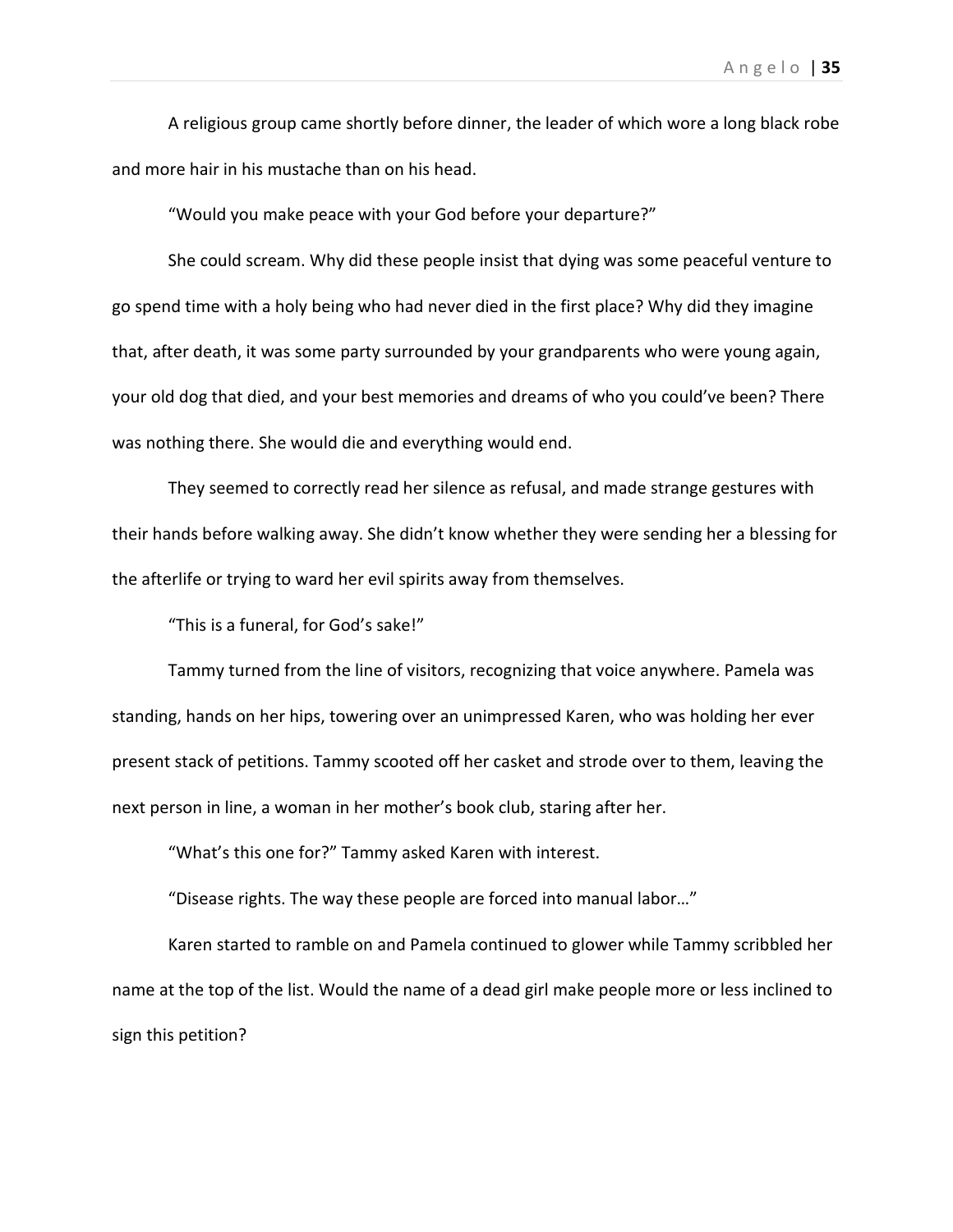"Thanks!" Karen said, before taking back the petition and hurrying off to ask Tammy's third grade study buddy to sign it.

"Why do you hang out with her?" Pamela asked, adjusting her veil and catching the eye of one of the other mourners. Charlie, his name was. He had mowed the Popplewells' lawn a few times. He looked to be making his way over, then quickly turned and walked in the other direction when he saw Pamela was talking to Tammy. She had always thought death was an aphrodisiac, not a turnoff.

"Why do you think?"

Pamela gave her the same look she gave when Tammy asked why she put her blinker on when no one was behind her or in front of her.

"She's annoying, Die Young status or no."

"Oh, you thought I meant death status? No, it's because of the free buttons."

"Tammy."

Tammy turned around, ignoring Pamela's expression, to see her mother standing there, holding a handkerchief with shaking hands.

"We're breaking for dinner."

Tammy didn't reply, turning back to Pamela. She heard her mother sigh and walk away.

"Aren't you going with her?" Pamela asked.

"Why, when I'm having so much fun here?"

Pamela tugged the strap of her purse over her chest like she would her precious seatbelt.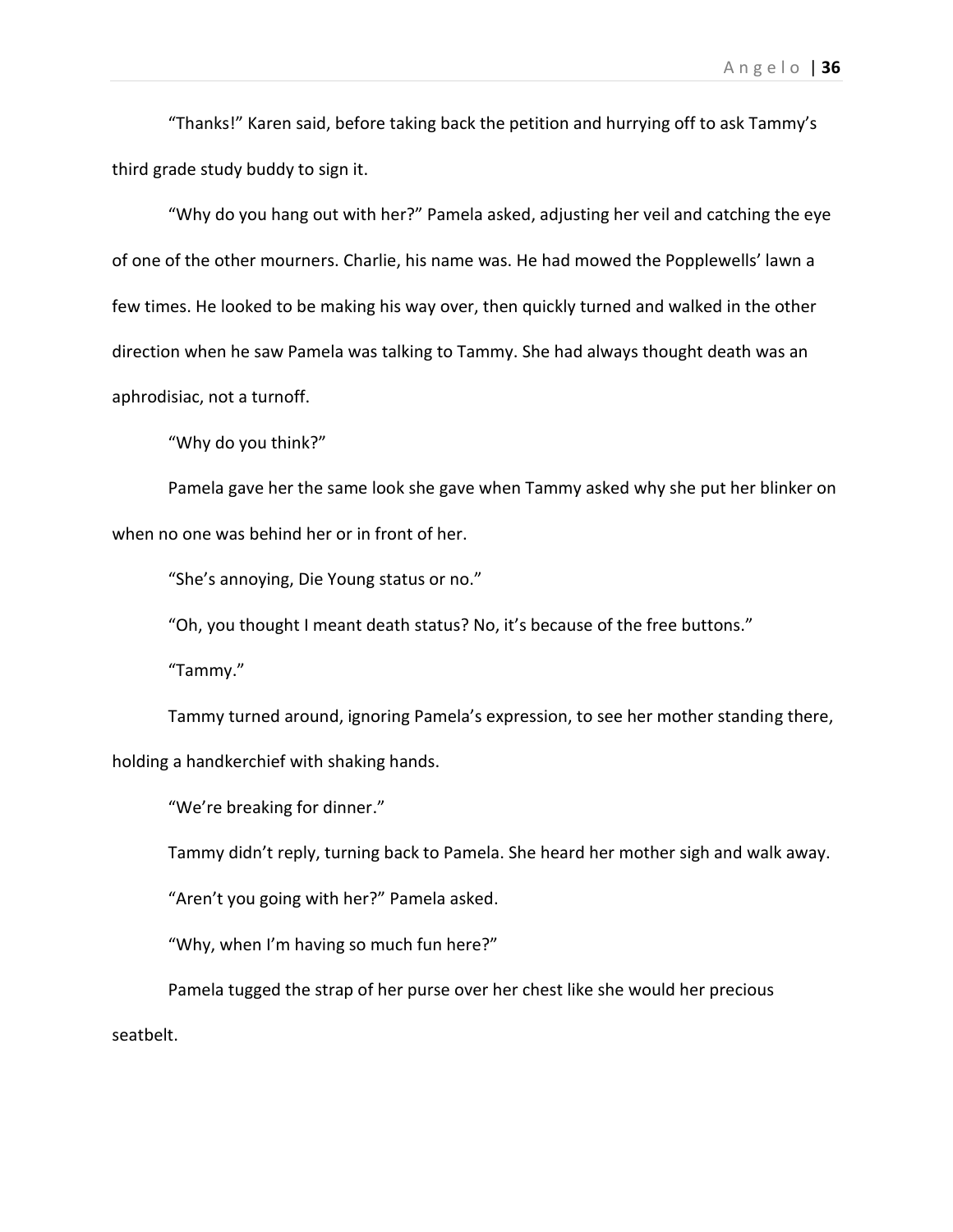"Right. I forgot you were the center of the entire universe, and we're all just stupid planets in your orbit."

Tammy blinked. It had been a long time since she had been the victim of Pamela's wrath. She had forgotten how quickly it could rage through the room, without warning, like dry lightning. Was Pamela defending Tammy's mother? As far as she knew, the only relationship the two of them shared was that whenever Pamela came over and then left, Tammy's mother would pull back the curtains and watch Pamela scamper off, relieved she was gone.

"I'm sorry. Whose funeral is this?" Tammy said, though even in the middle of an argument little emotion crept into her voice. She had always been the constant in the midst of Pamela's rages, the stillness to compare the storm to.

"How could I forget for a second?" Pamela replied, shoving past Tammy and over to a group of their History classmates, probably to squeeze out a few tears for their benefit. Tammy was at the center of the room, true, but people weren't aware of her presence. They would continue circling with or without her approval or presence. She wasn't selfish. Maybe she was, but it was her own death day. Surely she could be a bit selfish before she was dead?

She couldn't breathe here, the gravity of all these people and their dramatic tears bearing down on her. She cut away from the crowd to the small dining room where her family was eating. She walked through the door, closing it behind her, and watched as her parents filled up their plates at the buffet table, her mother making up a plate for Abigail who was sitting at the table playing with her toys. Tammy came up to sit next to her sister. Abigail had once been like a human doll of her own, one whose hair she could style and games she could reign over. Tammy had once painted the walls to Abigail's dollhouse, and she wondered briefly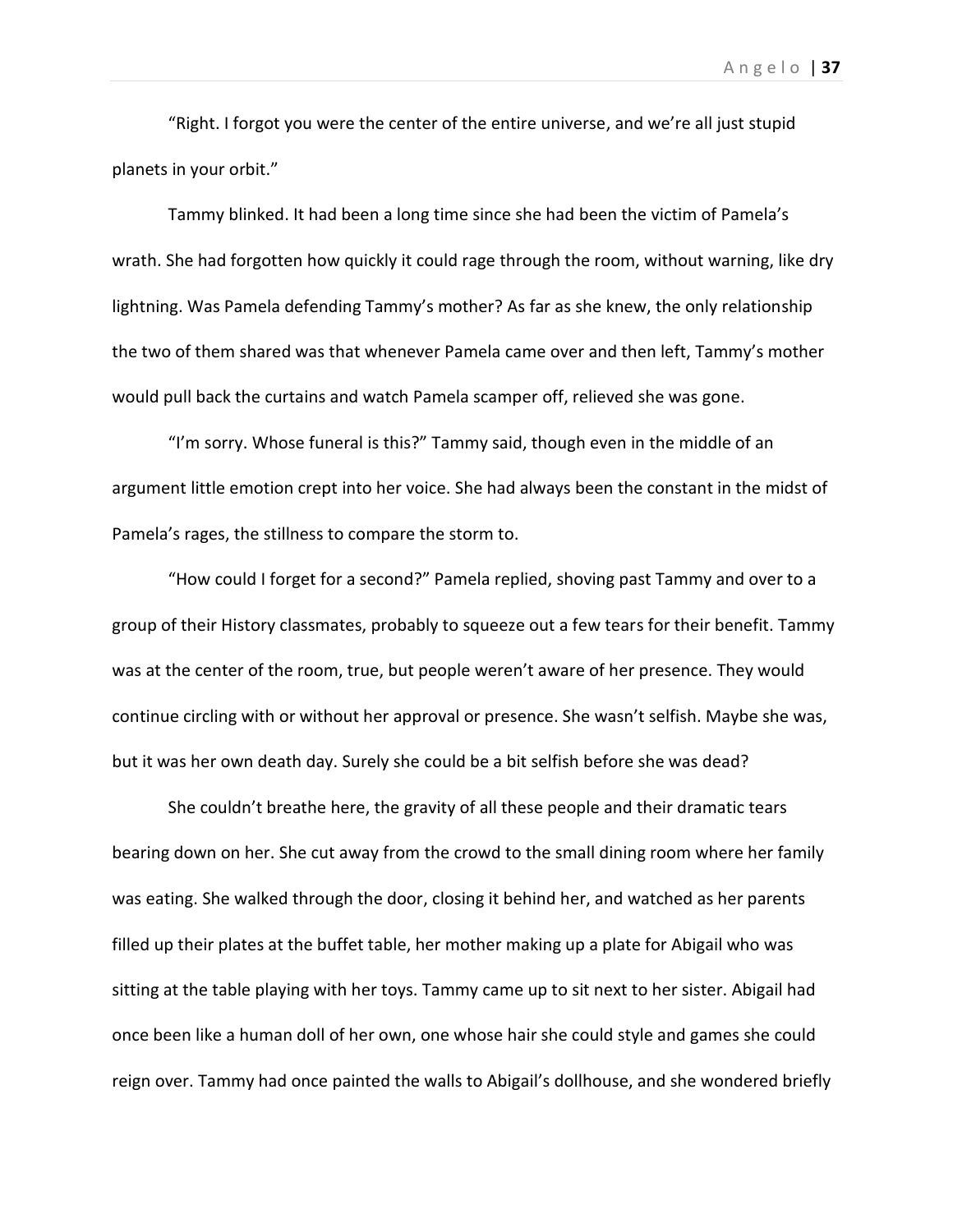if Abigail still had it or if it had been dumped to make room for her new line of toys. Tammy hadn't been in Abigail's room in years; for all she knew the dollhouse was still there.

"Who's this?" Tammy said, reaching over to pick up a doll with red hair. There had been a time when she knew all the names of Abigail's dolls.

"That's Car Crash," Abigail told her.

Tammy almost dropped it.

"What?"

"This is Old Age and Disease. That's Sleep."

Abigail pointed out each of their plastic vacant faces.

"Oops," Tammy said, popping off Car Crash's head, "Now it's Decapitation."

Abigail stared at her, before letting out a screech. "Mom!"

Their parents hurried over, Tammy's mother balancing two plates, one for herself and one for Abigail. Abigail wasn't actually crying, just scrunching up her face in an admirable impression of it. She snatched the doll from Tammy and waved it in front of her mother.

"Creepy little thing, isn't it?" Tammy's dad said, tilting his head.

"She broke it."

Abigail was making a big show of sniffling and hiccupping as their mother, sending a quick glare Tammy's way, popped the head back in place. Abigail had already forgotten, snatching a chicken nugget from her plate.

For a moment Tammy was caught up in the normalcy of it all. Another family dinner, with her sister making a show of being upset; her mother swooping in to save the day; her father sidestepping the incident with a quip or a change of subject. It was like they were at the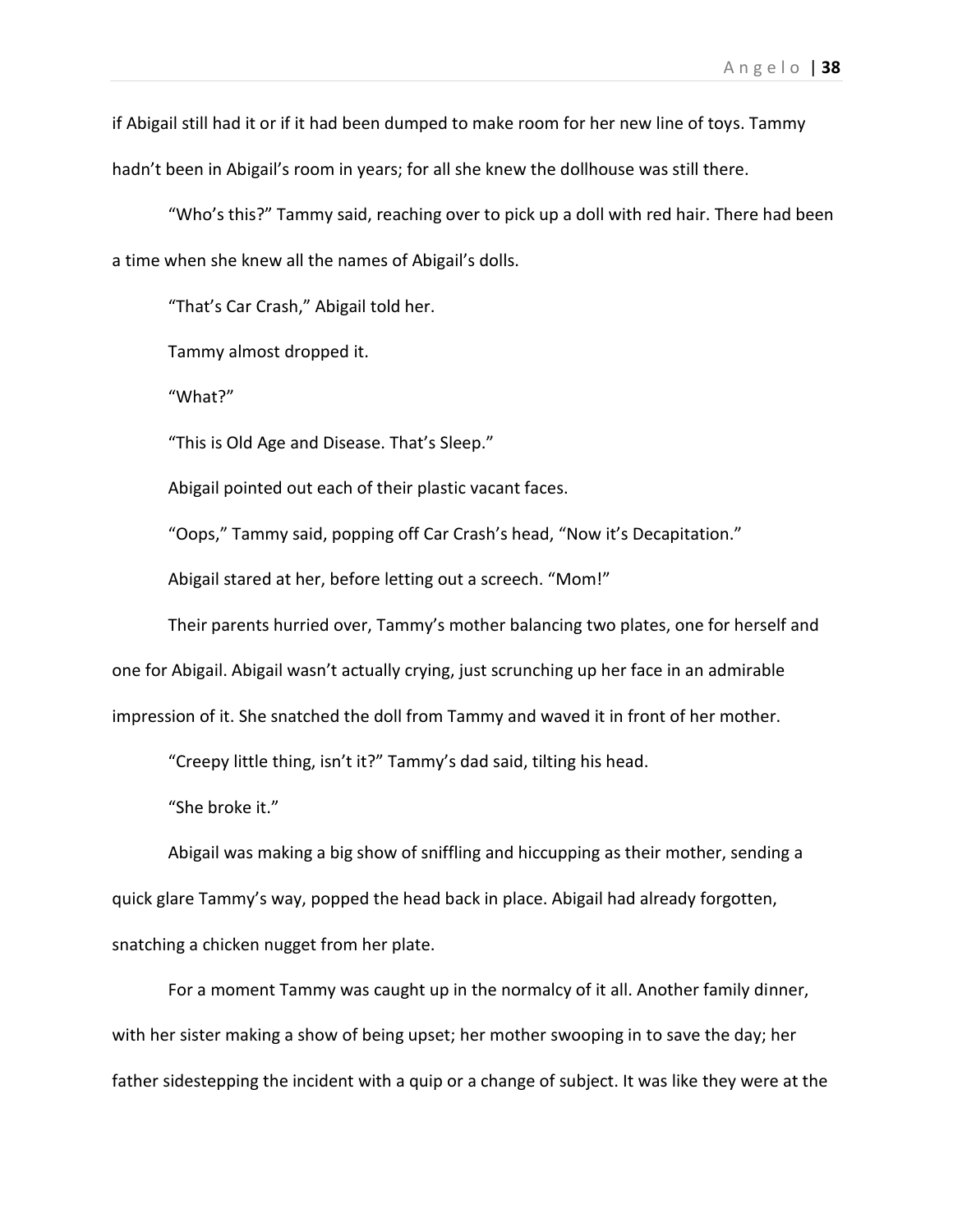lake house again, where something in the water made them want to be around each other. Her dad didn't take refuge in the shed puttering around on machinery, her mother wasn't holed up behind a stack of paperwork in the office, Abigail wasn't playing in the corner by herself, and Tammy wasn't halfway out the door to hang out with Pamela. She wondered how many family dinners she had missed in the last few years. She had told herself at the time, as her time with her family became shorter and shorter, that it was because of her mother's stifling emotions, her tears and shaking hands. She looked at her mother, who was smiling slightly while she negotiated with Abigail to eat more broccoli. This is what it would be like after she was dead.

For years Tammy had nightmares about her death, visions of herself lying in a casket decomposing, rotting in her funeral clothes. She would wake up, her blankets thrown on the floor from trying desperately to claw her way out of bed. She was terrified of the playground slides at school, of Pamela's tree house, even her own bedroom felt tiny and dark and imposing. She would run to her parents' bedroom in her footsie teddy bear pajamas and sleep with her parents, her mother leaving the light on every night as a silent beacon. She would have crying fits in her classrooms that would lead to phone calls and early dismissals, her mother picking her up with her suit jacket half off and her car with some new dent in it from the mad drive over.

It took Tammy a long time to notice that her mother never hung out with the other women in the neighborhood, why she never went to their book club meetings or their afternoon teas. Tammy remembered coming home from Pamela's house one day, crying and trying to hide it. Her mother, balancing newborn Abigail in her arms, managed to read between the tears.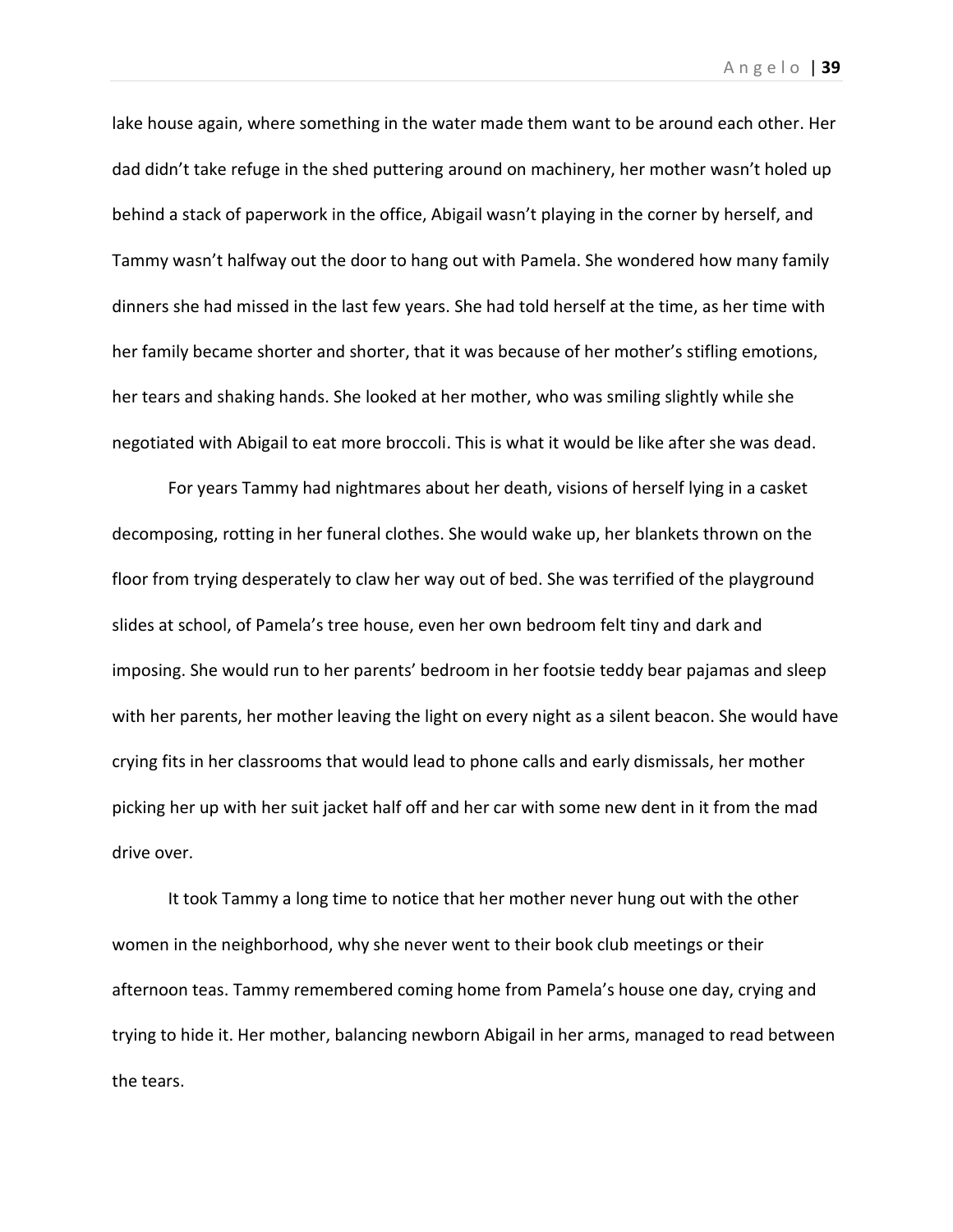"What's a replacement kid?" Tammy had asked, after recapping Pamela's mother's words, the ones she had understood.

Her mother hadn't answered, though the color drained from her face. Tammy's mother went over to talk to Pamela's mother. Tammy would never know what her mother had said, because Pamela had refused to tell her. Pamela's mother still looked at Tammy like she was a rotting piece of lettuce in her compost heap, but didn't say another word about her death status. But after that, no one said hello to Tammy's mother on her morning jogs. She ran past their porches though with her head held high as if she didn't see them either.

The weight of everything her mother ever did for her hit her at once. Friendships and jobs had been sacrificed; she had spent the first years of her marriage in endless sleepless nights. For years Tammy had thought of her mother as the Woman Who Cried. Here at the funeral, her mother stood tall, her face staying still even through the tears, and her grief like a badge on her chest, daring people to ask about it. Even in the depths of her worst depressions her mother had gotten out of bed, came to work early, and managed to help raise two reasonably functioning girls. Tammy had always assumed her dad was the stronger of the two, the one that would hold the family together after Tammy died. Maybe she had been wrong.

Her mother looked up from Abigail's plate and met Tammy's eyes. Tammy looked down again at her own plate. The concept of eating anything right now felt foreign to her. Her mother's plate remained untouched as well.

She forced herself to look back at her mother. She wasn't crying, but she looked drained, as if the last of her tears had spent whatever energy she had left. The gray touches in her hair and the wrinkles around her eyes made her look far older than she was. The table grew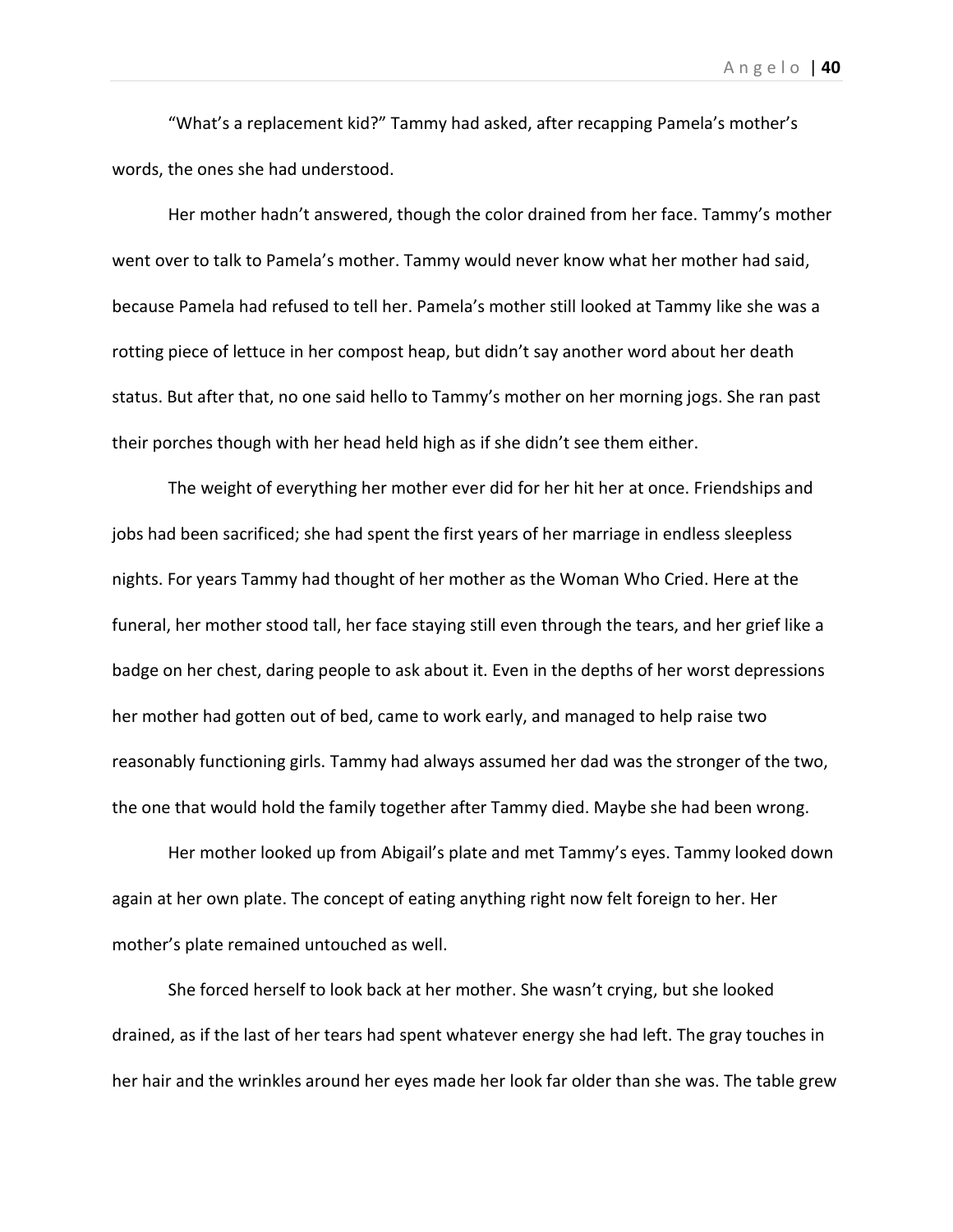silent aside from the clanging of Abigail's fork. Tammy's mother opened her mouth to speak, but closed it just as quickly. How could either of them put all the years between them into words? There were no words in any language to describe what was translated in the look between them.

Someone knocked on the door before flinging it open without waiting for a response. It was Pamela, of course, having gotten over their little fight.

"Hey, are you—"

The sight of the family at dinner seemed to wire her jaw shut. Her eyes darted between the four of them with uncharacteristic uncertainty.

"Hello, Pamela," Tammy's mother said, her voice cutting through the silence.

"Hi, Mrs. Popplewell."

Pamela stood there, her mind no doubt racing for a remedy to the awkwardness. Bobby had been allowed to call Tammy's mother Diana, but Pamela either didn't have the privilege or wasn't comfortable accepting it. Tammy had a feeling it was the former, since it literally took a life or death situation for Pamela to feel uncomfortable.

"I was just checking how you were doing," Pamela said, finally deciding to use Tammy as some sort of peace offering. "If you were ready."

"Right. The party," Tammy's mother said, taking her knife and cutting her chicken into smooth, even slices. "You must have quite the celebration planned."

Even Abigail seemed to pick up on the tension, glancing up from her formerly decapitated doll.

Pamela cleared her throat. "We all want to celebrate Tammy's life."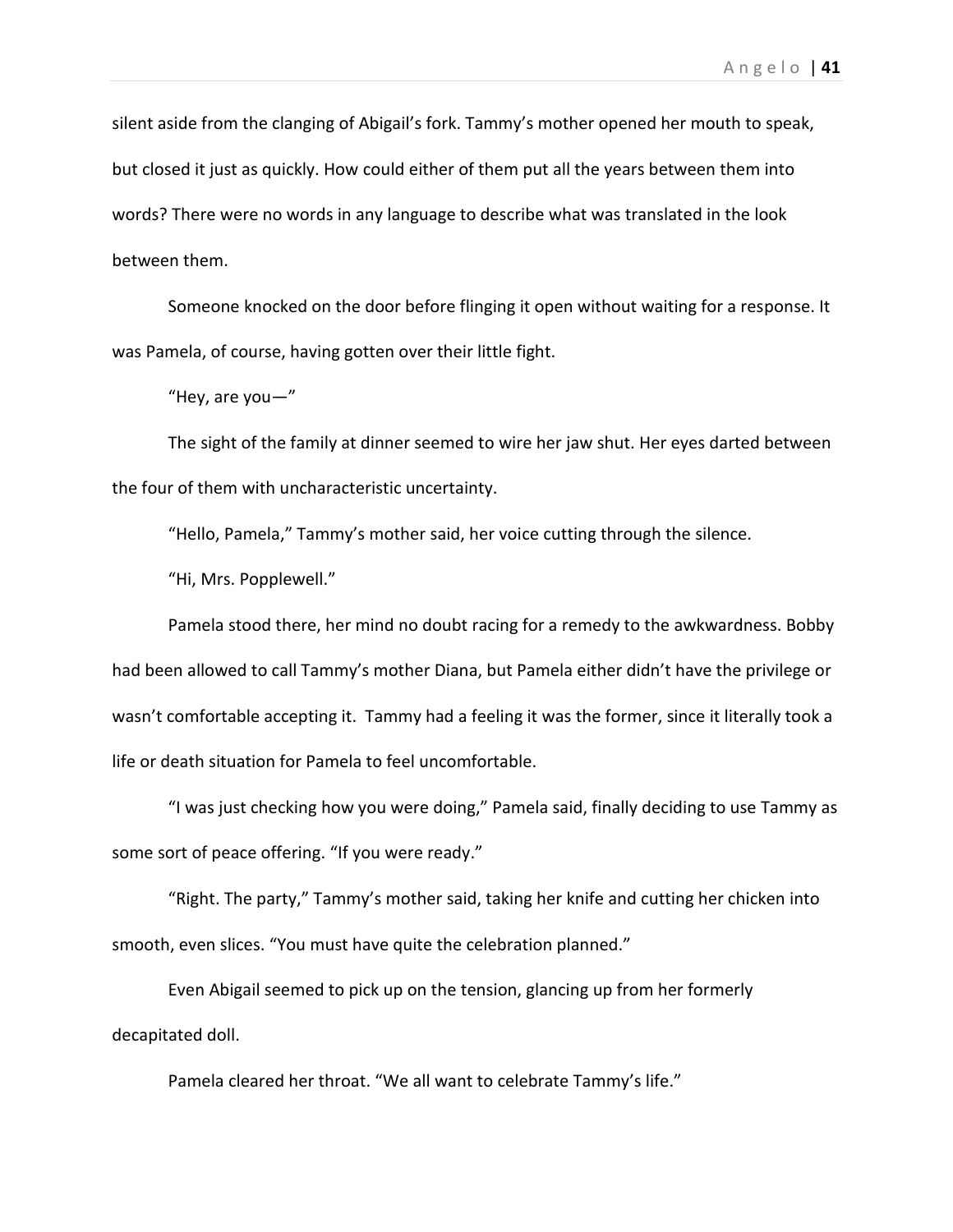Tammy's sitting right here, she thought to herself. It wasn't the first time she had watched her life being debated in front of her, but perhaps it would finally be her last.

"I'm sure. Tammy?"

Her mother was looking at her, and soon so was everyone else. They wanted her to decide what she wanted. Again.

"I'll be back in a few hours," Tammy said, pushing her chair back and standing up. Pamela graced the family with a polite smile before turning around and walking out the door, not checking if Tammy was following her. Tammy paused in the doorway, looking back at the room, at the plates, the folded napkins, Abigail and her dolls, and her parents both looking back at her. It had all the makings of a normal family dinner, but, like so many times before, death came into the room and spoiled it. She left, telling herself it wasn't the last time she'd see them. She had a few hours left; it wasn't even dark out yet.

"There's a back door," she told Pamela before she could run down the hall into the crowd. Pamela shrugged and followed Tammy.

Tammy didn't remember much of the ride over to Kyle Benson's house. Kyle was a football player, one of Tammy's "fringe" friends who would occasionally talk to her in class or nod at her in the halls. He was a lot closer to Pamela, who had talked him into hosting Tammy's after party. His parents were rich Old Agers who would often jet off to tropical islands and leave their son to his own devices. Kyle himself was a Heart Attack at age 67. Unlike Tammy's parents, who made a point to call her to make sure she was safe or give her lectures on caution, Kyle's parents thought he could take care of himself. That, or they were disappointed by the fact he wouldn't live as long as them and preferred to keep him at a distance.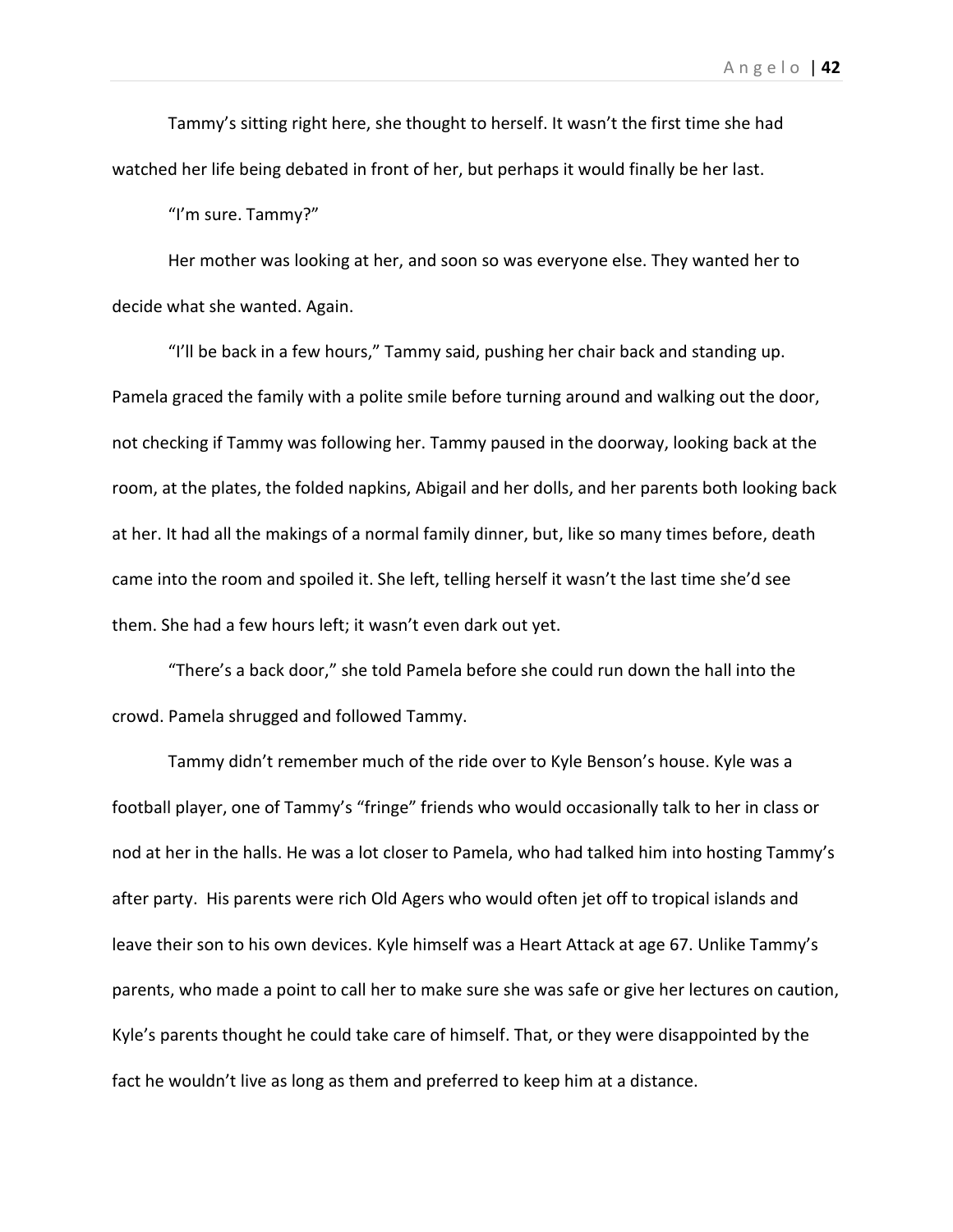Pamela spent the ride over telling Tammy about comments people had made to her at the funeral. She, playing the role of Best Friend, had been a kind and thoughtful ambassador to Tammy's character, telling them all sorts of good anecdotes about Tammy's life. Tammy ran her fingers up and down the passenger seat window.

"Don't worry. I made you sound good."

She wondered if Bobby might come to the party. It wasn't really his scene; he wasn't unpopular, but he preferred to keep to himself. Regardless the setting: bus stop, classroom, hallway, sidewalk, he would pull out a book to fill the time. He had lent her a few growing up, some of them about Die Youngs rebelling against the government and dying heroically. Others were historical fictions that took place before the algorithm was developed, when people's deaths were a mystery. He had always seemed so eager to be living in any world but his own.

"I can't believe how many people showed up!" Pamela was saying, "I wonder if that many people will come to mine."

Bobby had been the only one, aside from her parents, who knew how terrified she used to be of dying. He was the only one that knew about her sketchbook.

She had two sketchbooks growing up: the one filled with hearts and four leaf clovers that Pamela and her parents knew about, and the second one hidden underneath her bed. She called it her death diary. Some pages depicted her corpse lying in its coffin, others depicted her funeral with everyone she knew bowing their heads around her casket, and the others, the most secret pictures of all, depicted what she thought would happen after. One page was filled with chubby little angels, when she was fresh off a visit from some door-to-door fanatics persuading her parents to convert to save their soon-to-be dying daughter. Another page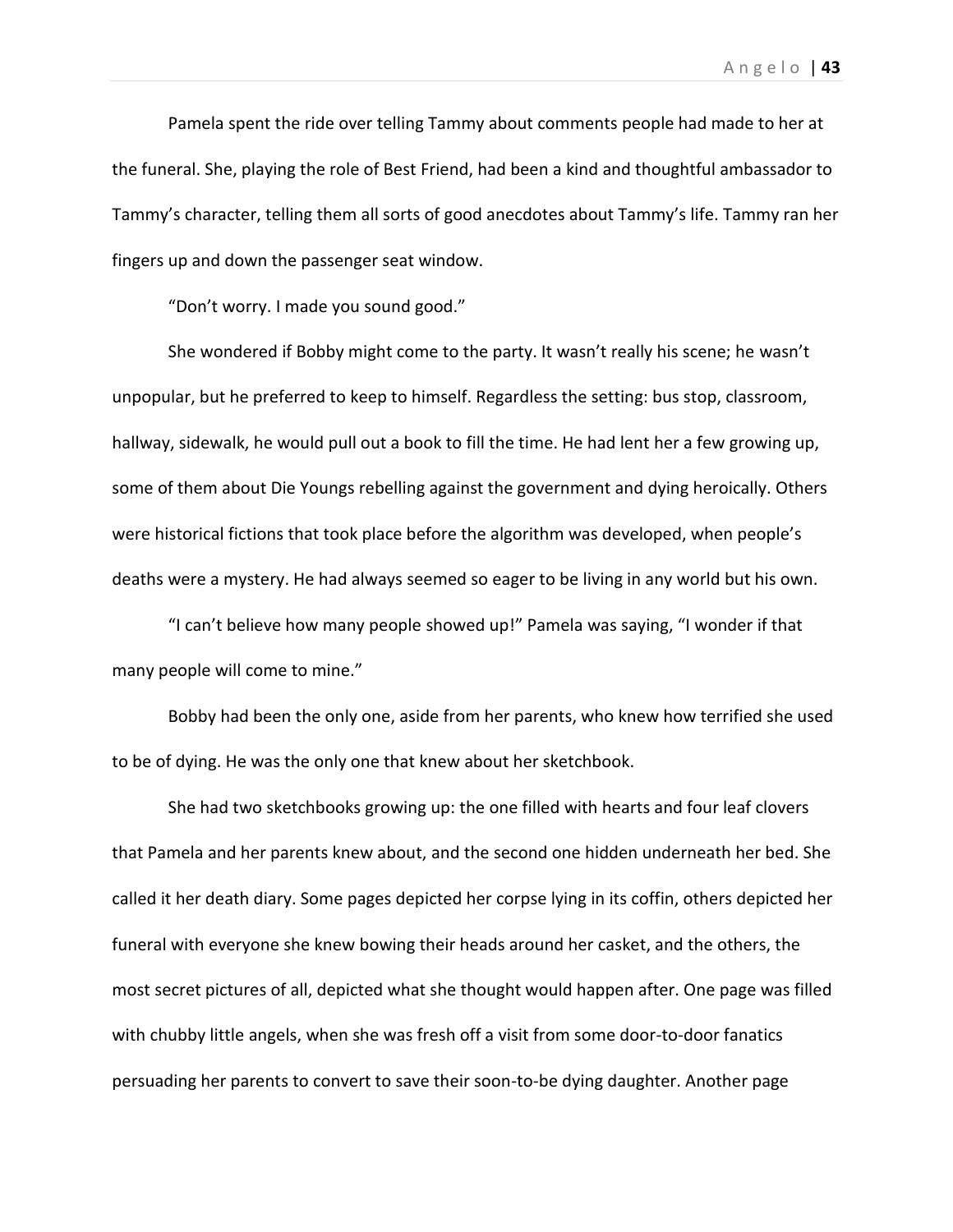showed pictures of her parents, Abigail, Pamela, and Bobby grown up, because maybe being dead meant watching your loved ones get old. The picture she was most afraid of, the one she made sure to flip past whenever she was going to a new page, was left blank. In case she died and afterwards there was nothing. No heaven, no hell, no watching over her loved ones or living out the life she would have had. Nothing.

Somewhere in the middle of the sketchbook were the remains of a torn out page. In a moment of impossibility Tammy had drawn a picture of herself and Bobby in front of a house with a white picket fence, a dog, and two children behind them. After her fight with Bobby, she stared at the picture for days, finally deciding to tear it out. She tore it into pieces so tiny it was impossible to make out what the drawing had been. It was a stupid drawing, more foolish than any of her unicorn and fairy pictures.

"Well most of the people we went to school with will be dead by then, anyway," Pamela was saying, her voice drifting in and out of Tammy's awareness.

Suddenly she felt the urge to be ten again, to be able to pour out all her problems on a sketchpad and feel like something had been resolved. To be at the lake house again playing games with her family, with Abigail a newborn and her parents' eyes full of possibilities. To be able to hide behind Pamela's dramatics, shielded from the world by Pamela's ability to make everything, even Tammy's own death, about herself. To be at Bobby's house again, talking about anything and everything with even the slightest hope it would end in anything aside from death. To be able to want things like her drivers' license and a graduation and a wedding, without feeling irresponsible or stupid for even thinking of it.

"This is it!"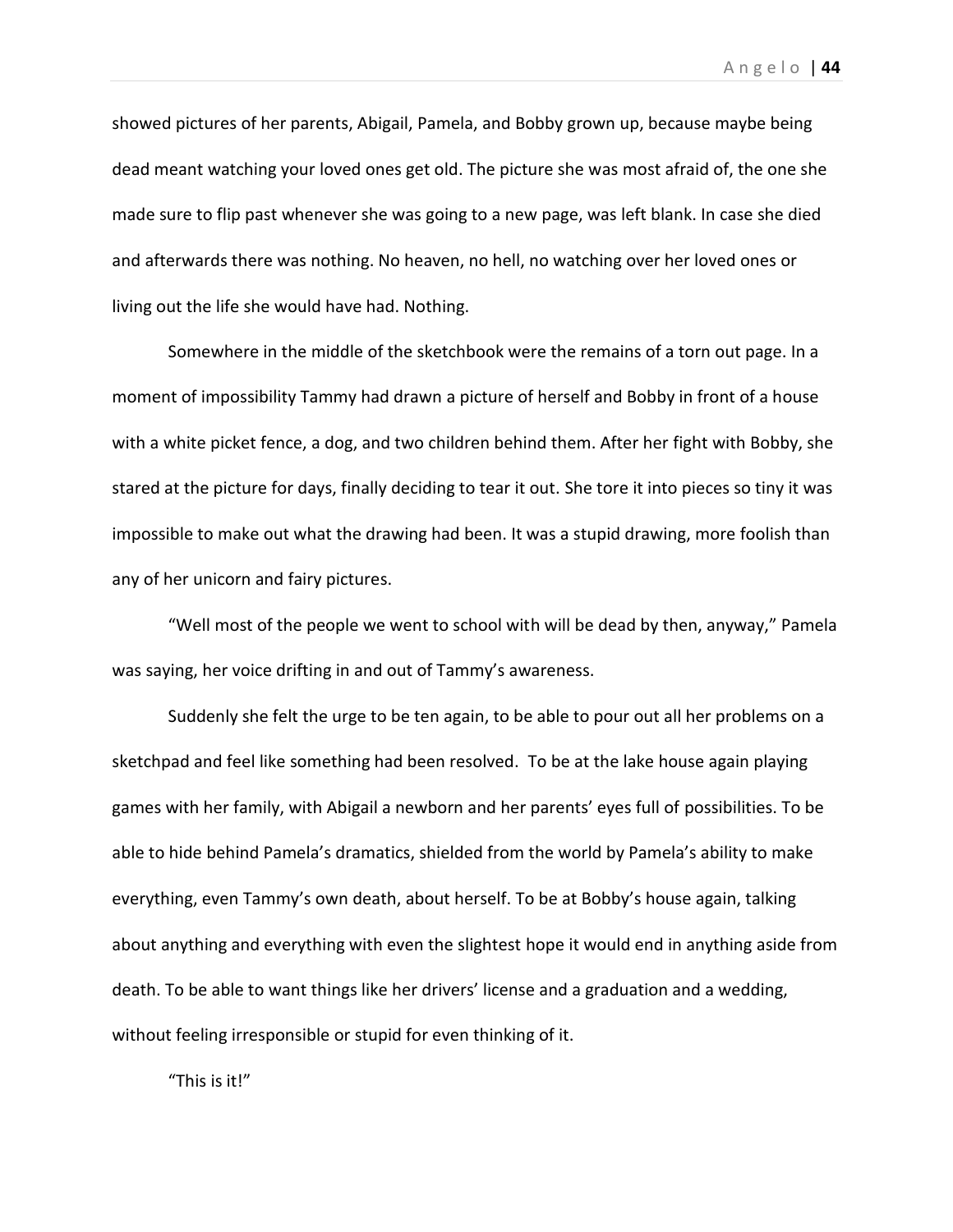They had pulled up to Kyle's house, located on a cul de sac with cars already lining the circle. They got out of the car. Tammy flinched when Pamela slammed her door shut. They were one location closer to where she would die.

Kyle's house had a spiral staircase, a gigantic chandelier, gorgeous stucco paintings, and teenagers holding red Solo cups and wearing band t-shirts. It was filled with the heaviness of pot and too many people crammed in one place. It made Tammy gag a little, and she suddenly wanted to run out of the house and breathe the fresh air again, but Pamela had already looped their arms together and was steering her into the fray. They walked into the kitchen, all marble countertops and mahogany cabinets. Through the crowd of faces gawking at her, Pamela saw Ian Fields, the subject of her freshman year "love", a boy she had dated for three weeks. Their dates consisted of playing video games in his parents' basement. He nodded at her in greeting, and Pamela, ever the helpful friend, dragged Tammy over to talk to him.

"How's it going?" he asked, casually enough to indicate he didn't want a real response. Fantastic, she considered saying. This is the best day of my life.

"Good. You?"

He took a swig from his beer in response, wiping the droplets out of his beard before shrugging. He reached behind him into the refrigerator and pulled out a beer can as if it was his house. He offered the beer out to her, a Keystone. She hated Keystone more than anything but drank it anyway to avoid conversation.

"Do you know where Kyle is?" Pamela was asking, giving Ian and his beard a haughty look.

He shrugged. "Not my house."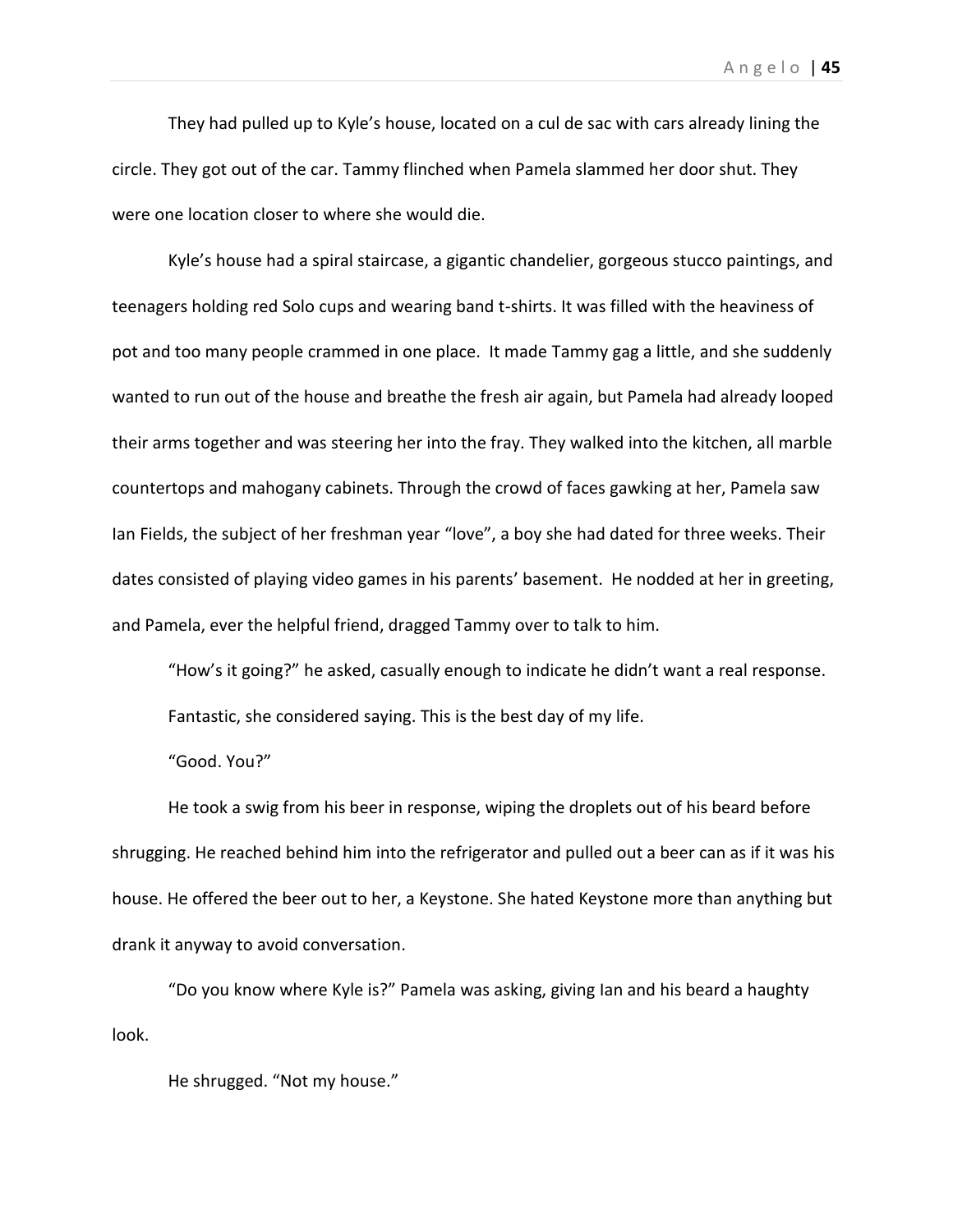Pamela ignored him and abandoned Tammy there to search for Kyle. Tammy peered after her, forcing herself to take a sip of beer, glaring at Pamela's back for leaving her alone here.

"Are you ok?" Ian was asking her, and for a moment, she thought it was in response to her scowl. But of course he meant the dying thing.

"It's a party, Ian," she said, "Not therapy."

"It was just a question," he answered and then said, "So."

He stopped speaking and seemed to expect her to translate this monosyllable into an actual conversation. After a moment of silence, he took another swig and said, "I checked, and no one's in Sarah's room. Wanna finish that and meet me up there?"

She looked at him. He had been really cute once, and she had liked him about as much as other guys she'd dated. But she wasn't in love with him; she didn't even love him. This is why dating someone with a different death status was incredibly stupid and pointless. How can someone entertain the thought of a relationship's future when it would only end in one way? The thought of Ian touching her again made her insides clench. Plus, he had a gigantic mole under his chin. Why had she ever liked a guy like *that*?

"Yeah, I'll be right up," she told him to get rid of him. How much of his newfound interest in her had to do with this being her death eve and it somehow making it cooler, and how much was him figuring she had nothing to lose and would be more willing than ever?

Instead of following him, she put the beer down and shuddered, trying to shrug off the conversation. She wished she was at home, so she could take a shower and wash all of this off her skin.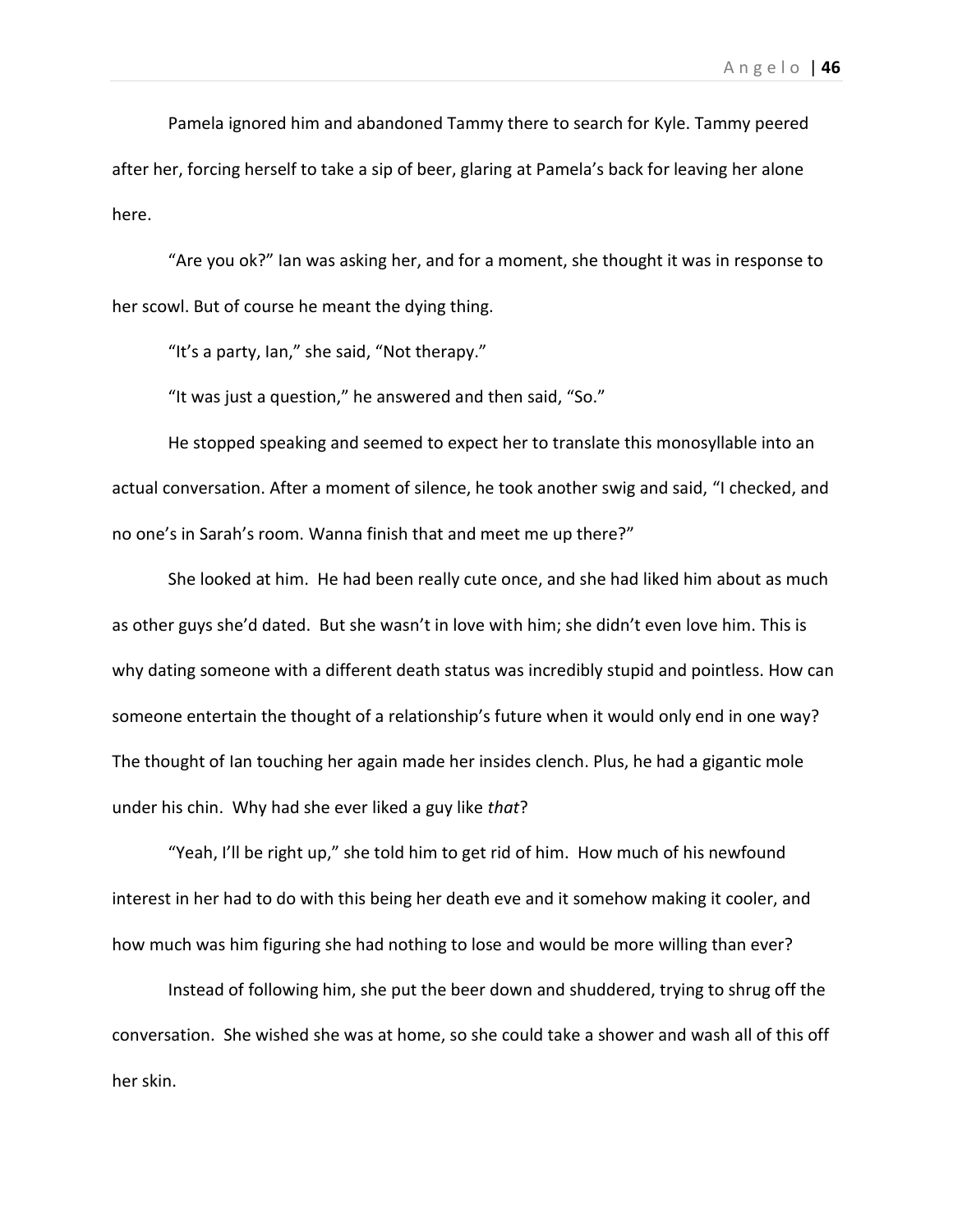Coming here was a mistake. She would just tell Pamela she had to leave. She tried her best to avoid conversation as she tried to hunt down her friend. Still she got bombarded by a bunch of random people on the way out. They wanted to talk to her, get to know her better, ask her deep, life-altering questions. They wanted people to think they were friends.

"I just want to focus on what's important," Olivia Wilson was saying to her, trying to get Tammy's advice on whether she should break up with her boyfriend before college.

"Do you know where Pamela is?" Tammy said.

Olivia's lips twisted in a caricature of uncertainty. "She's in Kyle's room. You might not want to go up there though."

Tammy shrugged past her and went up the spiraling staircase. Those Old Agers really did well for themselves.

She walked past a door covered with hippy beads and plastic sunflowers. Figuring it must be Sarah, Kyle's little sister's room, she hurried past. The door was open a crack, and she could hear Ian breathing through his mouth in there.

She heard voices in the next room over, recognizing Pamela's high pitched sound. It wasn't laughter she was hearing, or any other possible sounds. It sounded like she was crying. What was Kyle doing to her? Tammy ran over to the door and was prepared to tear it open when she heard Pamela's voice muffled through the sobs.

"I just can't believe it's here already," she was saying, and Kyle made a sort of hushing noise that sounded like a cross between sympathy and a desperate attempt to stop the crying.

"I used to think I could stop it from happening, you know? Like, I used to have all these theories about how it would happen. You know those movies about the people that get drunk,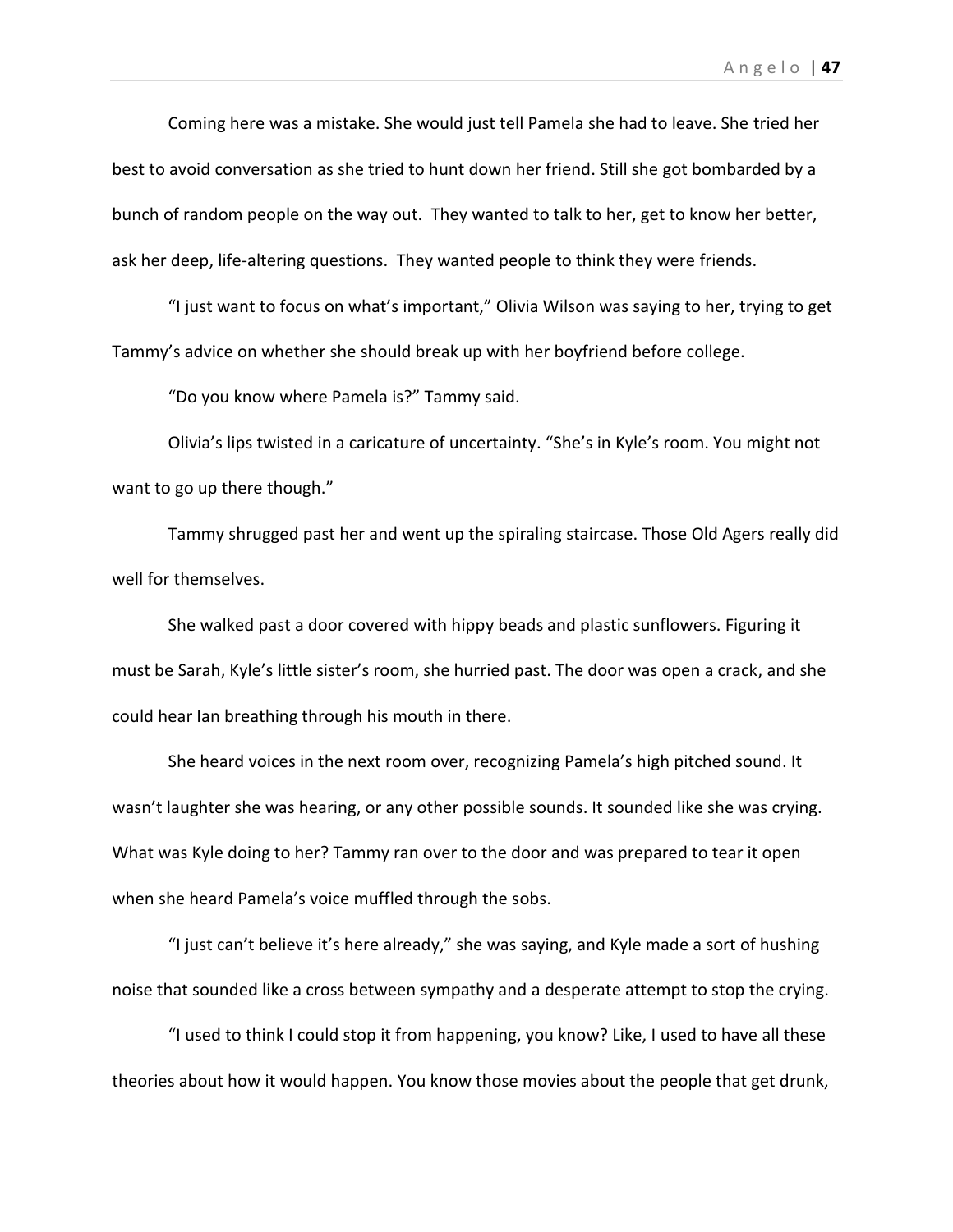pass out, and choke on their own vomit? I thought, what if that's what happens to her? That's why I never drink. You know, I never take her drinking with me. Or what if she has a brain aneurysm? If it's like, brought on by physical activity? We never signed up for sports. I never *did*  anything."

Tammy's mouth hung open for a few moments before she realized and closed it. She leaned against the wall, bracing herself for the blows of this conversation. She shut her eyes, her head spinning. She would open her eyes and this would all be over. She would already be dead.

"Why should I get to live, when she has to die? I mean, I've been trying to live for her all these years. Do everything she can't. I just don't know anymore."

She continued to sob, and Tammy fled the house, the faces rushing past her a blur. She would walk home if she had to. Let Pamela finish up crying and panic over where Tammy had gone, wondering if she'd hurried home to bite the bullet already.

Growing up, she and Pam used to think it was the funniest thing, their nicknames rhyming. Pam and Tam. They used to think it was great, and now it seemed like the dumbest thing Tammy had ever heard. It made her want to hit something.

She tore her way out of the house and into the night air, cold and unforgiving. What did she want? To feel like she wasn't scarred all over, marked by something she had no control of. Like she was normal, like she could go back into Kyle's house and meet up with any random stranger she liked, and drink whatever she wanted, and smoke if she felt like it. Because there would be more waiting for her after.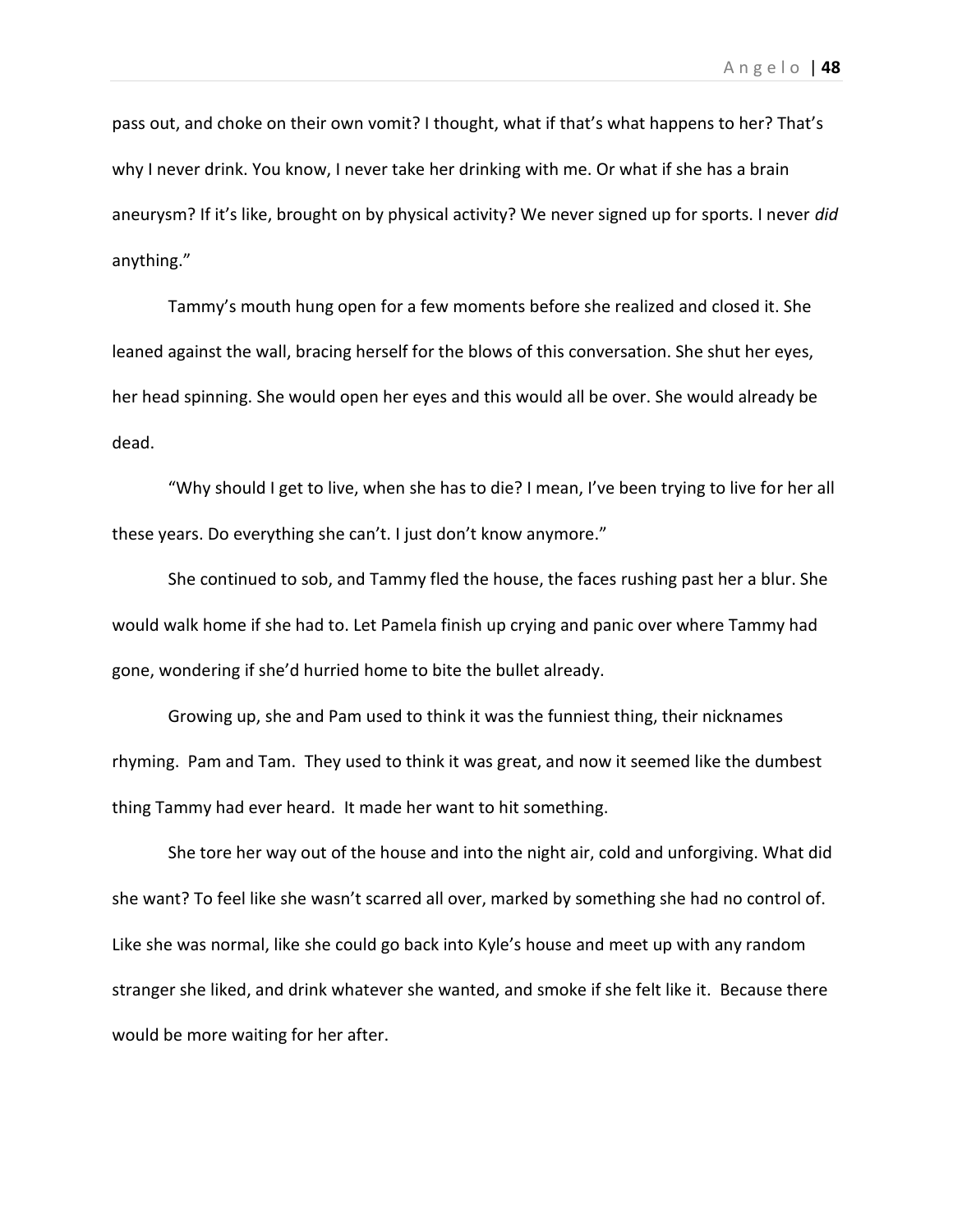She didn't remember making the walk to Bobby's house until she found herself knocking on his door, angrily, frantically. Time was running low; the sun would come up soon. Why wasn't he opening the door? Bobby finally answered, his eyes wide and his glasses seeming too big for his face. He had a book under one arm.

"Hi," Tammy said before she could stop herself and think of something wittier to say. This was so embarrassing, but not humiliating enough for her to leave again.

"What can I do?" he asked, taking in her wrinkled outfit, her hair that frizzed at the ends, the smell of beer and smoke on her skin.

"Don't be nice to me."

He looked at her, really looked at her, the way no one else ever did, and she thought she could cry. "You smell like cheap beer," he said, "And you look like you just rolled around in the grass for a few hours."

"That's better," she said, grinning for the first time that day since she had played board games with her father. They looked at each other for a long moment, still standing on the threshold, before their hands found each other and their feet found the old battered path that led to the woods behind his house. There was a tree house there they played in when they were kids, but her hands were shaking too bad to climb the little rope to get up there, so they settled on lying in the tiny patch of grass next to his shed. It felt like a dream, and not for the first time she wondered if she was already dead and this was all some sort of sick game, making her relive everything over and over.

Bobby gave her a sidelong look, assessing whether it was safe to talk to her in this state. Bobby had always been the one she was unafraid to snap back at. With Pamela, standing up for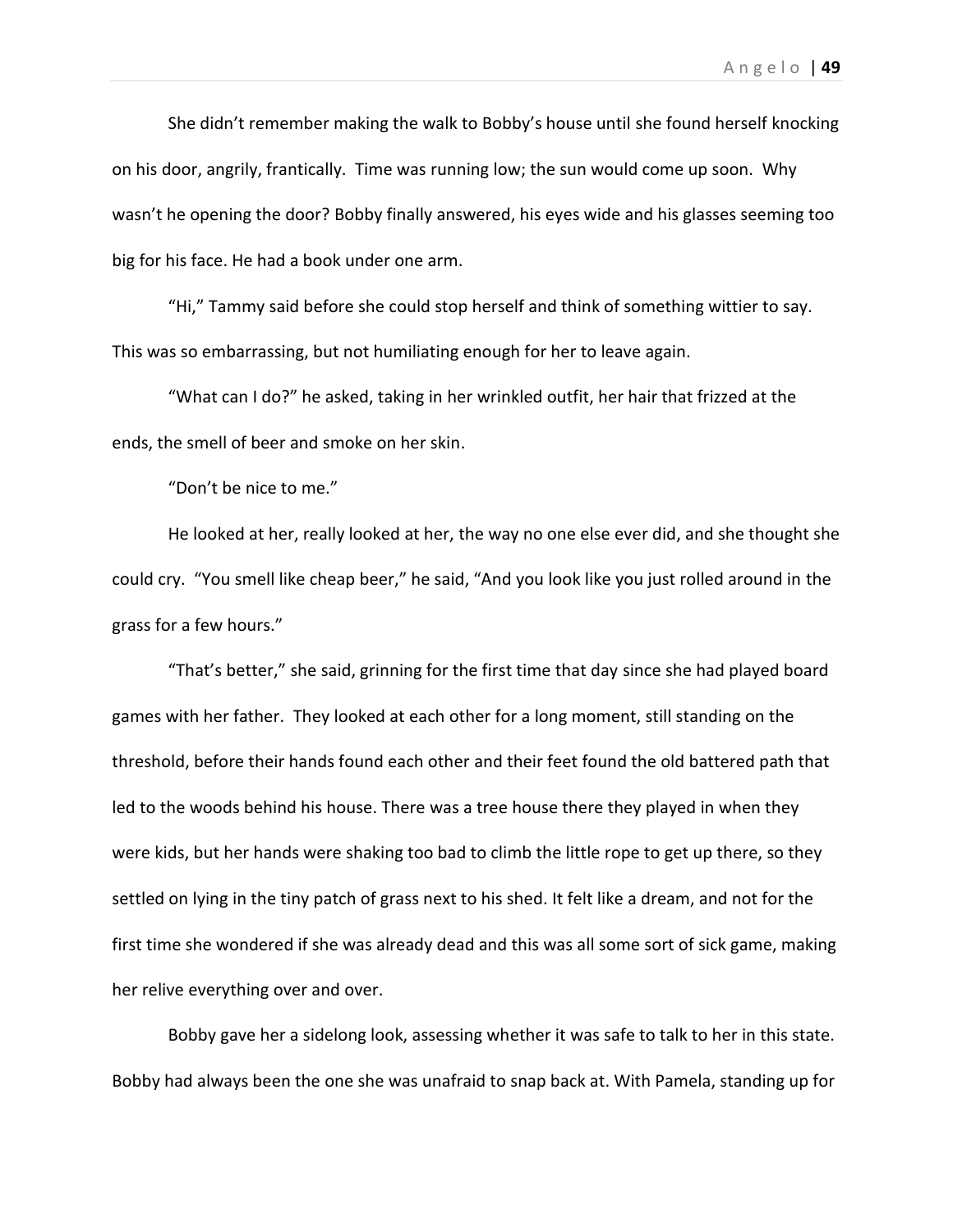herself seemed impossibly hard with Pamela's ability to twist every word or action into a slight against herself. She tried to give him a smile, to assure him he could say whatever he wanted, that he had earned that right, but she could barely manage a grimace.

"Why didn't you ever call?" he asked, his eyes searching her face while she resolutely stared upward.

"You were the one I'd miss the most."

She had practiced that answer, just in case. He looked at her for a second with the expression her parents did. Every hope he ever had for her was draining away from his face, and his eyes travelled over her features, committing them to memory. She looked away quickly and swallowed.

"And I was jealous," she continued, "You're an Old Ager. You'll have a wife and grandkids and a nice house and probably a dog."

"I'd trade with you," he told her. And she knew he would.

"I'm sorry I didn't come to the funeral," he continued.

"Don't be. I wish *I* hadn't."

They both looked at the stars for a few minutes. She didn't know which one he was looking at, but she was watching the star they had claimed when they were seven. It didn't shine brightly; it wasn't in the middle of the sky. It was tucked into a quiet corner, burning dimly, where it was unnoticed and maybe forgotten.

"Do you think it will hurt?" she asked. She was being melodramatic, but it was ok, because it was only her and Bobby.

"No."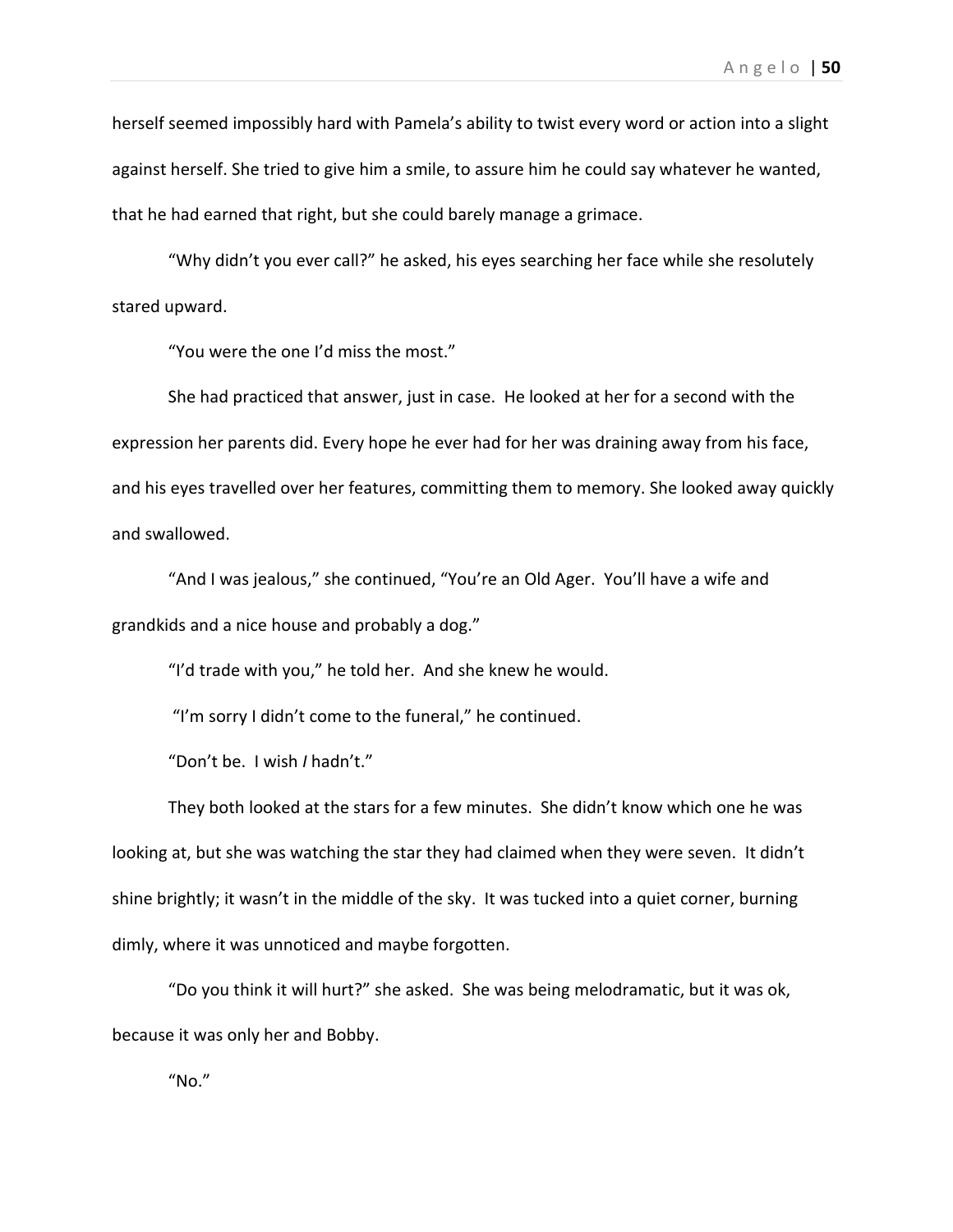"Will you tell people about me, Buckwheat?" she asked, using her old codename for him, for when they were playing Spy. She had coined it when they were nine, because of his last name: Buckwood.

"Of course," he said, and, after a pause, he added "Poppyseed."

Finally a smile reached her lips. At times with Bobby it felt like she was living someone else's life, someone who would live a long and happy existence. She leaned into Bobby's shoulder and stared at their star. For all they know it could have died out years ago, its light faded and wasted, but at least the light was still reaching them.

She didn't know how long they laid there but she knew time was running out. She forced herself to sit up, hugging her knees to her chest, shielding herself from every terrifying thought.

"Will you walk me home?"

He stood up, brushing the grass off his pants and held out a hand to help her up. She grasped it, not letting go after she stood up.

She knew how long it took to walk from Bobby's house to hers; it was a journey she had taken so many times a thousand years ago when she was young. She walked at a glacial pace, wanting it to last forever, wanting to postpone the night for as long as possible. She remembered him walking in her room one day and finding her with her sketchbook, her death diary. He would see her with her fake sketchbook and never ask what she was drawing, never ask for a drawing to keep for himself like Pamela always did. One day she decided to show him the contents of the death diary, and she watched him examining the pictures, his fingers hovering over the pictures but never touching them for fear of smudging the charcoal. She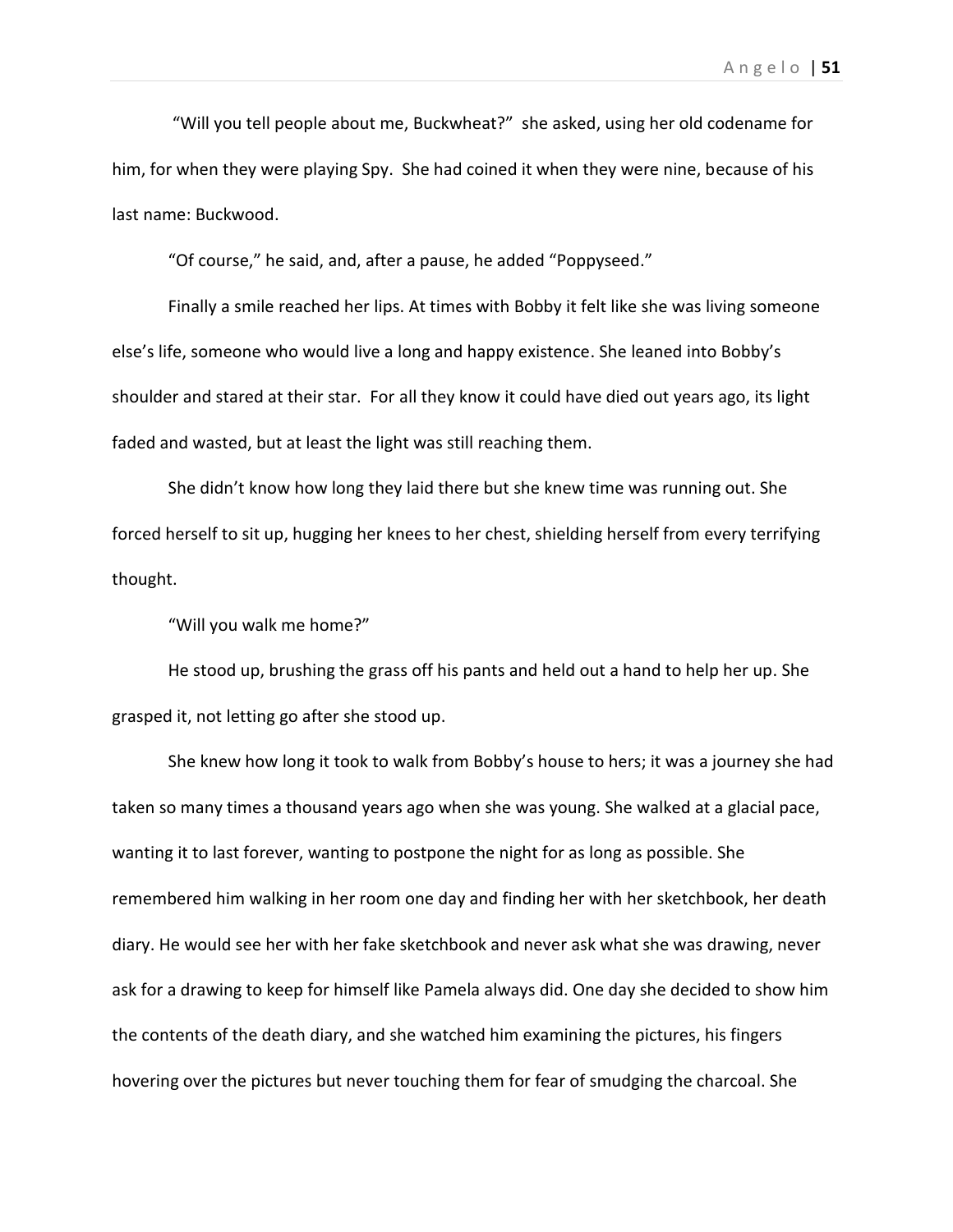didn't explain any of the drawings, not even the blank page. That sketchbook held every piece of her, and she had left it open for him to see.

She took a shuddering breath and asked him the question she had wanted to ask for years.

"What if there's nothing there?"

He didn't ask what she meant, but stopped walking and turned to face her. She stopped too, staring at her shoes and terrified to look him in the eye.

"Tammy," he said, and the sound of her name on his lips was enough to slow her ragged breathing, "What if it's better? The algorithm doesn't account for that. It's already taken over your life. You don't let yourself do anything, *have* anything because it'll get taken away. But maybe that changes after. Maybe you're the lucky one."

"What?"

She stared at him. She was many things, but "lucky" was the farthest item down on the list.

"What about the rest of us? God, what about your parents? We're the ones who have to stay here, miserable, without you."

She wished she could stay there, talking with him. She wished she could do something, something worthwhile, so he could remember her as someone wonderful and brave and heroic instead of a girl on the brink of tears. She wished she could formulate into words something, anything that would possibly be enough.

She leaned in, pausing to test his reaction. When he didn't pull away, she kissed him, trying to put everything she had ever felt or thought into the kiss, trying to tell him things she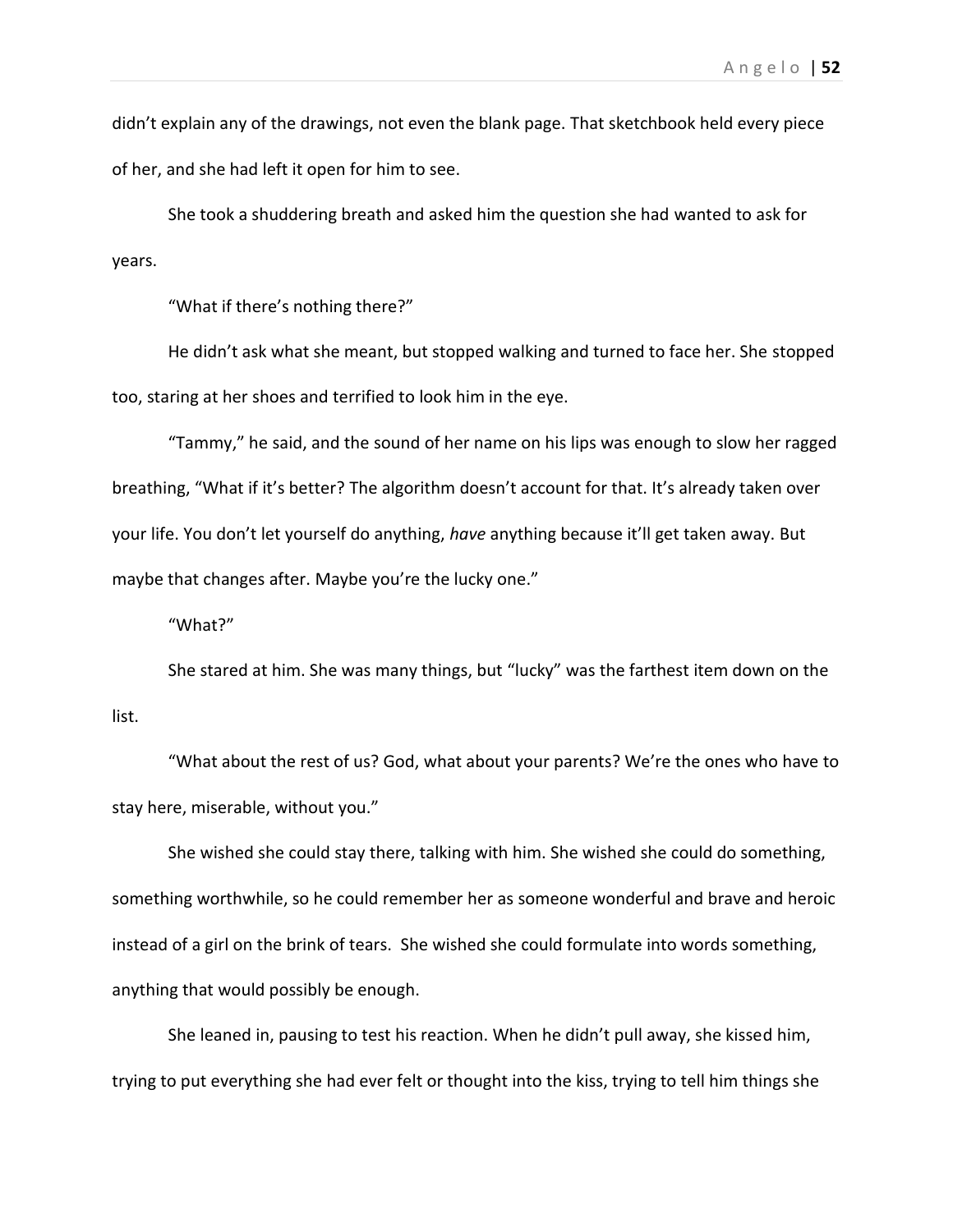wouldn't live long enough to know how to put into words. Breathless, she leaned back and said, "You're gonna move on. In a few years."

"No," he said, reaching out, hesitating, then touching her face, "I'll move forward. There's a difference."

She held back tears with as much dignity as she could muster. She walked up her front steps. Hand on the doorway, she looked back at him. He was forcing out a smile, as if smiling itself was foreign to him. She committed him, everything about him, to memory and stumbled through the front door.

She found her parents curled up together on one of the couches, Abigail in a sleeping bag on the chair next to them. There was an empty sleeping bag with her pillow on it next to them. It was just like Christmas morning, all of them camping out in the living room, next door to the family room where the Christmas tree and presents would always be. By the time Abigail was a toddler, Tammy was too old to believe but pretended to sleep anyway. Abigail always slept like a rock, right through the delivering of the presents. Abigail still believed in Santa Claus. Tammy wouldn't be there when she stopped.

She curled up in the sleeping bag quietly so she wouldn't wake up her parents. Mr. Fuzzy, her childhood teddy bear, was resting against her pillow. She wrapped her arms around him, his fur muffling her tears, holding onto him with such force she would die with him still locked in her arms. Despite her efforts to keep quiet, her mother opened her eyes and held out a hand. Tammy grabbed hold of it, wondering if her mother had been asleep at all.

"I love you," her mother said, locking her fingertips into Tammy's and holding on for dear life.